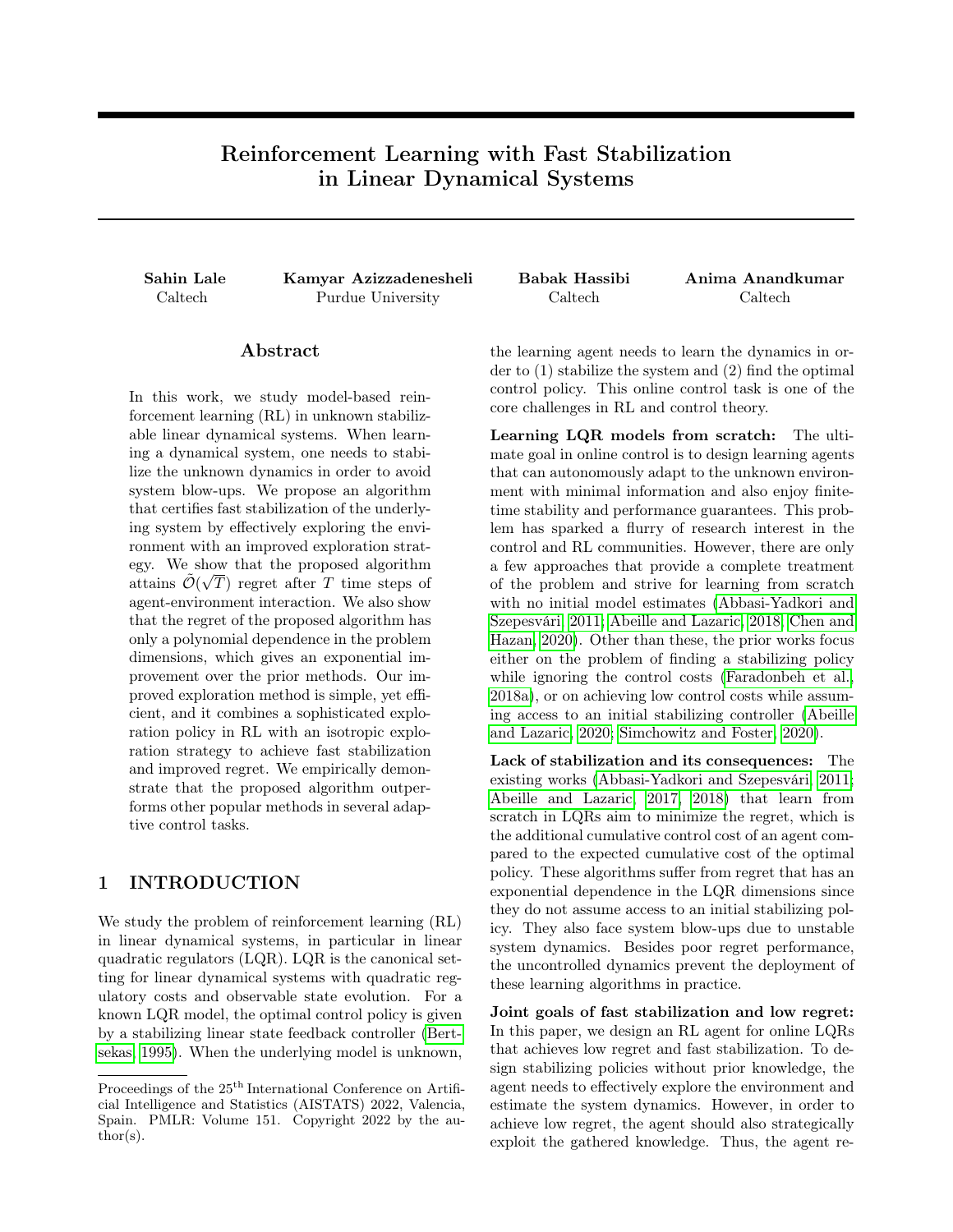<span id="page-1-0"></span>

| Work                                 | Regret                               | Setting      | <b>Stabilizing Controller</b> |
|--------------------------------------|--------------------------------------|--------------|-------------------------------|
| Dean et al. $(2018)$                 | $\overline{\text{poly}(n,d)T^{2/3}}$ | Controllable | Required                      |
| Mania et al. $(2019)$                | $poly(n, d)\sqrt{T}$                 | Controllable | Required                      |
| Simchowitz and Foster (2020)         | $poly(n, d)\sqrt{T}$                 | Stabilizable | Required                      |
| Abbasi-Yadkori and Szepesvári (2011) | $(n+d)^{n+d}\sqrt{T}$                | Controllable | Not required                  |
| Chen and Hazan $(2020)$              | $poly(n, d)\sqrt{T}$                 | Controllable | Not required                  |
| This work                            | $poly(n, d)\sqrt{T}$                 | Stabilizable | Not required                  |

Table 1: Comparison with the prior works.

quires to balance exploration and exploitation such that it designs stabilizing policies to avoid dire consequences of unstable dynamics and minimize the regret.

Optimism in the face of uncertainty (OFU) principle: One of the most prominent methods to effectively balance exploration and exploitation is the OFU principle [\(Lai and Robbins, 1985\)](#page-9-10). An agent that follows the OFU principle deploys the optimal policy of the model with the lowest optimal cost within the set of plausible models. This guarantees the asymptotic convergence to the optimal policy for the LQR [\(Bittanti et al., 2006\)](#page-9-11).

Failure of OFU to achieve stabilization: Using the OFU principle, the learning algorithm of [\(Abbasi-](#page-9-1)[Yadkori and Szepesvári, 2011\)](#page-9-1) attains order-optimal √  $\tilde{\mathcal{O}}(\sqrt{T})$  regret after T time steps, but the regret upper bound suffers from an exponential dependence in the LQR model dimensions. This is due to the fact that the OFU principle relies heavily on the confidence-set constructions. An agent following the OFU principle mostly explores parts of state-space with the lowest expected cost and with higher uncertainty. When the agent does not have reliable model estimates, this may cause a lack of exploration in certain parts of the statespace that are important in designing stabilizing policies. This problem becomes more evident in the early stages of agent-environment interactions due to lack of reliable knowledge about the system. This highlights the need for an improved exploration in the early stages. Note that this issue is unique to control problems and not as common in other RL settings, e.g. bandits and gameplay.

The restricted LQR settings in the prior works: In designing our learning agent for the online LQR problem, we consider the stabilizable LQR setting. Stabilizability is the necessary and sufficient condition to have a well-defined online LQR problem, i.e. it guarantees the existence of a policy that stabilizes the system [\(Kailath et al., 2000\)](#page-9-12). In contrast, the prior works that learn from scratch in LQRs only guarantee low regret in the controllable or contractive LQR settings [\(Abbasi-Yadkori and Szepesvári, 2011;](#page-9-1) [Abeille and Lazaric, 2017,](#page-9-7) [2018;](#page-9-2) [Chen and Hazan,](#page-9-3) [2020\)](#page-9-3), which form a narrow subclass of stabilizable LQR problems. These conditions significantly simplify the identification and regulation of the unknown dynamics. However, they are violated in many practical systems, e.g., physical systems with non-minimal representation due to complex dynamics [\(Friedland,](#page-9-13) [2012\)](#page-9-13). In contrast, most of the real-world control systems are stabilizable.

### Contributions:

Based on the above observations and shortcomings, we propose a novel Stabilizing Learning algorithm, StabL, for the online LQR problem and study its performance both theoretically and empirically.

1) We carefully prescribe an early exploration strategy and a policy update rule in the design of StabL. We show that StabL quickly stabilizes the underlying system, and henceforth certifies the stability of the dynamics with high probability in the stabilizable LQRs.

2) We show that StabL attains  $\tilde{\mathcal{O}}(\text{poly}(n,d))$  $\left(T\right)$ regret in the online control of unknown stabilizable LQRs. Here  $\mathcal{O}(\cdot)$  presents the order up to logarithmic terms,  $n$  is the state and  $d$  is the input dimensions respectively. This makes StabL the first RL algorithm to achieve order-optimal regret in all stabilizable LQRs without a given initial stabilizing policy. This result completes an important part of the picture in designing autonomous learning agents for the online LQR problem (See Table [1\)](#page-1-0).

3) We empirically study the performance of StabL in various adaptive control tasks. We show that StabL achieves fast stabilization and consequently enjoys orders of magnitude improvement in regret compared to the existing certainty equivalent and optimism-based learning from scratch methods. Further, we study the statistics of the control inputs and highlight the effect of strategic exploration in achieving this improved performance.

The design of StabL is motivated by the importance of stabilizing the unknown dynamics and the need for exploration in the early stages of agent-environment interactions. StabL deploys the OFU principle to bal-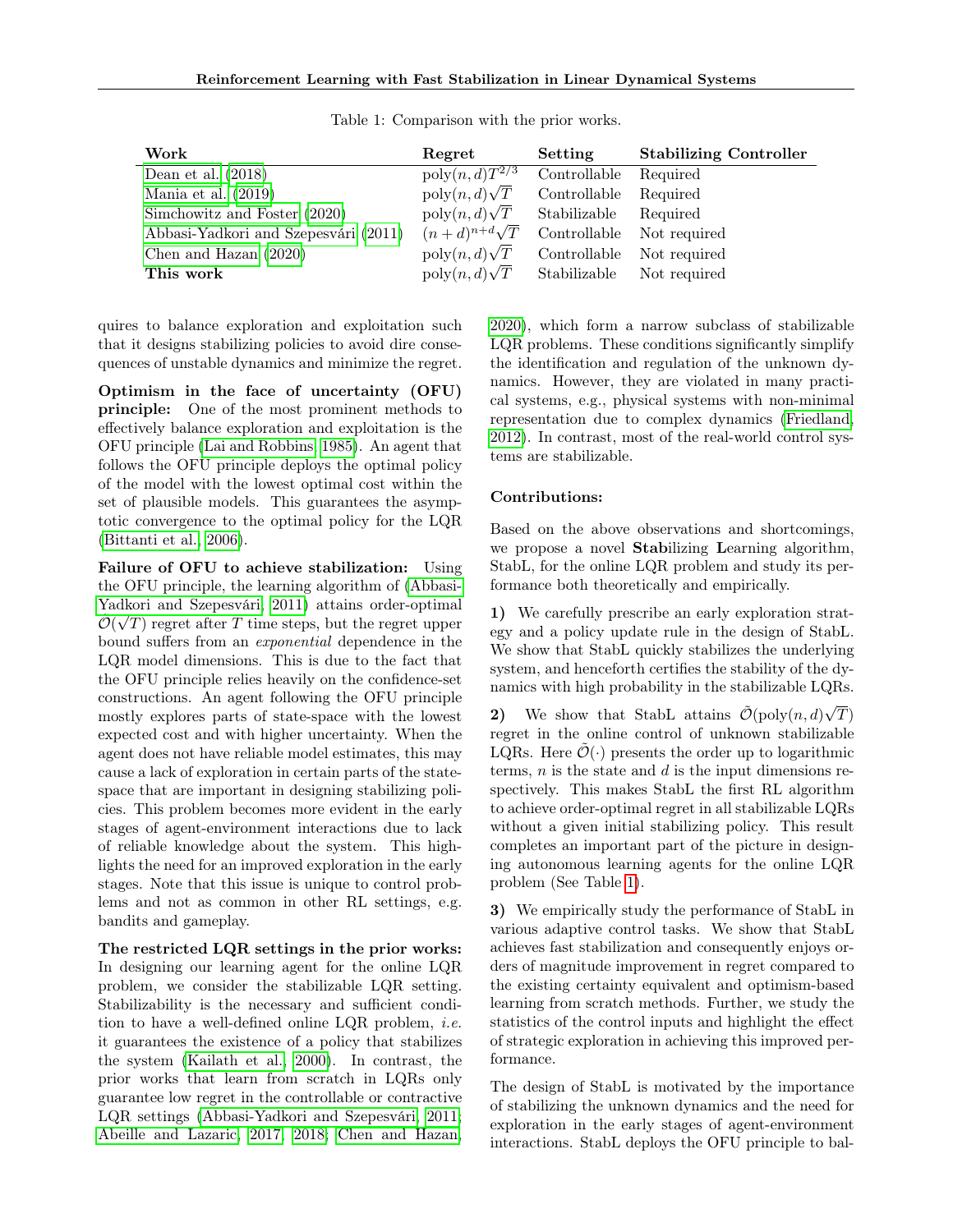ance exploration vs. exploitation trade-off. Due to lack of reliable estimates in the early stages of learning, an optimistic controller, guided by OFU, neither provides sufficient exploration required to achieve stabilizing controllers, nor achieves sub-linear regret. Therefore, StabL uses isotropic exploration along with the optimistic controller in the early stages to achieve an improved exploration strategy. This allows StabL to excite all dimensions of the system uniformly as well as the dimensions that have more promising impact on the control performance. By carefully adjusting the early improved exploration, we guarantee that the inputs of StabL are persistently exciting the system under the sub-Gaussian process noise. We show that using this improved exploration quickly results in stabilizing policies with high probability, therefore a much smaller regret in the long term.

We conduct extensive experiments to verify the theoretical claims about StabL. In particular, we empirically show that the improved exploration strategy of StabL persistently excites the system in the early stages and achieves effective system identification required for stabilization. In contrast, we observe that the optimism-based learning algorithm of [Abbasi-](#page-9-1)[Yadkori and Szepesvári](#page-9-1) [\(2011\)](#page-9-1) fails to achieve effective exploration in the early stages and suffers from unstable dynamics and high regret. We also demonstrate that, once StabL obtains reliable model estimates for stabilization, the balanced strategy prescribed by the OFU principle effectively guides StabL to regret minimizing policies, resulting in a significant improved regret performance in all settings.

### 2 PRELIMINARIES

Notation: We denote the Euclidean norm of a vector x as  $||x||$ . For a given matrix A,  $||A||$  denotes the spectral norm,  $||A||_F$  denotes the Frobenius norm,  $A^{\perp}$ is the transpose,  $Tr(A)$  gives the trace of matrix  $A$ and  $\rho(A)$  denotes the spectral radius of A, *i.e.* largest absolute value of A's eigenvalues. The maximum and minimum singular values of A are denoted as  $\sigma_{\text{max}}(A)$ and  $\sigma_{\min}(A)$  respectively.

Consider a discrete time linear time-invariant system,

$$
x_{t+1} = A_* x_t + B_* u_t + w_t, \tag{1}
$$

where  $x_t \in \mathbb{R}^n$  is the state of the system,  $u_t \in \mathbb{R}^d$  is the control input,  $w_t \in \mathbb{R}^n$  is the process noise at time t. We consider the systems with sub-Gaussian noise.

<span id="page-2-3"></span>Assumption 2.1 (Sub-Gaussian Noise). The process noise  $w_t$  is a martingale difference sequence with respect to the filtration  $(\mathcal{F}_{t-1})$ . Moreover, it is component-wise conditionally  $\sigma_w^2$ sub-Gaussian and isotropic such that for any  $s \in \mathbb{R}, \mathbb{E} [\exp(s w_{t,j}) | \mathcal{F}_{t-1}] \leq \exp(s^2 \sigma_w^2/2)$  and  $\mathbb{E}\left[w_t w_t^{\top} | \mathcal{F}_{t-1}\right] = \bar{\sigma}_w^2 I$  for some  $\bar{\sigma}_w^2 > 0$ .

Note that the results of this paper only require the conditional covariance matrix  $W = \mathbb{E}[w_t w_t^{\top} | \mathcal{F}_{t-1}]$  to be full rank. The isotropic noise assumption is chosen to ease the presentation and similar results can be obtained with upper and lower bounds on  $W$ , *i.e.*,  $W_{up} > \sigma_{\max}(W) \geq \sigma_{\min}(W) > W_{low} > 0.$ 

At each time step t, the system is at state  $x_t$ . After observing  $x_t$ , the agent applies a control input  $u_t$  and the system evolves to  $x_{t+1}$  at time  $t+1$ . At each time step t, the agent pays a cost  $c_t = x_t^\top Q x_t + u_t^\top R u_t$ , where  $Q \in \mathbb{R}^{n \times n}$  and  $R \in \mathbb{R}^{d \times d}$  are positive definite matrices such that  $||Q||, ||R|| < \overline{\alpha}$  and  $\sigma_{\min}(Q), \sigma_{\min}(R) > \underline{\alpha}$ . The problem is to design control inputs based on past observations in order to minimize the average expected cost  $J_*$ . This problem is the canonical example for the control of linear dynamical systems and termed as linear quadratic regulator (LQR). The system [\(1\)](#page-2-0) can be represented as  $x_{t+1} = \Theta_*^{\top} z_t + w_t$ , where  $\Theta_*^{\top} = [A_* \ B_*]$ and  $z_t = [x_t^\top \ u_t^\top]^\top$ . Knowing  $\Theta_*$ , the optimal control policy, is a linear state feedback control  $u_t = K(\Theta_*)x_t$ with  $K(\Theta_*) = -(R + B_*^{\top} P_* B_*)^{-1} B_*^{\top} P_* A_*,$  where  $P_*$ is the unique solution to the discrete-time algebraic Riccati equation (DARE) [\(Bertsekas, 1995\)](#page-9-0):

<span id="page-2-1"></span>
$$
P_* = A_*^\top P_* A_* + Q - A_*^\top P_* B_* (R + B_*^\top P_* B_*)^{-1} B_*^\top P_* A_*.
$$
\n(2)

The optimal cost for  $\Theta_*$  is denoted as  $J_* = \text{Tr}(\bar{\sigma}_w^2 P_*)$ . When the model parameters,  $A_*$  and  $B_*$ , are unknown, the learning agent interacts with the environment to learn these parameters and aims to minimize the cumulative cost  $\sum_{t=1}^{T} c_t$ . Note that the cost matrices Q and R are the designer's choice and given. After T time steps, we evaluate the regret of the learning agent as  $R(T) = \sum_{t=0}^{T} (c_t - J_*)$ , which is the difference between the performance of the agent and the expected performance of the optimal controller. In this work, unlike the controllable LQR setting of the prior adaptive control algorithms without a stabilizing controller [\(Abbasi-Yadkori and Szepesvári, 2011;](#page-9-1) [Chen](#page-9-3) [and Hazan, 2020\)](#page-9-3), we study the online LQR problem in the general setting of stabilizable LQR.

<span id="page-2-2"></span><span id="page-2-0"></span>Definition 2.1 (Stabilizability vs. Controllability). The linear dynamical system  $\Theta_*$  is stabilizable if there exists K such that  $\rho(A_* + B_*K)$  < 1. On the other hand, the linear dynamical system  $\Theta_*$  is controllable if the controllability matrix  $[B_* \ A_* B_* \ A_*^2 B_* \ \ldots \ A_*^{n-1} B_*]$  has full row rank.

Note that the stabilizability condition is the minimum requirement to define the optimal control problem. It is strictly weaker than controllability, i.e., all controllable systems are stabilizable but the converse is not true [\(Bertsekas, 1995\)](#page-9-0). Similar to [Cohen et al.](#page-9-14) [\(2019\)](#page-9-14),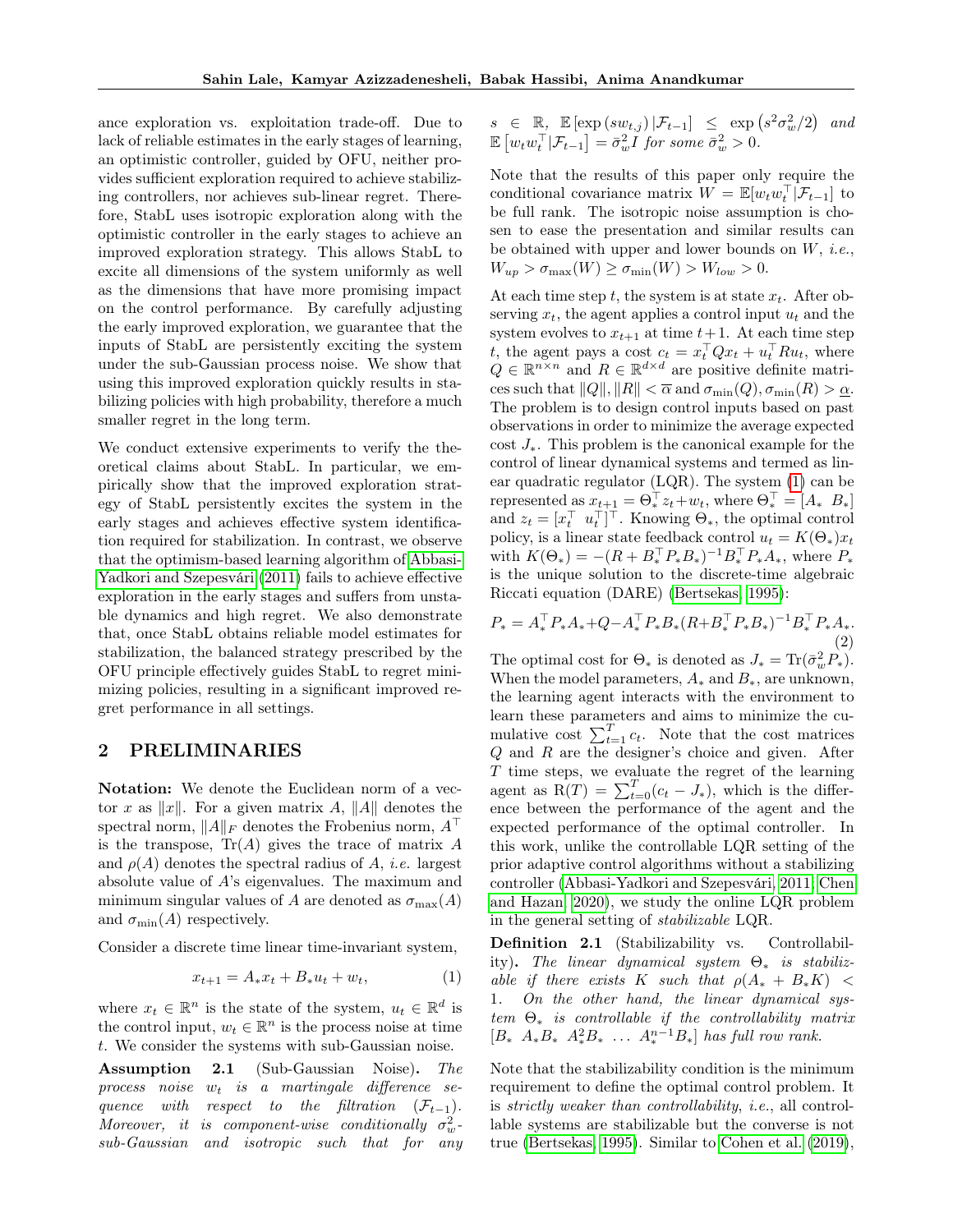we quantify the stabilizability of  $\Theta_*$  for the finite-time analysis.

<span id="page-3-2"></span>**Definition 2.2** ( $(\kappa, \gamma)$ -Stabilizability). The linear dynamical system  $\Theta_*$  is  $(\kappa, \gamma)$ -stabilizable for  $(\kappa \geq 1$  and  $0 \leq \gamma \leq 1$ ) if  $||K(\Theta_*)|| \leq \kappa$  and there exists L and  $H > 0$  such that  $A_* + B_* K(\Theta_*) = H L H^{-1}$ , with  $||L|| \leq 1 - \gamma$  and  $||H|| ||H^{-1}|| < \kappa$ .

<span id="page-3-1"></span>Note that this is merely a quantification of stabilizability. In other words, any stabilizable system is also  $(\kappa, \gamma)$ -stabilizable for some  $\kappa$  and  $\gamma$  and conversely  $(\kappa, \gamma)$ -stabilizability implies stabilizability (See Ap-pendix [A\)](#page-11-0). Thus, we consider  $(\kappa, \gamma)$ -stabilizable LQRs. Assumption 2.2 (Stabilizable Linear Dynamical System). The unknown parameter  $\Theta_*$  is a member of the set S such that  $S = \{ \Theta' = \Theta \}$  $[A', B'] \mid \Theta'$  is  $(\kappa, \gamma)$ -stabilizable,  $\|\Theta'\|_F \leq S$ 

Notice that  $S$  denotes the set of all bounded systems that are  $(\kappa, \gamma)$ -stabilizable, where  $\Theta_*$  is an element of, and the membership to  $S$  can be easily verified. Moreover, the proposed algorithm in this work only requires the upper bounds on these relevant control-theoretic quantities  $\kappa$ ,  $\gamma$ , and S, which are also standard in prior works, e.g. [\(Abbasi-Yadkori and Szepesvári, 2011;](#page-9-1) [Co](#page-9-14)[hen et al., 2019\)](#page-9-14). In practice, when there is a total lack of knowledge about the system, one can start with conservative upper bounds and adjust these based on the behavior of the system, e.g., the growth of the state.

From  $(\kappa, \gamma)$ -stabilizability, we have that  $\rho(A' +$  $B'K(\Theta')\leq 1-\gamma$ , and  $\sup\{\|K(\Theta')\| \mid \Theta' \in \mathcal{S}\}\leq$ κ. The following lemma shows that for any  $(\kappa, \gamma)$ stabilizable system the solution of [\(2\)](#page-2-1) is bounded.

<span id="page-3-4"></span>**Lemma 2.1** (Bounded DARE Solution). For any  $\Theta$ that is  $(\kappa, \gamma)$ -stabilizable and has bounded regulatory cost matrices, i.e.,  $||Q||, ||R|| < \overline{\alpha}$ , the solution of [\(2\)](#page-2-1), P, is bounded as  $||P|| \le D := \overline{\alpha} \gamma^{-1} \kappa^2 (1 + \kappa^2)$ 

# 3 STABL

In this section, we present StabL, a sample efficient stabilizing RL algorithm for the online stabilizable LQR problem. The algorithmic outline is provided in Algorithm [1.](#page-3-0) StabL only requires the minimal information about the stabilizability of the underlying system and *does not* need a stabilizing controller. Therefore, along the ultimate goal of minimizing the regret, StabL puts its primary focus on achieving stabilizing controllers for the unknown system dynamics.

### <span id="page-3-3"></span>3.1 Adaptive Control with Improved Exploration

In order to quickly design stabilizing controllers, StabL needs to explore the system dynamics effectively. To <span id="page-3-0"></span>Algorithm 1 StabL

| 1: <b>Input:</b> $\kappa$ , $\gamma$ , $Q$ , $R$ , $\sigma_w^2 \bar{\sigma}_w^2$ , $V_0 = \lambda I$ , $\Theta_0 = 0$ , $\tau = 0$ |
|------------------------------------------------------------------------------------------------------------------------------------|
| 2: for $t = 0, , T$ do                                                                                                             |
| if $(\det(V_t) > 2 \det(V_0))$ and $(t - \tau > H_0)$ then                                                                         |
| Estimate $\hat{\Theta}_t$ & find optimistic $\hat{\Theta}_t \in \mathcal{C}_t(\delta) \cap \mathcal{S}$                            |
| Set $V_0 = V_t$ and $\tau = t$ .                                                                                                   |
| else                                                                                                                               |
| $\tilde{\Theta}_t = \tilde{\Theta}_{t-1}$                                                                                          |
| if $t \leq T_w$ then                                                                                                               |
| $u_t = K(\tilde{\Theta}_{t-1})x_t + \nu_t$ IMPROVED EXPLORATION                                                                    |
| else                                                                                                                               |
| $u_t = K(\Theta_{t-1})x_t$<br>STABILIZING CONTROL                                                                                  |
| Pay cost $c_t$ & Observe $x_{t+1}$                                                                                                 |
| Update $V_{t+1} = V_t + z_t z_t^{\top}$ for $z_t = [x_t^{\top} \ u_t^{\top}]^{\top}$                                               |
|                                                                                                                                    |

this end, StabL solves min<sub> $\Theta$ </sub> $\sum_{s=0}^{t-1} ||x_{s+1} - \Theta^\top z_s||^2 +$  $\lambda ||\Theta||_F^2$ , using the past state-input pairs to estimate the system dynamics as  $\hat{\Theta}_t$ . Using this estimate, StabL constructs a high probability confidence set  $\mathcal{C}_t(\delta)$  that contains the underlying parameter  $\Theta_*$  with high probability. In particular, for  $\delta \in (0,1)$ , at time step t, it forms  $\mathcal{C}_t(\delta) = \{ \Theta : ||\Theta - \hat{\Theta}_t||_{V_t} \leq \beta_t(\delta) \},\$  for  $\beta_t(\delta) = \sigma_w \sqrt{2n \log(\delta^{-1} \sqrt{\det(V_t)/\det(\lambda I)})} + \sqrt{\lambda} S$ and  $V_t = \lambda I + \sum_{i=0}^{t-1} z_i z_i^{\top}$  such that  $\Theta_* \in C_t(\delta)$  with probability at least  $1 - \delta$  for all time steps t. Note that this estimation method and the learning guarantee is standard in learning linear dynamical systems since [Abbasi-Yadkori and Szepesvári](#page-9-1) [\(2011\)](#page-9-1).

The confidence set above provides a self-normalized bound on the model parameter estimates via design matrix  $V_t$ . StabL uses the OFU principle in this confidence set to design a policy. In particular, it chooses an optimistic parameter  $\tilde{\Theta}_t$  from  $\mathcal{C}_t \cap \mathcal{S}$ , which has the lowest expected optimal cost, and constructs the optimal linear controller  $K(\tilde{\Theta}_t)$  for  $\tilde{\Theta}_t$ , *i.e.* the optimistic controller. At time  $t$ , StabL uses the optimistic controller  $K(\tilde{\Theta}_{t-1})$ . This choice is for technical reasons to guarantee persistence of excitation (Appendix [B\)](#page-12-0).

The optimistic controllers allow StabL to adaptively balance exploration and exploitation. They guide the exploration towards the region of state-space with the lowest expected cost. The key idea in this design is that as the confidence set shrinks, the performance of StabL improves over time [\(Bittanti et al., 2006\)](#page-9-11).

Due to lack of an initial stabilizing policy, StabL aims to rapidly stabilize the system to avoid the consequences of unstable dynamics. To stabilize an unknown LQR, one requires sufficient exploration in all directions of the state-space (Lemma [4.2\)](#page-5-0). Unfortunately, due to lack of reliable estimates in the early stages, the optimistic policies come short to guarantee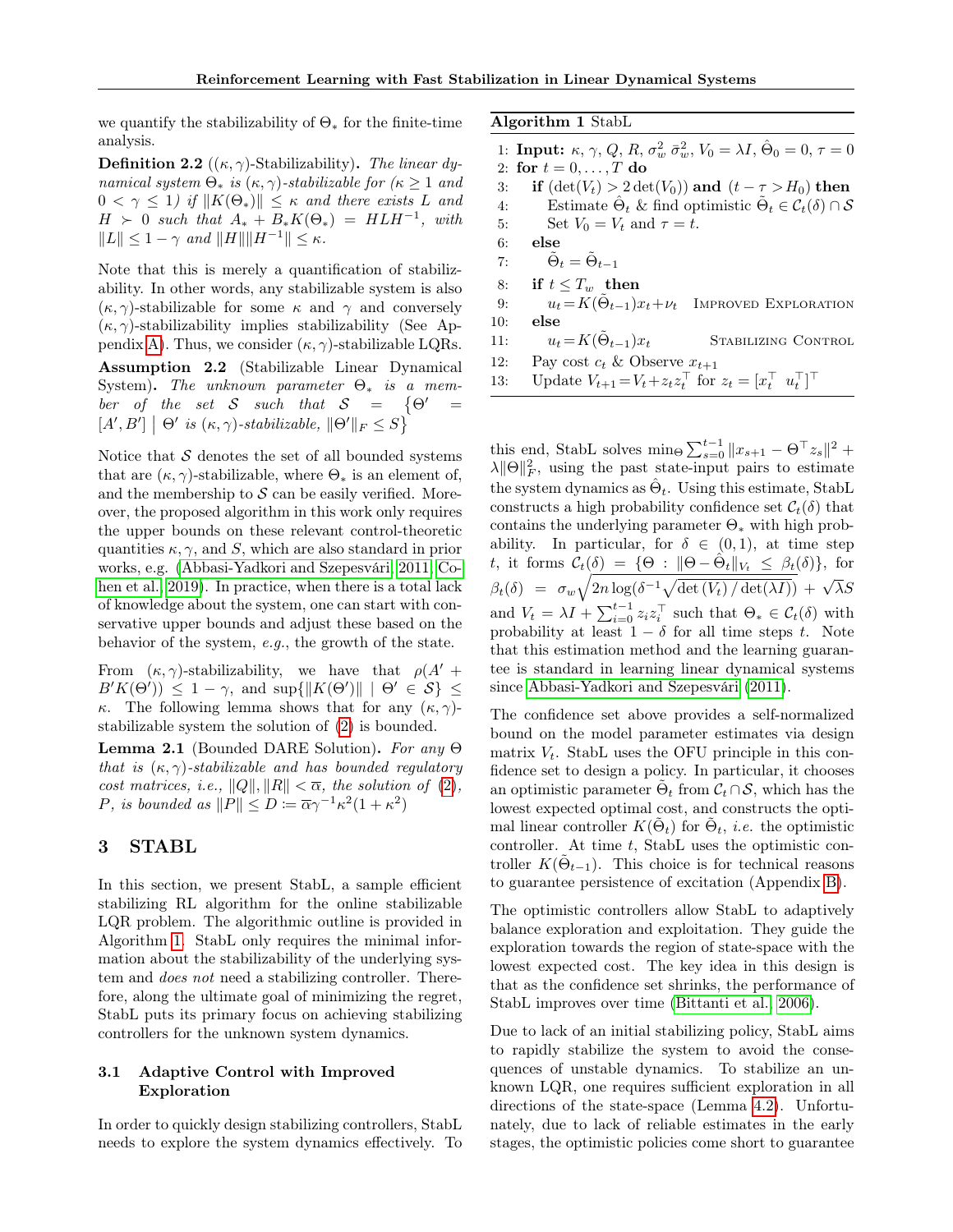such an effective exploration.

Therefore, StabL deploys an adaptive control policy with an improved exploration in the early stages of interactions with the system. In particular, for the first  $T_w$  time-steps StabL uses isotropic perturbations along with the optimistic controller. For  $t \leq T_w$ , it injects an i.i.d. Gaussian vector  $\nu_t \sim \mathcal{N}(0, \sigma_\nu^2 I)$  to the system besides the optimistic policy  $K(\tilde{\Theta}_{t-1})x_t$ , where  $\sigma_{\nu}^2 = 2\kappa^2 \bar{\sigma}_{w}^2.$ 

StabL effectively excites and explores all dimensions of the system via this improved exploration strategy (Theorem [4.1\)](#page-5-1). The duration of the adaptive control with improved exploration phase is chosen such that StabL quickly finds a stabilizing controller. In particular, after  $T_w := poly(\sigma_w, \sigma_\nu, n, d, \gamma^{-1}, \kappa, \overline{\alpha}, \log(1/\delta))$ time steps, StabL has the guarantee that the linear controllers  $K(\tilde{\Theta}_{t-1})$  stabilize  $\Theta_*$  for all  $t \geq T_w$  with high probability (Lemma [4.1](#page-5-2) & [4.2\)](#page-5-0).

Moreover, StabL avoids frequent updates in the system estimates and the controller. It uses the same controller at least for a fixed time period of  $H_0 =$  $O(\gamma^{-1} \log(\kappa))$  and also waits for a significant improvement in the estimates. The latter is achieved by updating the controller if the determinant of the design matrix  $V_t$  is doubled since the last update. This update rule is chosen such that policy changes do not cause unstable dynamics for the stabilizable LQR. The effect of this update rule on maintaining bounded state for StabL are studied in detail in Section [4.1.](#page-4-0)

### 3.2 Stabilizing Adaptive Control

After guaranteeing the stabilizing policy design, StabL starts the adaptive control that stabilizes the underlying system. In this phase, StabL stops injecting isotropic perturbations and relies on the balanced exploration and exploitation via the optimistic controller design. The stabilizing optimistic controllers further guide the exploration to adapt the structure of the problem and fine-tune the learning process to achieve optimal performance. However, note that the frequent policy changes can still cause unbounded growth of the state even though the policies are stabilizing. Therefore, StabL continues the same policy update rule in this phase to maintain bounded state.

Unlike the prior works that constitute two distinct phases, StabL has a very subtle two-phase structure. In particular, the same subroutine (optimism) is applied continuously with the aim of balancing exploration and exploitation. An additional isotropic perturbation is only deployed for an improved exploration in the early stages to achieve stable learning for the autonomous agent.

# 4 THEORETICAL ANALYSIS

In this section, we study the main theoretical contributions of this work. In Section [4.1,](#page-4-0) we discuss the challenges that the stabilizability setting brings compared to the setting of the prior learning algorithms for the online LQR. We then introduce our approaches to overcome these challenges in the design of StabL. In Section [4.2,](#page-5-3) we provide the formal statements for the theoretical guarantees of StabL and, finally, we give the regret upper bound of StabL in Section [4.3.](#page-5-4)

### <span id="page-4-0"></span>4.1 Challenges in the Online Stabilizable LQR Problem

The main challenge for learning algorithms in control problems is to achieve input-to-state stability (ISS), which requires having well-bounded state in future time steps via using bounded inputs. Achieving this becomes significantly more challenging in the setting of stabilizable LQR compared to their controllable counterpart considered in many recent works [\(Abbasi-Yadkori and Szepesvári, 2011;](#page-9-1) [Mania et al.,](#page-9-9) [2019;](#page-9-9) [Chen and Hazan, 2020\)](#page-9-3). A controllable system can be brought to  $x_t = 0$  in finite time steps. Furthermore, some of these works assume that the underlying system to be closed-loop contractible, i.e.  $||A_{*} - B_{*}K(\Theta_{*})|| < 1$ . These facts significantly simplify the overall stabilization problem. Moreover, recalling Definition [2.1,](#page-2-2) for controllable systems the controllability matrix is full row rank. In prior works, this has been a prominent factor in guaranteeing the persistence of excitation (PE) of the inputs, identifying the system and deriving regret bounds, e.g. [\(Hazan](#page-9-15) [et al., 2019;](#page-9-15) [Chen and Hazan, 2020\)](#page-9-3).

Unfortunately, we do not have these properties in the general stabilizable LQR setting. Recall Assumption [2.2](#page-3-1) that states the system is  $(\kappa, \gamma)$ -stabilizable, which yields  $\rho(A_* + B_* K(\Theta_*)) \leq 1-\gamma$  for the optimal policy  $K(\Theta_*) \leq \kappa$ . Therefore, even if the optimal policy of the underlying system is chosen by the learning algorithm, it may not produce contractive closed-loop system, *i.e.*, we can have  $\rho(A_* + B_*K(\Theta_*)) < 1 < |A_*|$  $B_*K(\Theta_*)$ || since for any matrix  $M, \rho(M) \leq ||M||.$ 

Moreover, from the definition of stabilizability in Definitions [2.1](#page-2-2) and [2.2,](#page-3-2) we know that for any stabilizing controller  $K'$ , there exists a similarity transformation  $H' \succ 0$  such that it makes the closed loop system contractive, *i.e.*  $A_* + B_*K' = H'LH'^{-1}$ , with  $||L|| < 1$ . However, even if all the policies that StabL execute stabilize the underlying system, these different similarity transformations of different policies can further cause an explosion of state during the policy changes. If policy changes happen frequently, this may even lead to linear growth of the state over time.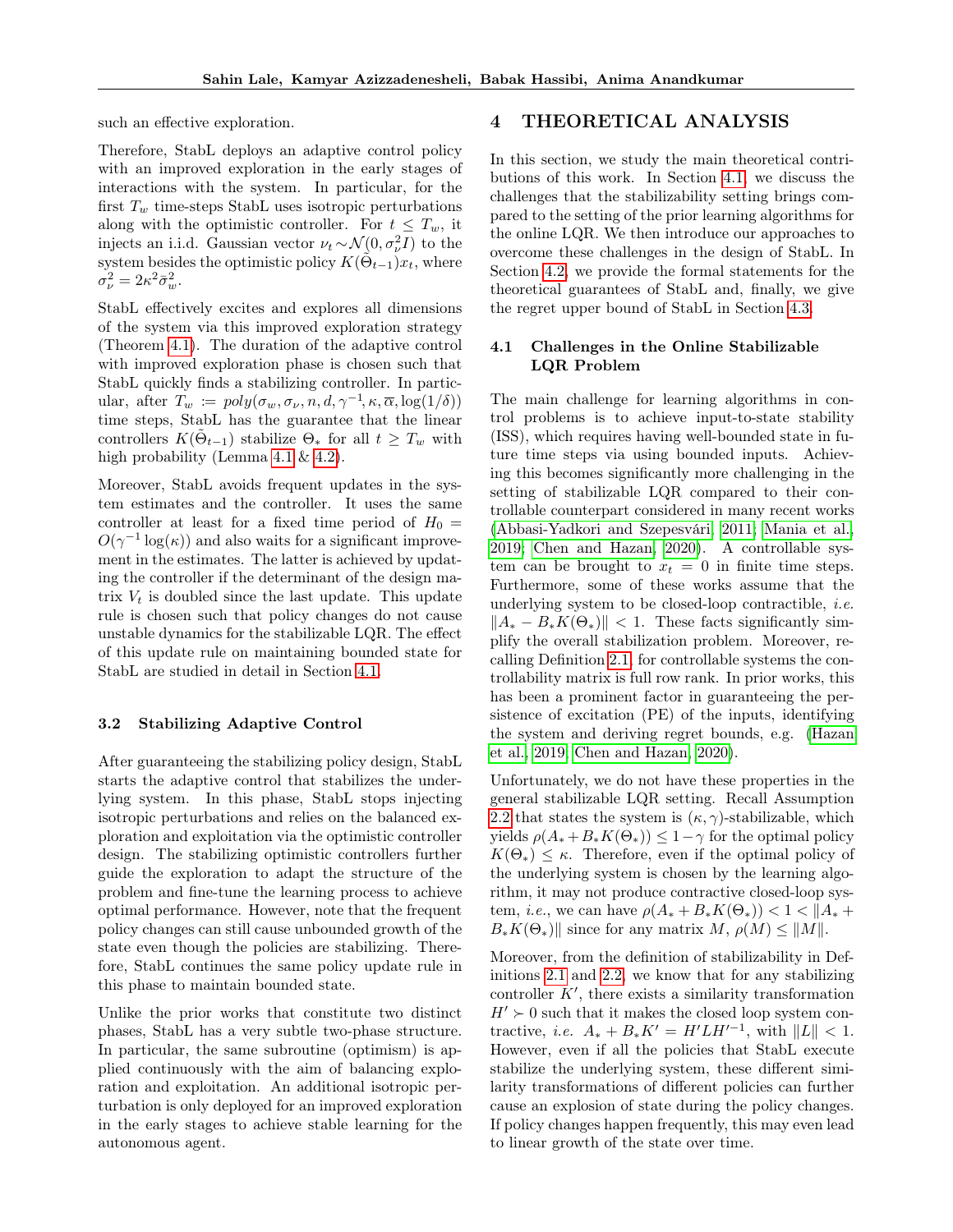In order to resolve these problems, StabL carefully designs the timing of the policy updates and applies all the policies long enough, so that the state stays well controlled, i.e., ISS is achieved. To this end, StabL ap-√ plies the same policy at least for  $H_0 = 2\gamma^{-1} \log(2\kappa \sqrt{2})$ time steps. This particular choice prevents state blowups due to policy changes in the optimistic controllers in the stabilizable LQR setting (see Appendix [D\)](#page-19-0).

To achieve PE and consistent model estimates under the stabilizability condition, we leverage the early improved exploration strategy which does not require controllability. Using the isotropic exploration in the early stages, we derive a novel lower bound for the smallest eigenvalue of the design matrix  $V_t$  in the stabilizable LQR with sub-Gaussian noise setting. Moreover, we derive our regret results using the fast stabilization and the optimistic policy design of StabL. The results only depend on the stabilizability and other trivial model properties such as the LQR dimensions.

### <span id="page-5-3"></span>4.2 Benefits of Early Improved Exploration

To achieve effective exploration in the early stages, StabL deploys isotropic perturbations along with the optimistic policy for  $t \leq T_w$ . Define  $\sigma_{\star} > 0$  where  $\sigma_{\star}$ is a problem and in particular  $\bar{\sigma}_w, \sigma_w, \sigma_\nu$ -dependent constant (See Appendix [B](#page-12-0) for exact definition). The following shows that for a long enough improved exploration, the inputs are persistently exciting the system.

<span id="page-5-1"></span>Theorem 4.1 (Persistence of Excitation During the Improved Exploration). If StabL follows the early improved exploration strategy for  $T \geq$  $poly(\sigma_w^2, \sigma_\nu^2, n, \log(1/\delta))$  time steps, then with probability at least  $1 - \delta$ , StabL has  $\sigma_{\min}(V_T) \geq \sigma_{\star}^2 T$ .

This theorem shows that having isotropic perturbations along with the optimistic controllers provides persistence excitation of the inputs, i.e. linear scaling of the smallest eigenvalue of the design matrix  $V_t$ . This result is quite technical and its proof is given in Appendix [B.](#page-12-0) At a high-level, we show that isotropic perturbations allow the covariates to have a Gaussian-like tail lower bound even in the stabilizable LQR with sub-Gaussian process noise setting. Using the standard covering arguments, we prove the statement of the theorem. This result guarantees that the inputs excite all dimensions of the state-space and allows StabL to obtain uniformly improving estimates at a faster rate.

<span id="page-5-2"></span>Lemma 4.1 (Parameter estimation error). Sup-pose Assumptions [2.1](#page-2-3) and [2.2](#page-3-1) hold. For  $T \geq$  $poly(\sigma_w^2, \sigma_\nu^2, n, \log(1/\delta))$  time steps of adaptive control with improved exploration, with probability at least 1−2δ, StabL achieves  $\|\hat{\Theta}_T - \Theta_*\|_2 \leq \beta_t(\delta)/(\sigma_*\sqrt{T}).$ 

This lemma shows that early improved exploration

strategy using  $\nu_t \sim \mathcal{N}(0, \sigma_\nu^2)$  for  $\sigma_\nu^2 = 2\kappa^2 \bar{\sigma}_w^2$  enables to guarantee the consistency of the parameter estimation. The proof is in Appendix [C,](#page-17-0) where we combine the confidence set construction in Section [3.1](#page-3-3) with Theorem [4.1.](#page-5-1) This bound is utilized to guarantee stabilizing controllers after early improved exploration. However, first we have the following lemma, which shows that there is a stabilizing neighborhood around  $\Theta_{\ast}$ , such that  $K(\Theta')$  stabilizes  $\Theta_*$  for any  $\Theta'$  in this region.

<span id="page-5-0"></span>Lemma 4.2 (Strongly Stabilizable Neighborhood). For  $D = \overline{\alpha}\gamma^{-1}\kappa^2(1 + \kappa^2)$ , let  $C_0 = 142D^8$  and  $\epsilon = 1/(54D^5)$ . For any  $(\kappa, \gamma)$ -stabilizable system  $\Theta_*$  and for any  $\varepsilon \leq \min\{\sqrt{\bar{\sigma}_w^2 n D/C_0}, \epsilon\}$ , such that  $\|\Theta' - \Theta_{\ast}\| \leq \varepsilon$ ,  $K(\Theta')$  produces  $(\kappa', \gamma')$ -stable closedloop dynamics on  $\Theta_*$  where  $\kappa' = \kappa \sqrt{2}$  and  $\gamma' = \gamma/2$ .

The proof is given in Appendix [A.](#page-11-0) This lemma shows that to guarantee the stabilization of the unknown dynamics a learning agent should have uniformly sufficient exploration in all directions of the state-space. By the choice of  $T_w$  (precise expression given in Appendix [D\)](#page-19-0) and using Lemma [4.1,](#page-5-2) StabL guarantees to quickly find this stabilizing neighborhood with high probability due to the adaptive control with improved exploration phase of  $T_w$  time steps.

For the remaining time steps,  $t \geq T_w$ , StabL starts redressing the possible state explosion due to unstable controllers and the perturbations in the early stages. Define  $T_{base}$  and  $T_r$  such that  $T_{base} = (n + d) \log(n +$  $d)H_0$  and  $T_r = T_w + T_{base}$ . Recall that  $H_0$  is the minimum duration for a controller such that the state is well-controlled despite the policy changes. The following shows that the stabilizing controllers are applied long enough that the state stays bounded for  $T > T_r$ .

<span id="page-5-5"></span>Lemma 4.3 (Bounded states). Suppose Assumption [2.1](#page-2-3)  $\mathcal{C}$  [2.2](#page-3-1) hold. For given  $T_w$  and  $T_{base}$ , StabL controls the state such that  $||x_t|| = O((n+d)^{n+d})$  for  $t \leq T_r$ , with probability at least  $1 - 2\delta$  and  $||x_t|| \leq (12\kappa^2 +$  $2\kappa\sqrt{2}\gamma^{-1}\sigma_w\sqrt{2n\log(n(t-T_w)/\delta)}$  for  $T\geq t>T_r$ , with probability at least  $1 - 4\delta$ .

In the proof  $(Appendix D)$  $(Appendix D)$ , we show the policies seldom change via determinant doubling condition or the lower bound of  $H_0$  for the adaptive control with improved exploration phase to keep the state bounded. For the stabilizing adaptive control, we show that deploying stabilizing policies for at least  $H_0$  time-steps provides an exponential decay on the state and after  $T_{base}$  time-steps brings the state to an equilibrium.

#### <span id="page-5-4"></span>4.3 Regret Upper Bound of StabL

After showing the effect of fast stabilization, we can finally present the regret upper bound of StabL.

<span id="page-5-6"></span>Theorem 4.2 (Regret of StabL). Suppose Assump-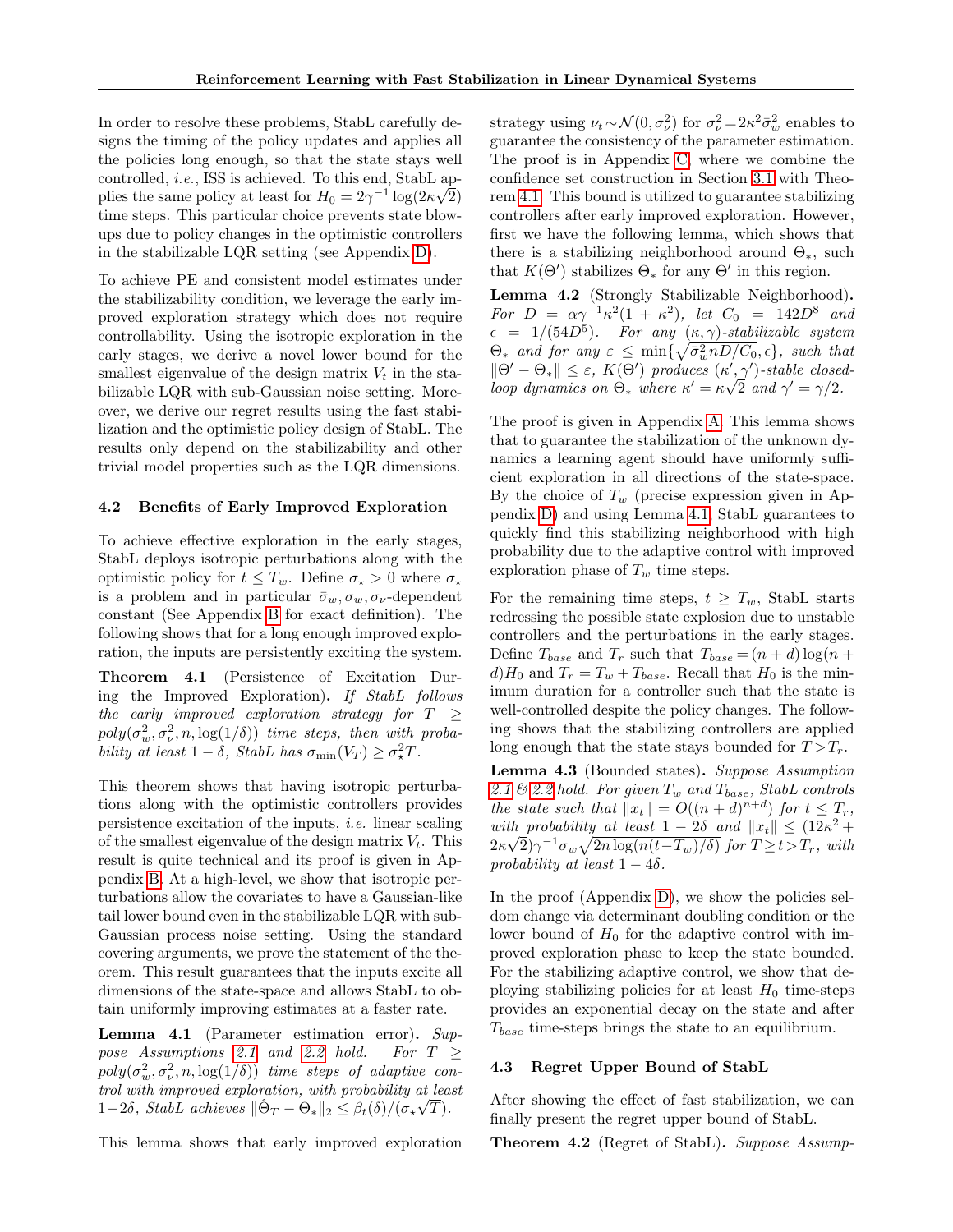| Algo.                         | Avg.<br>Regret          | Top<br>$90\%$       | Top<br>75%          | Top<br>50%          |
|-------------------------------|-------------------------|---------------------|---------------------|---------------------|
| StabL                         | $1.5\!\!\times\!\!10^4$ | $1.3\times10^4$     | $1.1\times10^{4}$   | $8.9\times10^3$     |
| OFULQ                         | $6.2\times10^{10}$      | $4.0 \times 10^6$   | $3.5\times10^{5}$   | $4.7 \times 10^{4}$ |
| CEC-Fix                       | $3.7\times10^{10}$      | $2.1 \times 10^{4}$ | $1.9\times10^{4}$   | $1.7 \times 10^{4}$ |
| $CEC\text{-}\mathop{\rm Dec}$ | $4.6 \times 10^4$       | $4.0 \times 10^4$   | $3.5 \times 10^{4}$ | $2.8 \times 10^{4}$ |

<span id="page-6-0"></span>Table 2: Regret Performance After 200 Time Steps in Marginally Unstable Laplacian System. StabL

outperfoms other algorithms by a significant margin

tions [2.1](#page-2-3) and [2.2](#page-3-1) hold. For the given choices of  $T_w$  and  $T_{base}$ , with probability at least  $1 - 4\delta$ , StabL achieves regret of  $\tilde{\mathcal{O}}(\overline{\mathit{poly}(n,d)}\sqrt{T\log(1/\delta)})$ , for long enough T.

The proofs and the exact expressions are presented in Appendix [F.](#page-22-0) Here, we provide a proof sketch. The regret decomposition leverages the optimistic controller design. Recall that for the early improved exploration, StabL applies independent perturbations through the controller yet still deploys the optimistic policy. Thus, we consider this external perturbation as a part of the underlying system and study the regret obtained by the improved exploration strategy separately.

In particular, denote the system evolution noise at time t as  $\zeta_t$ . For  $t \leq T_w$ , system evolution noise can be considered as  $\zeta_t = B_* \nu_t + w_t$  and for  $t > T_w$ ,  $\zeta_t = w_t$ . We denote the optimal average cost of system  $\Theta$  under  $\zeta_t$  as  $J_*(\Theta, \zeta_t)$ . Using the Bellman optimality equation for LQR [\(Bertsekas, 1995\)](#page-9-0), we consider the system evolution of the optimistic system  $\tilde{\Theta}_t$  using the optimistic controller  $K(\tilde{\Theta}_t)$  in parallel with the true system evolution of  $\Theta_*$  under  $K(\tilde{\Theta}_t)$  such that they share the same process noise (See details in Appendix [F\)](#page-22-0). Using the confidence set construction, optimistic policy, Lemma [4.3,](#page-5-5) Assumption [2.2](#page-3-1) and Lemma [2.1,](#page-3-4) we get a regret decomposition and bound each term separately.

At a high-level, the exact regret expression has a constant regret term due to early additional exploration for  $T_w$  time-steps with exponential dimension dependency and a term that scales with square root of the duration of stabilizing adaptive control with polynomial dimension dependency, *i.e.*  $(n + d)^{n+d}T_w$  +  $\text{poly}(n, d)\sqrt{T-T_w}$ . Note that  $T_w$  is a problem dependent expression. Thus, for large enough  $T$ , the polynomial dependence dominates, giving Theorem [4.2.](#page-5-6)

## <span id="page-6-2"></span>5 EXPERIMENTS

In this section, we evaluate the performance of StabL in four adaptive control tasks: (1) a marginally unstable Laplacian system [\(Dean et al., 2018\)](#page-9-8), (2) the longitudinal flight control of Boeing 747 with linearized dynamics [\(Ishihara et al., 1992\)](#page-9-16), (3) unmanned aerial

<span id="page-6-1"></span>

| Table 3: Maximum State Norm in the Laplacian |  |  |  |  |
|----------------------------------------------|--|--|--|--|
| System. StabL keeps the state smallest       |  |  |  |  |

| Algo.                     | Avg.<br>$\max  x  _2$ | Worst<br>$5\%$      | Worst<br>$10\%$   | Worst<br>25%        |
|---------------------------|-----------------------|---------------------|-------------------|---------------------|
| StabL                     | $1.3 \times 10^{1}$   | $2.2\times10^{1}$   | $2.1\times10^{1}$ | $1.9 \times 10^{1}$ |
| OFULQ                     | $9.6 \times 10^3$     | $1.8 \times 10^5$   | $9.0 \times 10^4$ | $3.8 \times 10^{4}$ |
| $CEC-Fix$                 | $3.3\times10^3$       | $6.6 \times 10^{4}$ | $3.3 \times 10^4$ | $1.3 \times 10^{4}$ |
| CEC-Dec $2.0\times10^{1}$ |                       | $3.5 \times 10^{1}$ | $3.3\times10^{1}$ | $2.9 \times 10^{1}$ |

vehicle (UAV) that operates in a 2-D plane [\(Zhao](#page-9-17) [et al., 2021\)](#page-9-17), and (4) a stabilizable but not controllable linear dynamical system. For each task, we compare StabL with three RL algorithms: (i) OFULQ of [Abbasi-Yadkori and Szepesvári](#page-9-1) [\(2011\)](#page-9-1); (ii) certainty equivalent controller with fixed isotropic perturbations (CEC-Fix), which is the standard baseline in control theory; and (iii) certainty equivalent controller with decaying isotropic perturbations (CEC-Dec), which is shown to *achieve optimal regret with a given initial* stabilizing policy [\(Simchowitz and Foster, 2020;](#page-9-6) [Dean](#page-9-8) [et al., 2018;](#page-9-8) [Mania et al., 2019\)](#page-9-9). In the implementation of CEC-Fix and CEC-Dec, the optimal control policies of the estimated model are deployed. Furthermore, in finding the optimistic parameters for StabL and OFULQ, we use projected gradient descent within the confidence sets. We perform 200 independent runs for each algorithm for 200 time steps starting from  $x_0 = 0$ . We present the performance of best parameter choices for each algorithm. For further details and the experimental results please refer to Appendix [I.](#page-30-0)

Before discussing the experimental results, we would like to highlight the baselines choices. Unfortunately, there are only a few works in literature that consider RL in LQRs without a stabilizing controller. These works are OFULQ of [\(Abbasi-Yadkori and Szepesvári,](#page-9-1) [2011\)](#page-9-1), [\(Abeille and Lazaric, 2018\)](#page-9-2), and [\(Chen and](#page-9-3) [Hazan, 2020\)](#page-9-3). Among these, [\(Chen and Hazan, 2020\)](#page-9-3) considers LQRs with adversarial noise setting and deploys *impractically large inputs*, e.g.  $10^{28}$  for task  $(1)$ , whereas the algorithm of [\(Abeille and Lazaric, 2018\)](#page-9-2) only works in scalar setting. These prohibit meaningful regret and stability comparisons, thus, we compare StabL against the only relevant comparison of OFULQ among these. Moreover, there are only a few and limited experimental studies in the literature of RL in LQRs. Among these, [\(Dean et al., 2018;](#page-9-8) [Faradonbeh](#page-9-18) [et al., 2018b,](#page-9-18) [2020\)](#page-9-19) highlight the superior performance of CEC-Dec. Therefore, we compare StabL against CEC-Dec with the best-performing parameter choice, as well as the standard control baseline of CEC-Fix.

(1) Laplacian system (Appendix [I.1\)](#page-31-0). Table [2](#page-6-0) provides the regret performance for the average, top 90%, top 75% and top 50% of the runs of the algo-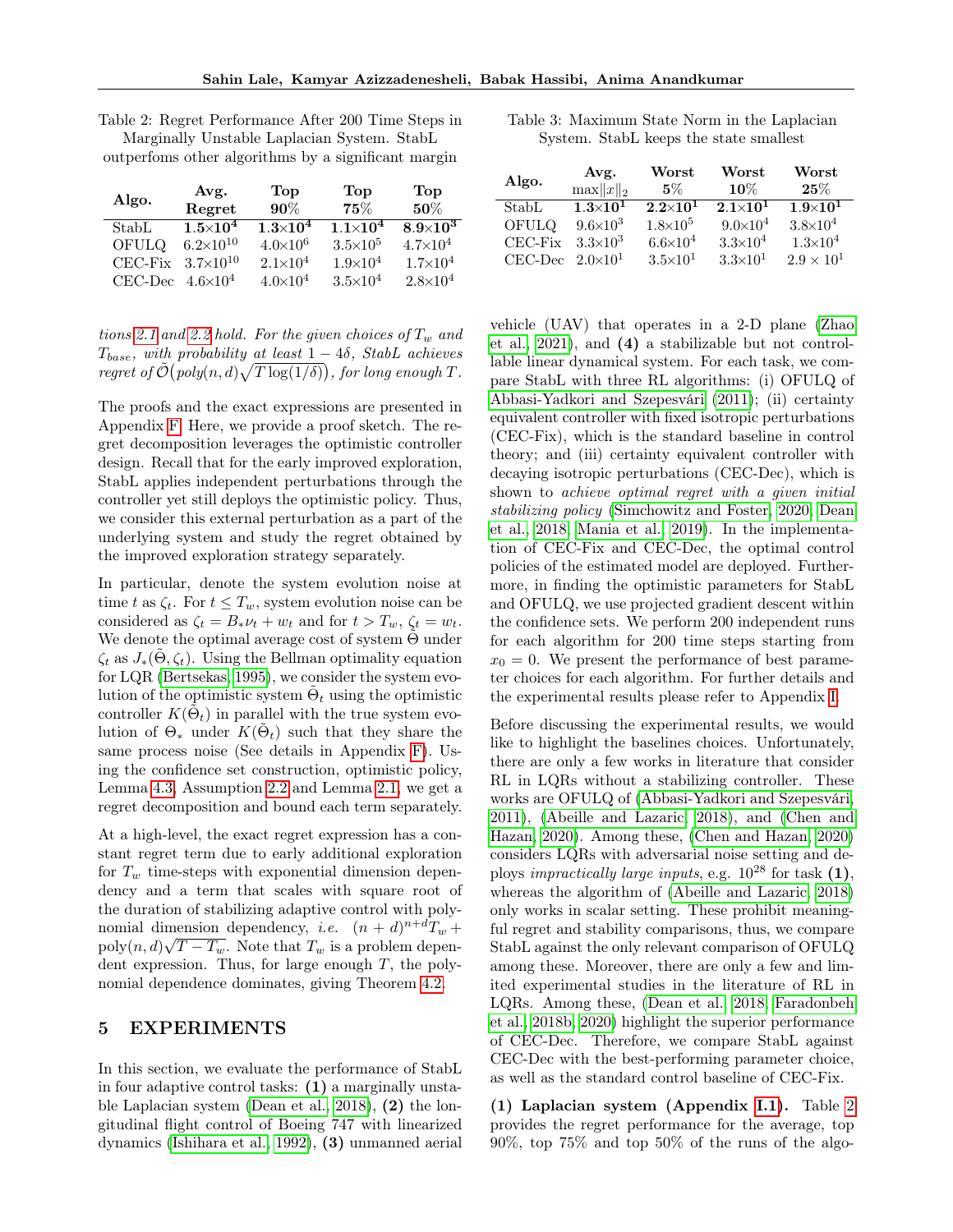<span id="page-7-0"></span>

Figure 1: Evolution of the smallest eigenvalue of the design matrix for StabL and OFULQ in Laplacian system. The solid line is the mean and the shaded region is one standard deviation. StabL attains linear scaling whereas OFULQ suffers from lack of early exploration.

rithms. We observe that StabL attains at least an order of magnitude improvement in regret over OFULQ and CECs. This setting combined with the unstable dynamics is challenging for the solely optimismbased learning algorithms. Our empirical study indicates that, at the early stages of learning, the smallest eigenvalue of the design matrix  $V_t$  for OFULQ is much smaller than that of StabL as shown in Figure [1.](#page-7-0) The early improved exploration strategy helps StabL achieve linear scaling in  $\lambda_{\min}(V_t)$ , thus persistence of excitation and identification of stabilizing controllers. In contrast, the only OFU-based controllers of OFULQ fail to achieve persistence of excitation and accurate estimate of the model parameters. Therefore, due to lack of reliable estimates and the skewed cost, OFULQ cannot design effective strategies to learn model dynamics and results in unstable dynamics (see Table [3\)](#page-6-1). Table [3](#page-6-1) displays the stabilization capabilities of the deployed RL algorithms. In particular, it provides the averages of the maximum norms of the states for all runs, the worst 5%, 10% and 25% runs. Of all algorithms, StabL keeps the state smallest.

(2) Boeing 747 (Appendix [I.2\)](#page-32-0). In practice, nonlinear systems, like Boeing 747, are modeled via local linearizations which hold as long as the states are within a certain region. Thus, to maintain the validity of such linearizations, the state of the underlying system must be well-controlled, i.e., stabilized. Table [4](#page-7-1) provides the regret performances and Table [5](#page-7-2) displays the stabilization capabilities of the deployed RL algorithms similar to (1). Once more, among all algorithms, StabL maintains the maximum norm of the state smallest and operates within the smallest ra<span id="page-7-1"></span>Table 4: Regret Performance After 200 Time Steps in Boeing 747 Flight Control. StabL outperfoms others.

| Algo.                   | Avg.<br>Regret             | Top<br>90%          | Top<br>$75\%$       | Top<br>$50\%$       |
|-------------------------|----------------------------|---------------------|---------------------|---------------------|
| StabL                   | $\overline{1.3\times10^4}$ | $9.6\times10^3$     | $7.6 \times 10^3$   | $5.3\times10^3$     |
| OFULQ                   | $1.5 \times 10^8$          | $9.9 \times 10^5$   | $5.6 \times 10^{4}$ | $8.9 \times 10^3$   |
| CEC-Fix                 | $4.8 \times 10^4$          | $4.5 \times 10^{4}$ | $4.3 \times 10^{4}$ | $3.9 \times 10^{4}$ |
| CEC-Dec $2.9\times10^4$ |                            | $2.5 \times 10^4$   | $2.2\times10^{4}$   | $1.9 \times 10^{4}$ |

<span id="page-7-2"></span>Table 5: Maximum State Norm in Boeing 747 Control. StabL keeps the state smallest.

| Algo.             | Avg.<br>$\max   x  _2$ | ${\bf Worst}$<br>5% | Worst<br>$10\%$     | Worst<br>25%        |
|-------------------|------------------------|---------------------|---------------------|---------------------|
| Stab <sub>L</sub> | $3.4\times10^{1}$      | $7.5 \times 10^{1}$ | $7.0 \times 10^{1}$ | $5.2 \times 10^{1}$ |
| OFULQ             | $1.6 \times 10^3$      | $2.2 \times 10^4$   | $1.4\times10^{4}$   | $6.3\times10^{3}$   |
| CEC-Fix           | $5.0\times10^{1}$      | $7.8 \times 10^{1}$ | $7.3\times10^{1}$   | $6.5 \times 10^{1}$ |
| CEC-Dec           | $4.6 \times 10^{1}$    | $8.0 \times 10^{1}$ | $7.3 \times 10^{1}$ | $6.3\times10^{1}$   |

dius around the linearization point of origin. This observation is consistent among tasks (3) and (4), which shows that StabL maintains tightly bounded state with high probability. The specifics of the maximum state results on (3) and (4) are given in the Appendix [I.3](#page-34-0) and [I.4](#page-35-0) respectively.

(4) Stabilizable but not controllable system (Appendix [I.4\)](#page-35-0). Besides StabL, which is tailored for the general stabilizable setting, other algorithms perform poorly in this challenging setting. In particular, CEC-Fix drastically blows up the state due to significantly unstable dynamics for the uncontrollable part of the system. Therefore, the regret performances of only StabL, OFULQ and CEC-Dec are presented in Figure [2.](#page-8-0) Figure [2](#page-8-0) is in semi-log scale and StabL provides an order of magnitude improved regret compared to the best performing state-of-art baseline CEC-Dec.

## 6 RELATED WORK

Finite-time regret guarantees: Prior works study the problem of regret minimization in LQRs and achieve sublinear regret using CECs [\(Mania et al.,](#page-9-9) [2019;](#page-9-9) [Faradonbeh et al., 2018b,](#page-9-18) [2020\)](#page-9-19), robust controllers [\(Dean et al., 2018\)](#page-9-8), the OFU principle [\(Abeille](#page-9-5) [and Lazaric, 2020\)](#page-9-5), Thompson sampling [\(Abeille and](#page-9-2) [Lazaric, 2018\)](#page-9-2) and an SDP relaxation [\(Cohen et al.,](#page-9-14) [2019\)](#page-9-14) with a lower bound provided in [Simchowitz and](#page-9-6) [Foster](#page-9-6) [\(2020\)](#page-9-6). These works all assume that an initial stabilizing policy is given and do not design autonomous learning agents which is the main focus of this paper. Among these, [Simchowitz and Foster](#page-9-6) [\(2020\)](#page-9-6) provide the tight regret guarantee for the setting with known initial stabilizing policy. Their proposed algorithm follows the given non-adaptive ini-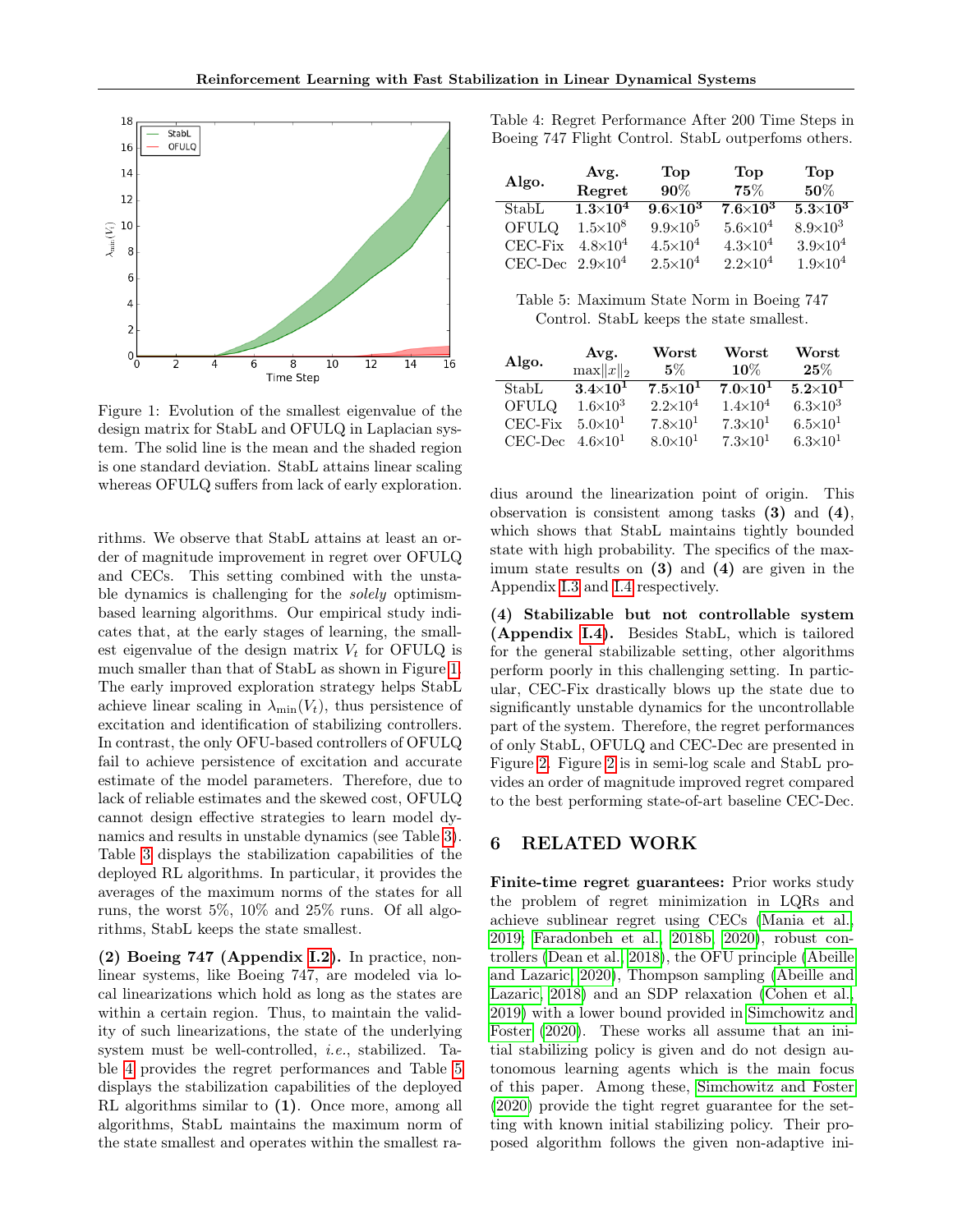<span id="page-8-0"></span>

Figure 2: Regret Comparison of three algorithms in controlling a stabilizable but not controllable system. The solid lines are the average regrets and the shaded regions are the quarter standard deviations.

tial stabilizing policy for a long period of time with isotropic perturbations. Thus, they provide an orderoptimal theoretical regret upper bound with an additional large constant regret. However, in many applications, e.g. medical, such constant regret, and non-adaptive controllers are not tolerable. StabL aims to address these challenges and provide an adaptive algorithm that can be deployed in practice. Moreover, StabL achieves significantly improved performance over the prior baseline RL algorithms in various adaptive control tasks (Section [5\)](#page-6-2).

Finding a stabilizing controller: Similar to the regret minimization, there has been a growing interest in finite-time stabilization of linear dynamical systems [\(Dean et al., 2019;](#page-9-20) [Faradonbeh et al., 2018a,](#page-9-4) [2019\)](#page-9-21). Among these works, [Faradonbeh et al.](#page-9-4) [\(2018a\)](#page-9-4) is the closest to our work. However, there are significant differences in the methods and the span of the results. In [Faradonbeh et al.](#page-9-4) [\(2018a\)](#page-9-4), random linear controllers are used solely for finding a stabilizing set without a control goal. This results in the explosion of state, presumably exponentially in time, leading to a regret that scales exponentially in time. The proposed method provides many insightful aspects for finding a stabilizing set in finite-time, yet a cost analysis of this process or an adaptive control policy are not provided. Moreover, the stabilizing set in [Faradonbeh et al.](#page-9-4) [\(2018a\)](#page-9-4) relates to the minimum value that satisfies a specific condition for the roots of a polynomial. This results in a somewhat implicit sample complexity for constructing such a set. On the other hand, in this work, we provide a complete study of an autonomous learning algorithm for the online LQR problem. Among our results, we give an explicit formulation of the stabilizing set and a sample complexity that only relates to the minimal stabilizability information of the system.

Generalized LQR setting: Another line of research considers the generalizations of the online LQR problem under partial observability [\(Lale et al., 2020a,](#page-9-22)[b,](#page-9-23)[c;](#page-9-24) [Mania et al., 2019;](#page-9-9) [Simchowitz et al., 2020\)](#page-9-25) or adversarial disturbances [\(Hazan et al., 2019;](#page-9-15) [Chen and](#page-9-3) [Hazan, 2020\)](#page-9-3). These works either assume a given stabilizing controller or open-loop stable system dynamics, except [Chen and Hazan](#page-9-3) [\(2020\)](#page-9-3). Independently and concurrently, the recent work by [Chen and Hazan](#page-9-3) [\(2020\)](#page-9-3) designs an autonomous learning algorithm and regret guarantees that are similar to the current work. However, the approaches and the settings have major differences. [Chen and Hazan](#page-9-3) [\(2020\)](#page-9-3) considers the restrictive setting of controllable systems, yet with adversarial disturbances and general cost functions. They inject *significantly* big inputs, *exponential in* system parameters, with a pure exploration intent to guarantee the recovery of system parameters and stabilization. This negatively affects the practicality of the algorithm. On the other hand, in this work, we inject isotropic Gaussian perturbations to improve the exploration in the stochastic (sub-Gaussian process noise) stabilizable LQR while still aiming to control, i.e. no pure exploration phase. This yields a practical RL algorithm StabL that attains state-of-the-art performance.

# 7 CONCLUSION

In this paper, we propose an RL framework, StabL, that follows OFU principle to balance between exploration and exploitation in interaction with LQRs. We show that if an additional random exploration is enforced in the early stages of the agent's interaction with the environment, StabL has the guarantee to design a stabilizing controller sooner. We then show that while the agent enjoys the benefit of stable dynamics in further stages, the additional exploration does not alter the early performance of the agent considerably. Finally, we prove that the regret upper bound of StabL is  $\tilde{\mathcal{O}}(\sqrt{T})$  with polynomial dependence in the problem dimensions of the LQRs in stabilizable systems.

Our results highlight the benefit of early improved exploration to achieve improved regret at the expense of a slight increase in regret in the early stages. An important future direction is to study this phenomenon in more challenging online control problems in linear systems, e.g., under partially observability. Another interesting direction is to combine this mindset with the existing state-of-the-art model-based RL approaches for the general systems and study their performance.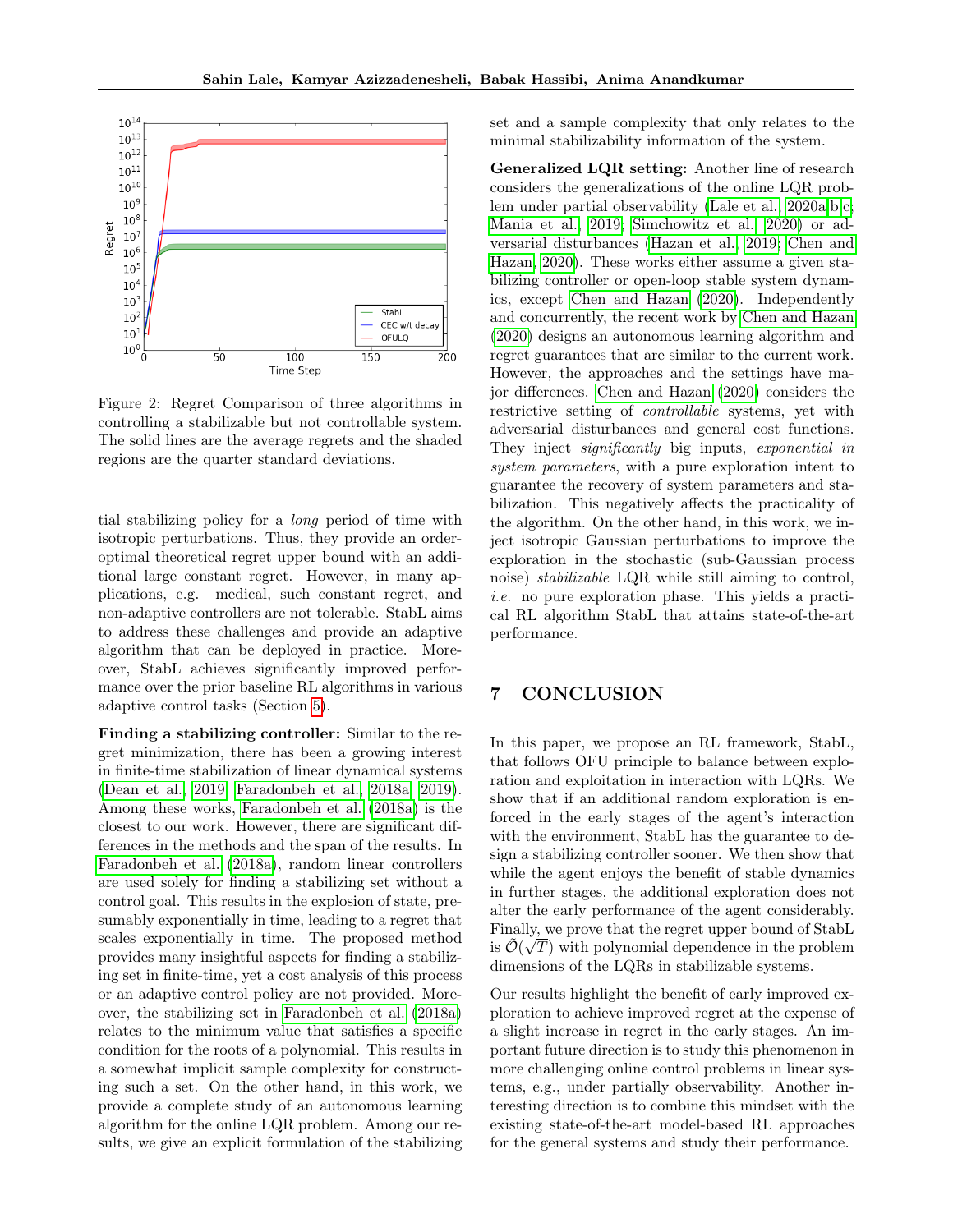#### References

- <span id="page-9-0"></span>Dimitri P Bertsekas. Dynamic programming and optimal control, volume 2. Athena scientific Belmont, MA, 1995.
- <span id="page-9-1"></span>Yasin Abbasi-Yadkori and Csaba Szepesvári. Regret bounds for the adaptive control of linear quadratic systems. In Proceedings of the 24th Annual Conference on Learning Theory, pages 1–26, 2011.
- <span id="page-9-2"></span>Marc Abeille and Alessandro Lazaric. Improved regret bounds for thompson sampling in linear quadratic control problems. In International Conference on Machine Learning, pages 1–9, 2018.
- <span id="page-9-3"></span>Xinyi Chen and Elad Hazan. Black-box control for linear dynamical systems. arXiv preprint arXiv:2007.06650, 2020.
- <span id="page-9-4"></span>Mohamad Kazem Shirani Faradonbeh, Ambuj Tewari, and George Michailidis. Finite time adaptive stabilization of lq systems. arXiv preprint arXiv:1807.09120, 2018a.
- <span id="page-9-5"></span>Marc Abeille and Alessandro Lazaric. Efficient optimistic exploration in linear-quadratic regulators via lagrangian relaxation. arXiv preprint arXiv:2007.06482, 2020.
- <span id="page-9-6"></span>Max Simchowitz and Dylan J Foster. Naive exploration is optimal for online lqr. arXiv preprint arXiv:2001.09576, 2020.
- <span id="page-9-7"></span>Marc Abeille and Alessandro Lazaric. Thompson sampling for linear-quadratic control problems. arXiv preprint arXiv:1703.08972, 2017.
- <span id="page-9-8"></span>Sarah Dean, Horia Mania, Nikolai Matni, Benjamin Recht, and Stephen Tu. Regret bounds for robust adaptive control of the linear quadratic regulator. In Advances in Neural Information Processing Systems, pages 4188–4197, 2018.
- <span id="page-9-9"></span>Horia Mania, Stephen Tu, and Benjamin Recht. Certainty equivalent control of lqr is efficient.  $arXiv$ preprint arXiv:1902.07826, 2019.
- <span id="page-9-10"></span>Tze Leung Lai and Herbert Robbins. Asymptotically efficient adaptive allocation rules. Advances in applied mathematics, 6(1):4–22, 1985.
- <span id="page-9-11"></span>Sergio Bittanti, Marco C Campi, et al. Adaptive control of linear time invariant systems: the "bet on the best" principle. Communications in Information  $\mathcal B$ Systems, 6(4):299–320, 2006.
- <span id="page-9-12"></span>Thomas Kailath, Ali H Sayed, and Babak Hassibi. Linear estimation, 2000.
- <span id="page-9-13"></span>Bernard Friedland. Control system design: an introduction to state-space methods. Courier Corporation, 2012.
- <span id="page-9-14"></span>Alon Cohen, Tomer Koren, and Yishay Mansour. Learning linear-quadratic regulators efficiently with

only  $\sqrt{T}$  regret. *arXiv preprint arXiv:1902.06223*, 2019.

- <span id="page-9-15"></span>Elad Hazan, Sham M Kakade, and Karan Singh. The nonstochastic control problem. arXiv preprint arXiv:1911.12178, 2019.
- <span id="page-9-16"></span>Tadashi Ishihara, Hai-Jiao Guo, and Hiroshi Takeda. A design of discrete-time integral controllers with computation delays via loop transfer recovery. Automatica, 28(3):599–603, 1992.
- <span id="page-9-17"></span>Feiran Zhao, Keyou You, and Tamer Basar. Infinitehorizon risk-constrained linear quadratic regulator with average cost. arXiv preprint arXiv:2103.15363, 2021.
- <span id="page-9-18"></span>Mohamad Kazem Shirani Faradonbeh, Ambuj Tewari, and George Michailidis. Input perturbations for adaptive regulation and learning. arXiv preprint arXiv:1811.04258, 2018b.
- <span id="page-9-19"></span>Mohamad Kazem Shirani Faradonbeh, Ambuj Tewari, and George Michailidis. On adaptive linear– quadratic regulators. Automatica, 117:108982, 2020.
- <span id="page-9-20"></span>Sarah Dean, Horia Mania, Nikolai Matni, Benjamin Recht, and Stephen Tu. On the sample complexity of the linear quadratic regulator. Foundations of Computational Mathematics, pages 1–47, 2019.
- <span id="page-9-21"></span>Mohamad Kazem Shirani Faradonbeh, Ambuj Tewari, and George Michailidis. Randomized algorithms for data-driven stabilization of stochastic linear systems. In 2019 IEEE Data Science Workshop (DSW), pages 170–174. IEEE, 2019.
- <span id="page-9-22"></span>Sahin Lale, Kamyar Azizzadenesheli, Babak Hassibi, and Anima Anandkumar. Regret minimization in partially observable linear quadratic control. arXiv preprint arXiv:2002.00082, 2020a.
- <span id="page-9-23"></span>Sahin Lale, Kamyar Azizzadenesheli, Babak Hassibi, and Anima Anandkumar. Regret bound of adaptive control in linear quadratic gaussian (lqg) systems. arXiv preprint arXiv:2003.05999, 2020b.
- <span id="page-9-24"></span>Sahin Lale, Kamyar Azizzadenesheli, Babak Hassibi, and Anima Anandkumar. Logarithmic regret bound in partially observable linear dynamical systems. arXiv preprint arXiv:2003.11227, 2020c.
- <span id="page-9-25"></span>Max Simchowitz, Karan Singh, and Elad Hazan. Improper learning for non-stochastic control. arXiv preprint arXiv:2001.09254, 2020.
- <span id="page-9-26"></span>Alon Cohen, Avinatan Hassidim, Tomer Koren, Nevena Lazic, Yishay Mansour, and Kunal Talwar. Online linear quadratic control. *arXiv preprint* arXiv:1806.07104, 2018.
- <span id="page-9-27"></span>Asaf Cassel, Alon Cohen, and Tomer Koren. Logarithmic regret for learning linear quadratic regulators efficiently. arXiv preprint arXiv:2002.08095, 2020.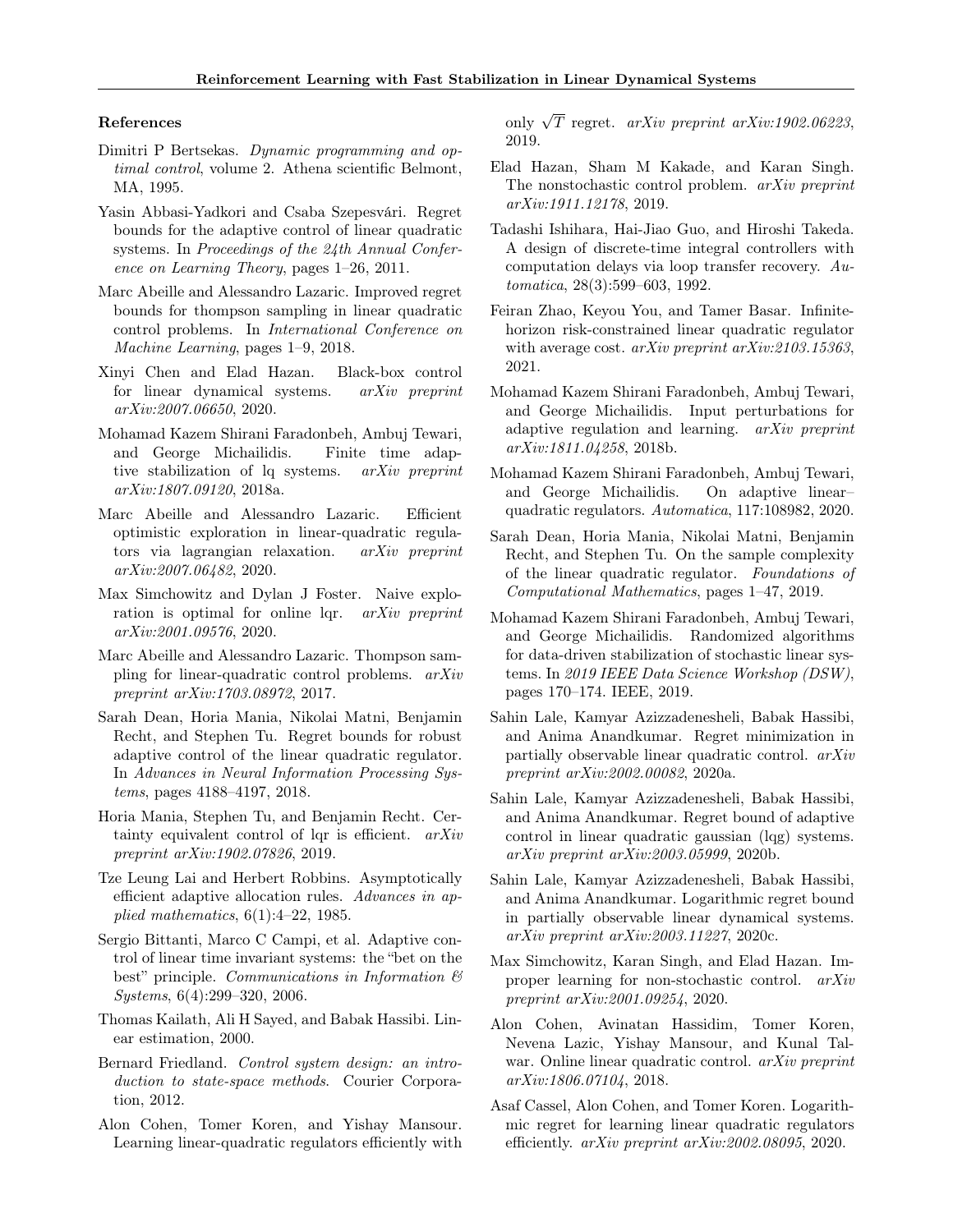- <span id="page-10-0"></span>Yasin Abbasi-Yadkori, Dávid Pál, and Csaba Szepesvári. Improved algorithms for linear stochastic bandits. In Advances in Neural Information Processing Systems, pages 2312–2320, 2011.
- <span id="page-10-1"></span>Tze Leung Lai, Ching Zong Wei, et al. Least squares estimates in stochastic regression models with applications to identification and control of dynamic systems. The Annals of Statistics, 10(1):154–166, 1982.
- <span id="page-10-2"></span>Arthur Becker, P Kumar, and Ching-Zong Wei. Adaptive control with the stochastic approximation algorithm: Geometry and convergence. IEEE Transactions on Automatic Control, 30(4):330–338, 1985.
- <span id="page-10-3"></span>PR Kumar. Convergence of adaptive control schemes using least-squares parameter estimates. IEEE Transactions on Automatic Control, 35(4):416–424, 1990.
- <span id="page-10-4"></span>Yasin Abbasi-Yadkori, Nevena Lazic, and Csaba Szepesvári. Regret bounds for model-free linear quadratic control. arXiv preprint arXiv:1804.06021, 2018.
- <span id="page-10-5"></span>Stephen Tu and Benjamin Recht. Least-squares temporal difference learning for the linear quadratic regulator. In International Conference on Machine Learning, pages 5005–5014. PMLR, 2018.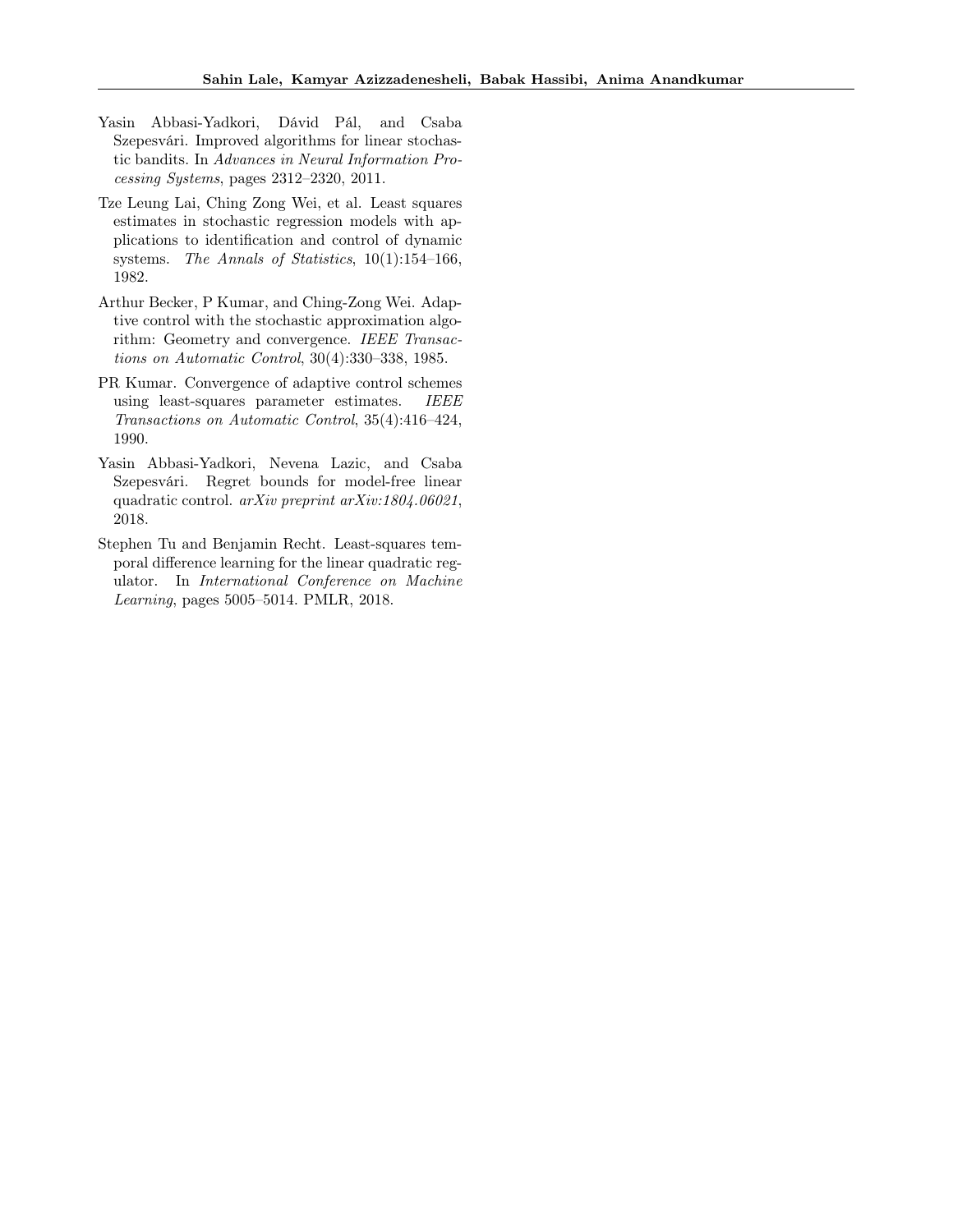# Supplementary Material: Reinforcement Learning with Fast Stabilization in Linear Dynamical Systems

In Appendix [A,](#page-11-0) we first provide a discussion on how stabilizability and  $(\kappa, \gamma)$ -stabilizable systems are equivalent. Then we prove that for  $(\kappa, \gamma)$ -stabilizable systems the unique positive definite solution to the DARE given in [\(2\)](#page-2-1) is bounded. Finally, we show that there exists a stabilizing neighborhood (ball) around the true model parameters in which the optimal controllers of the models within this ball stabilize the underlying system in Appendix [A.](#page-11-0) In Appendix [B,](#page-12-0) we show that due to improved exploration strategy, the regularized design matrix  $V_t$  has its minimum eigenvalue scaling linearly over time, which guarantees the persistently exciting inputs for finding the stabilizing neighborhood and stabilizing controllers after the adaptive control with improved exploration phase. The exact definition of  $\sigma_{\star}$  is also given in Lemma [B.3](#page-16-0) in Appendix [B.](#page-12-0) We provide the system identification and confidence set constructions with their guarantees (both in terms of self-normalized and spectral norm) in Appendix [C.](#page-17-0) In Appendix [D,](#page-19-0) we provide the boundedness guarantees for the system's state throughout the execution of StabL and provide the proof of Lemma [4.3.](#page-5-5) The precise definition of  $T_w$ , which was omitted in the main text, is also given in [\(31\)](#page-19-1) in Appendix [D.](#page-19-0) We provide the regret decomposition in Appendix [E](#page-21-0) and we analyze each term in this decomposition and give the proof of the main result of the paper in Appendix [F.](#page-22-0) In Appendix [G,](#page-29-0) we compare the results with [Abbasi-Yadkori and Szepesvári](#page-9-1) [\(2011\)](#page-9-1) and show it subsumes and improves the prior work. Appendix [H](#page-29-1) provides the technical theorems and lemmas that are utilized in the proofs. Finally, in Appendix [I,](#page-30-0) we provide the details on the experiments including the dynamics of the adaptive control tasks, parameter choices for the algorithms and additional experimental results.

# <span id="page-11-0"></span>A STABILIZABILITY OF THE UNDERLYING SYSTEM

In this section, we first show that  $(\kappa, \gamma)$ -stabilizability is merely a quantification of stabilizability. Then, we show that the given systems (both controllable and stabilizable) DARE has a unique positive definite solution. Finally, we show that combining two prior results, there exists a stabilizing neighborhood round the system parameters that any controller designed using parameters in that neighborhood stabilizes the system.

### A.1  $(\kappa, \gamma)$ -stabilizability

Any stabilizable system is also  $(\kappa, \gamma)$ -stabilizable for some  $\kappa$  and  $\gamma$  and the conversely  $(\kappa, \gamma)$ -stabilizability implies stabilizability. In particular, for all stabilizable systems, by setting  $1 - \gamma = \rho(A_* + B_*K(\Theta_*))$  and  $\kappa$  to be the condition number of  $P(\Theta_*)^{1/2}$  where  $P(\Theta_*)$  is the positive definite matrix that satisfies the following Lyapunov equation:

$$
(A_* + B_*K(\Theta_*))^\top P(\Theta_*)(A_* + B_*K(\Theta_*)) \preceq P(\Theta_*),\tag{3}
$$

one can show that  $A_* + B_* K(\Theta_*) = H L H^{-1}$ , where  $H = P(\Theta_*)^{-1/2}$  and  $L = P(\Theta_*)^{1/2} (A_* +$  $B_*K(\Theta_*)P(\Theta_*)^{-1/2}$  with  $||H|| ||H^{-1}|| \leq \kappa$ , and  $||L|| \leq 1-\gamma$  (Lemma B.1 of [Cohen et al.](#page-9-26) [\(2018\)](#page-9-26)).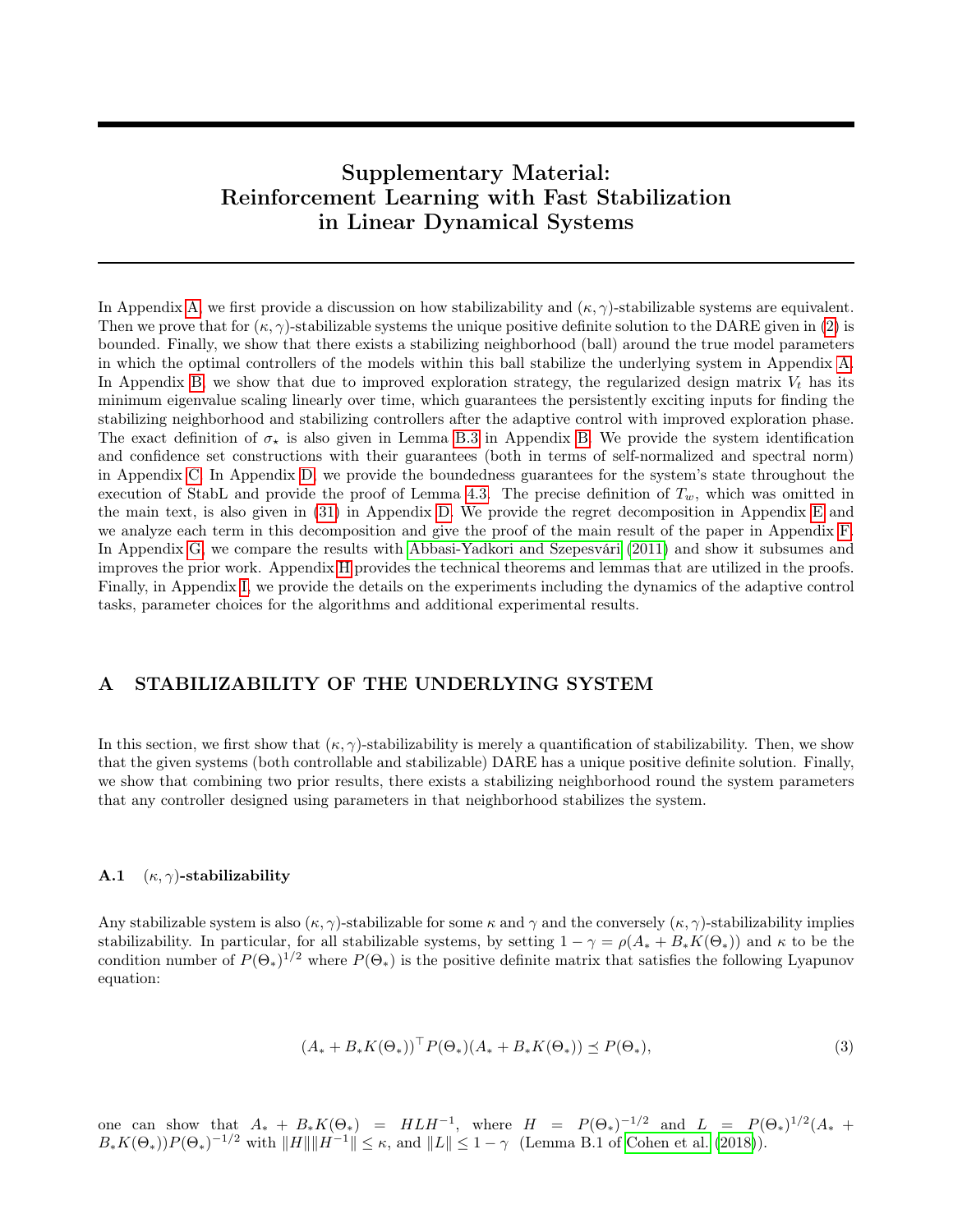#### A.2 Bound on the Solution of DARE for  $(\kappa, \gamma)$ -Stabilizable Systems, Proof of Lemma [2.1](#page-3-4)

**Proof of Lemma [2.1:](#page-3-4)** Recall the DARE given in [\(2\)](#page-2-1). The solution of this equation corresponds to recursively applying the following

<span id="page-12-2"></span><span id="page-12-1"></span>
$$
||P_*|| = ||\sum_{t=0}^{\infty} ((A_* + B_* K(\Theta_*))^t)^{\top} (Q + K(\Theta_*)^{\top} R K(\Theta_*)) (A_* + B_* K(\Theta_*))^t ||
$$
  
\n
$$
= ||\sum_{t=0}^{\infty} (HL^t H^{-1})^{\top} (Q + K(\Theta_*)^{\top} R K(\Theta_*)) (HL^t H^{-1}) ||
$$
  
\n
$$
\leq \overline{\alpha}(1 + ||K(\Theta_*)||^2) ||H||^2 ||H^{-1}||^2 \sum_{t=0}^{\infty} ||L||^{2t}
$$
\n(4)  
\n
$$
\leq \overline{\alpha} \gamma^{-1} \kappa^2 (1 + \kappa^2)
$$

where [\(4\)](#page-12-1) follows from the upper bound on  $||Q||, ||R|| \leq \overline{\alpha}$  and [\(5\)](#page-12-2) follows from the definition of  $(\kappa, \gamma)$ stabilizability. ■

#### A.3 Stabilizing Neighborhood Around the System Parameters

**Theorem A.1** (Unique Positive Definite Solution to DARE, [\(Bertsekas, 1995\)](#page-9-0)). For  $\Theta_* = (A_*, B_*)$ , If  $(A_*, B_*)$ is stabilizable and  $(C, A_*)$  is observable for  $Q = C^{\top}C$ , or Q is positive definite, then there exists a unique, bounded solution,  $P(\Theta_*)$ , to the DARE:

$$
P(\Theta_*) = A_*^{\top} P(\Theta_*) A_* + Q - A_*^{\top} P(\Theta_*) B_* \left( R + B_*^{\top} P(\Theta_*) B_* \right)^{-1} B_*^{\top} P(\Theta_*) A_*.
$$
 (6)

The controller  $K(\Theta_*) = -\left(R + B_*^{\top}P(\Theta_*)B_*\right)^{-1}B_*^{\top}P(\Theta_*)A_*$  produces stable closed-loop system,  $\rho(A_* +$  $B_*K(\Theta_*)$ ) < 1.

This result shows that, for we get unique positive definite solution to DARE for stabilizable systems. Let  $J_* \leq \mathcal{J}$ . The following lemma is introduced in [Simchowitz and Foster](#page-9-6) [\(2020\)](#page-9-6) and shows that if the estimation error on the system parameters is small enough, then the performance of the optimal controller synthesized by these model parameter estimates scales quadratically with the estimation error.

**Lemma A.1** ([\(Simchowitz and Foster, 2020\)](#page-9-6)). For constants  $C_0 = 142 ||P_*||^8$  and  $\epsilon = \frac{54}{||P_*||^5}$ , such that, for any  $0\leq\varepsilon\leq\epsilon$  and for  $\|\Theta'-\Theta_\ast\|\leq\varepsilon$ , the infinite horizon performance of the policy  $K(\Theta')$  on  $\Theta_\ast$  obeys the following,

$$
J(K(\Theta'), A_*, B_*, Q, R) - J_* \leq C_0 \varepsilon^2.
$$

This result shows that there exists a  $\epsilon$ -neighborhood around the system parameters that stabilizes the system. This result further extended to quantify the stability in [Cassel et al.](#page-9-27) [\(2020\)](#page-9-27).

<span id="page-12-3"></span>**Lemma A.2** (Lemma 41 in [Cassel et al.](#page-9-27) [\(2020\)](#page-9-27)). Suppose  $J(K(\Theta'), A_*, B_*, Q, R) \leq \mathcal{J}'$  for the LQR under Assumption [2.1,](#page-2-3) then  $K(\Theta')$  produces  $(\kappa', \gamma')$ -stable closed-loop dynamics where  $\kappa' = \sqrt{\frac{\mathcal{J}'}{\underline{\alpha}\bar{\sigma}_w^2}}$  and  $\gamma' = 1/2\kappa'^2$ .

Combining these results, we obtain the proof of Lemma [4.2.](#page-5-0)

**Proof of Lemma [4.2:](#page-5-0)** Under Assumptions [2.1](#page-2-3) & [2.2,](#page-3-1) for  $\varepsilon \leq \min\{\sqrt{\mathcal{J}/C_0}, \epsilon\}$ , we obtain  $J(K(\Theta'), A_*, B_*, Q, R) \leq 2\mathcal{J}$ . Plugging this into Lemma [A.2](#page-12-3) gives the presented result.

# <span id="page-12-0"></span>B SMALLEST SINGULAR VALUE OF REGULARIZED DESIGN MATRIX  $V_t$

■

In this section, we show that improved exploration of StabL provides persistently exciting inputs, which will be used to enable reaching a stabilizing neighborhood around the system parameters. In other words, we will lower bound the smallest eigenvalue of the regularized design matrix,  $V_t$ . The analysis generalizes the lower bound on smallest eigenvalue of the sample covariance matrix in Theorem 20 of [\(Cohen et al., 2019\)](#page-9-14) for the general case of subgaussian noise.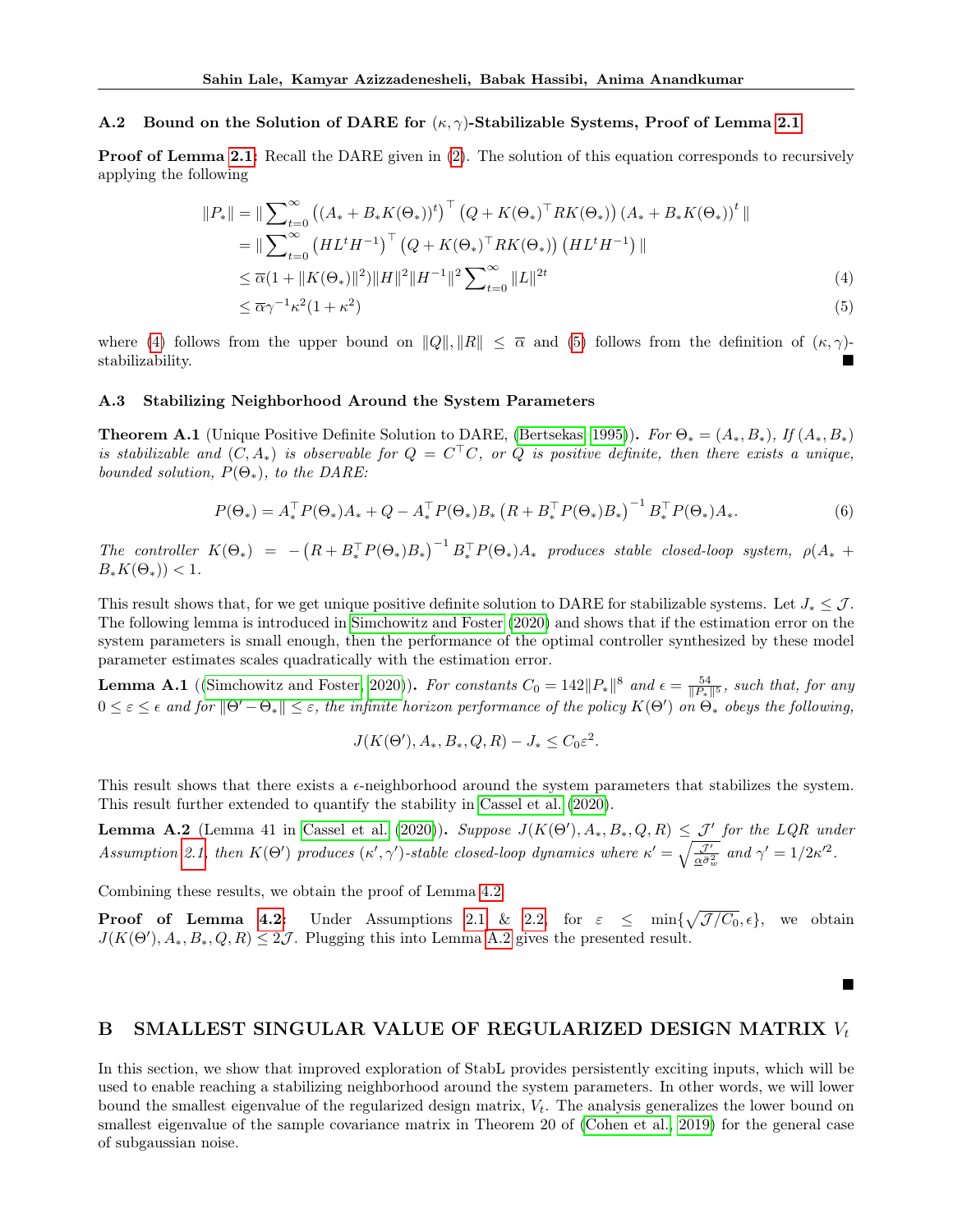For the state  $x_t$ , and input  $u_t$ , we have:

<span id="page-13-0"></span>
$$
x_t = A_* x_{t-1} + B_* u_{t-1} + w_{t-1}, \quad and \quad u_t = K(\tilde{\Theta}_{t-1}) x_t + \nu_t \tag{7}
$$

Let  $\xi_t = z_t - \mathbb{E}[z_t|\mathcal{F}_{t-1}]$ . Using the equalities in [\(7\)](#page-13-0), and the fact that  $w_t$  and  $\nu_t$  are  $\mathcal{F}_t$  measurable, we write  $\mathbb{E}\left[\xi_t\xi_t^\top|\mathcal{F}_{t-1}\right]$  as follows.

$$
\mathbb{E}\left[\xi_t\xi_t^\top|\mathcal{F}_{t-1}\right] = \begin{pmatrix} I \\ K(\tilde{\Theta}_{t-1}) \end{pmatrix} \mathbb{E}\left[w_t w_t^\top|\mathcal{F}_{t-1}\right] \begin{pmatrix} I \\ K(\tilde{\Theta}_{t-1}) \end{pmatrix}^\top + \begin{pmatrix} 0 & 0 \\ 0 & \mathbb{E}\left[v_t v_t^\top|\mathcal{F}_{t-1}\right] \end{pmatrix}
$$

$$
= \begin{pmatrix} I \\ K(\tilde{\Theta}_{t-1}) \end{pmatrix} (\bar{\sigma}_w^2 I) \begin{pmatrix} I \\ K(\tilde{\Theta}_{t-1}) \end{pmatrix}^\top + \begin{pmatrix} 0 & 0 \\ 0 & \sigma_v^2 I \end{pmatrix}
$$
(8)

<span id="page-13-1"></span>
$$
= \begin{pmatrix} \bar{\sigma}_w^2 I & \bar{\sigma}_w^2 K (\tilde{\Theta}_{t-1})^\top \\ \bar{\sigma}_w^2 K (\tilde{\Theta}_{t-1}) & \bar{\sigma}_w^2 K (\tilde{\Theta}_{t-1}) K (\tilde{\Theta}_{t-1})^\top + 2\kappa^2 \bar{\sigma}_w^2 I \end{pmatrix} \tag{9}
$$

<span id="page-13-2"></span>
$$
\geq \bar{\sigma}_w^2 \left( \begin{array}{cc} I & K(\tilde{\Theta}_{t-1})^{\top} \\ K(\tilde{\Theta}_{t-1}) & 2K(\tilde{\Theta}_{t-1})K(\tilde{\Theta}_{t-1})^{\top} + I/2 \end{array} \right) \tag{10}
$$

$$
= \frac{\bar{\sigma}_w^2}{2} I + \bar{\sigma}_w^2 \left( \frac{\frac{1}{\sqrt{2}} I}{\sqrt{2} K(\tilde{\Theta}_{t-1})} \right) \left( \frac{\frac{1}{\sqrt{2}} I}{\sqrt{2} K(\tilde{\Theta}_{t-1})} \right)^{\top}
$$
(11)

<span id="page-13-3"></span>
$$
\geq \frac{\bar{\sigma}_w^2}{2}I\tag{12}
$$

where [\(9\)](#page-13-1) follows from  $\sigma_{\nu}^2 = 2\kappa^2 \bar{\sigma}_{w}^2$  and [\(10\)](#page-13-2) follows from the fact that  $\kappa \geq 1$  and  $||K(\tilde{\Theta}_{t-1})|| \leq \kappa$  for all t. Let  $s_t = v^\top \xi_t$  for any unit vector  $v \in \mathbb{R}^{n+d}$ . [\(12\)](#page-13-3) shows that that  $\text{Var}\left[s_t|\mathcal{F}_{t-1}\right] \geq \frac{\bar{\sigma}_w^2}{2}$ .

<span id="page-13-6"></span>**Lemma B.1.** Suppose the system is stabilizable and we are in adaptive control with improved exploration phase of StabL. Denote  $s_t = v^\top \xi_t$  where  $v \in \mathbb{R}^{n+d}$  is any unit vector. Let  $\bar{\sigma}_{\nu} := ((1+\kappa)^2 + 2\kappa^2)\sigma_w^2$ . For a given positive  $\sigma_1^2$ , let  $E_t$  be an indicator random variable that equals 1 if  $s_t^2 > \sigma_1^2$  and 0 otherwise. Then for any positive  $\sigma_1^2$ , and  $\sigma_2^2$ , such that  $\sigma_1^2 \leq \sigma_2^2$ , we have

<span id="page-13-4"></span>
$$
\mathbb{E}\left[E_t|\mathcal{F}_{t-1}\right] \ge \frac{\frac{\bar{\sigma}_w^2}{2} - \sigma_1^2 - 4\bar{\sigma}_\nu^2 (1 + \frac{\sigma_2^2}{2\bar{\sigma}_\nu^2}) \exp\left(\frac{-\sigma_2^2}{2\bar{\sigma}_\nu^2}\right)}{\sigma_2^2} \tag{13}
$$

Note that, for any  $\bar{\sigma}_{\nu} \ge \bar{\sigma}_{w}$ , there is a pair  $(\sigma_1^2, \sigma_2^2)$  such that the right hand side of [\(13\)](#page-13-4) is positive.

*Proof.* Using the lower bound on the variance of  $s_t$ , we have,

$$
\frac{\bar{\sigma}_w^2}{2} \leq \mathbb{E}\left[s_t^2 \mathbb{1}(s_t^2 < \sigma_1^2) | \mathcal{F}_{t-1}\right] + \mathbb{E}\left[s_t^2 \mathbb{1}(s_t^2 \geq \sigma_1^2) | \mathcal{F}_{t-1}\right] \leq \sigma_1^2 + \mathbb{E}\left[s_t^2 \mathbb{1}(s_t^2 \geq \sigma_1^2) | \mathcal{F}_{t-1}\right]
$$

Now, deploying the fact that both  $\nu_t$  and  $w_t$ , for any t, are sub-Gaussian given  $\mathcal{F}_{t-1}$ , have that  $\xi_t$  is also sub-Gaussian vector. Therefore,  $s_t$  is a sub-Gaussian random variable with parameter  $\bar{\sigma}_{\nu}$ , where  $\bar{\sigma}_{\nu} := ((1 + \kappa)^2 +$  $2\kappa^2\sigma_w^2$ .

<span id="page-13-5"></span>
$$
\frac{\bar{\sigma}_w^2}{2} - \sigma_1^2 \le \mathbb{E} \left[ s_t^2 \mathbb{1}(s_t^2 \ge \sigma_1^2) | \mathcal{F}_{t-1} \right] \n= \mathbb{E} \left[ s_t^2 \mathbb{1}( \sigma_2^2 \ge s_t^2 \ge \sigma_1^2) | \mathcal{F}_{t-1} \right] + \mathbb{E} \left[ s_t^2 \mathbb{1}(s_t^2 \ge \sigma_2^2) | \mathcal{F}_{t-1} \right]
$$
\n(14)

For the second term in the right hand side of the [\(14\)](#page-13-5), under the considerations of Fubini's and Radon–Nikodym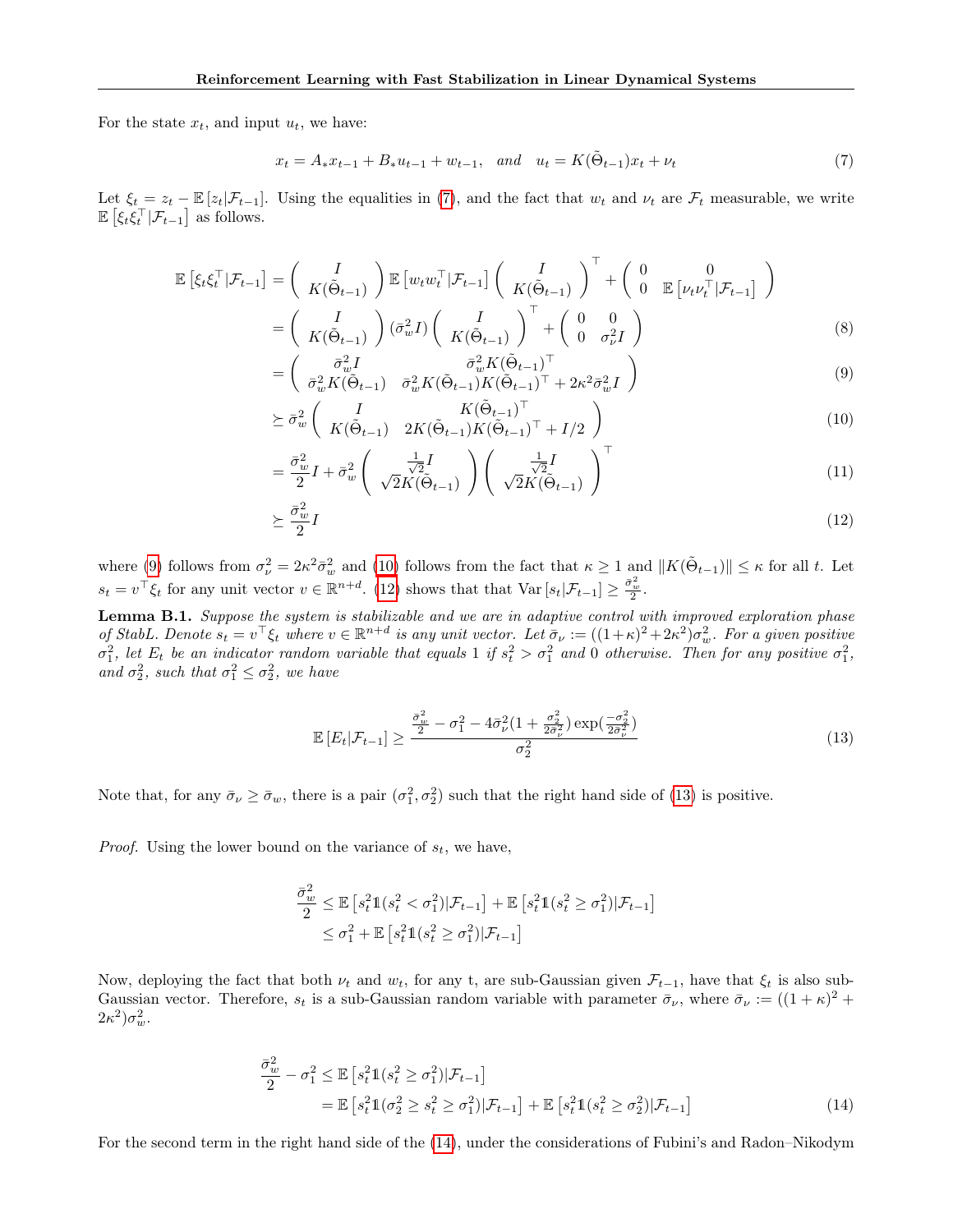theorems, we derive the following equality,

$$
\int_{s^2 \ge \sigma_2^2} \mathbb{P}(s_t^2 \ge s^2 | \mathcal{F}_{t-1}) ds^2 = \int_{s^2 \ge \sigma_2^2} \int_{s'^2 \ge s^2} -\frac{d\mathbb{P}(s_t^2 \ge s'^2 | \mathcal{F}_{t-1})}{ds'^2} ds^2
$$
  
\n
$$
= \int_{s'^2 \ge \sigma_2^2} \int_{s'^2 \ge s^2 \ge \sigma_2^2} -\frac{d\mathbb{P}(s_t^2 \ge s'^2 | \mathcal{F}_{t-1})}{ds'^2} ds^2
$$
  
\n
$$
= \int_{s'^2 \ge \sigma_2^2} \int_{s'^2 \ge s^2 \ge \sigma_2^2} -\frac{d\mathbb{P}(s_t^2 \ge s'^2 | \mathcal{F}_{t-1})}{ds'^2} ds^2 ds'^2
$$
  
\n
$$
= \int_{s'^2 \ge \sigma_2^2} -\frac{d\mathbb{P}(s_t^2 \ge s'^2 | \mathcal{F}_{t-1})}{ds'^2} (s'^2 - \sigma_2^2) ds'^2
$$
  
\n
$$
= \mathbb{E}\left[s_t^2 \mathbb{1}(s_t^2 \ge \sigma_2^2) | \mathcal{F}_{t-1}\right] -\sigma_2^2 \int_{s'^2 \ge \sigma_2^2} -\frac{d\mathbb{P}(s_t^2 \ge s'^2 | \mathcal{F}_{t-1})}{ds'^2}
$$
  
\n
$$
= \mathbb{E}\left[s_t^2 \mathbb{1}(s_t^2 \ge \sigma_2^2) | \mathcal{F}_{t-1}\right] -\sigma_2^2 \mathbb{P}(s_t^2 \ge \sigma_2^2 | \mathcal{F}_{t-1}),
$$

resulting in the following equality,

$$
\mathbb{E}\left[s_t^2 \mathbb{1}(s_t^2 \ge \sigma_2^2)|\mathcal{F}_{t-1}\right] = \int_{s^2 \ge \sigma_2^2} \mathbb{P}(s_t^2 \ge s^2|\mathcal{F}_{t-1})ds^2 + \sigma_2^2 \mathbb{P}(s_t^2 \ge \sigma_2^2|\mathcal{F}_{t-1}).\tag{15}
$$

Using this equality, we extend the [\(14\)](#page-13-5) as follows,

$$
\frac{\bar{\sigma}_{w}^{2}}{2} - \sigma_{1}^{2} \leq \mathbb{E}\left[s_{t}^{2}\mathbb{1}(\sigma_{2}^{2} \geq s_{t}^{2} \geq \sigma_{1}^{2})|\mathcal{F}_{t-1}\right] + \int_{s^{2} \geq \sigma_{2}^{2}} \mathbb{P}(s_{t}^{2} \geq s^{2}|\mathcal{F}_{t-1})ds^{2} + \sigma_{2}^{2}\mathbb{P}(s_{t}^{2} \geq \sigma_{2}^{2}|\mathcal{F}_{t-1})
$$
\n
$$
\leq \sigma_{2}^{2} \mathbb{E}\left[\mathbb{1}(\sigma_{2}^{2} \geq s_{t}^{2} \geq \sigma_{1}^{2})|\mathcal{F}_{t-1}\right] + \int_{s^{2} \geq \sigma_{2}^{2}} \mathbb{P}(s_{t}^{2} \geq s^{2}|\mathcal{F}_{t-1})ds^{2} + \sigma_{2}^{2}\mathbb{P}(s_{t}^{2} \geq \sigma_{2}^{2}|\mathcal{F}_{t-1})
$$
\n
$$
\leq \sigma_{2}^{2} \mathbb{E}\left[E_{t}|\mathcal{F}_{t-1}\right] + \int_{s^{2} \geq \sigma_{2}^{2}} \mathbb{P}(s_{t}^{2} \geq s^{2}|\mathcal{F}_{t-1})ds^{2} + \sigma_{2}^{2}\mathbb{P}(s_{t}^{2} \geq \sigma_{2}^{2}|\mathcal{F}_{t-1}). \tag{16}
$$

Rearranging this inequality, we have,

$$
\mathbb{E}\left[E_{t}|\mathcal{F}_{t-1}\right] \geq \frac{\frac{\bar{\sigma}_{w}^{2}}{2} - \sigma_{1}^{2} - \int_{s^{2} \geq \sigma_{2}^{2}} \mathbb{P}(s_{t}^{2} \geq s^{2}|\mathcal{F}_{t-1}) ds^{2} - \sigma_{2}^{2} \mathbb{P}(s_{t}^{2} \geq \sigma_{2}^{2}|\mathcal{F}_{t-1})}{\sigma_{2}^{2}}
$$
\n
$$
\geq \frac{\frac{\bar{\sigma}_{w}^{2}}{2} - \sigma_{1}^{2} - 2 \int_{s^{2} \geq \sigma_{2}^{2}} \exp\left(\frac{-s^{2}}{2\sigma_{\nu}^{2}}\right) ds^{2} - 2\sigma_{2}^{2} \exp\left(\frac{-\sigma_{2}^{2}}{2\sigma_{\nu}^{2}}\right)}{\sigma_{2}^{2}}
$$
\n
$$
\geq \frac{\frac{\bar{\sigma}_{w}^{2}}{2} - \sigma_{1}^{2} - 4\bar{\sigma}_{\nu}^{2} \exp\left(\frac{-\sigma_{2}^{2}}{2\sigma_{\nu}^{2}}\right) - 2\sigma_{2}^{2} \exp\left(\frac{-\sigma_{2}^{2}}{2\sigma_{\nu}^{2}}\right)}{\sigma_{2}^{2}}
$$
\n
$$
= \frac{\frac{\bar{\sigma}_{w}^{2}}{2} - \sigma_{1}^{2} - 4\bar{\sigma}_{\nu}^{2} \left(1 + \frac{\sigma_{2}^{2}}{2\sigma_{\nu}^{2}}\right) \exp\left(\frac{-\sigma_{2}^{2}}{2\sigma_{\nu}^{2}}\right)}{\sigma_{2}^{2}}
$$
\n
$$
(17)
$$

The inequality in [\(17\)](#page-14-0) holds for any  $\sigma_1^2 \leq \sigma_2^2$ , therefore, the stated lower-bound on  $\mathbb{E}[E_t|\mathcal{F}_{t-1}]$  in the main statement holds.

<span id="page-14-2"></span><span id="page-14-1"></span><span id="page-14-0"></span> $\Box$ 

For the choices of  $\sigma_1^2$  and  $\sigma_2^2$  that makes right hand side of [\(13\)](#page-13-4) positive, let  $c_p$  denote the right hand side of  $(13), c_p =$  $(13), c_p =$  $\frac{\sigma_w^2}{2} - \sigma_1^2 - 4\bar{\sigma}_\nu^2 \left(1 + \frac{\sigma_2^2}{2\bar{\sigma}_\nu^2}\right) \exp\left(\frac{-\sigma_2^2}{2\bar{\sigma}_\nu^2}\right)$  $\frac{2\bar{\sigma}_{\tilde{\nu}}^2}{\sigma_2^2}$ . 2

<span id="page-14-3"></span>**Lemma B.2.** Consider  $\bar{s}_t = v^\top z_t$  where  $v \in \mathbb{R}^{n+d}$  is any unit vector. Let  $\bar{E}_t$  be an indicator random variable that equal  $1$  if  $\bar{s}_t^2 > \sigma_1^2/4$  and 0 otherwise. Then, there exist a positive pair  $\sigma_1^2$ , and  $\sigma_2^2$ , and a constant  $c_p > 0$ , such that  $\mathbb{E}\left[\bar{E}_t|\mathcal{F}_{t-1}\right] \geq c_p' > 0.$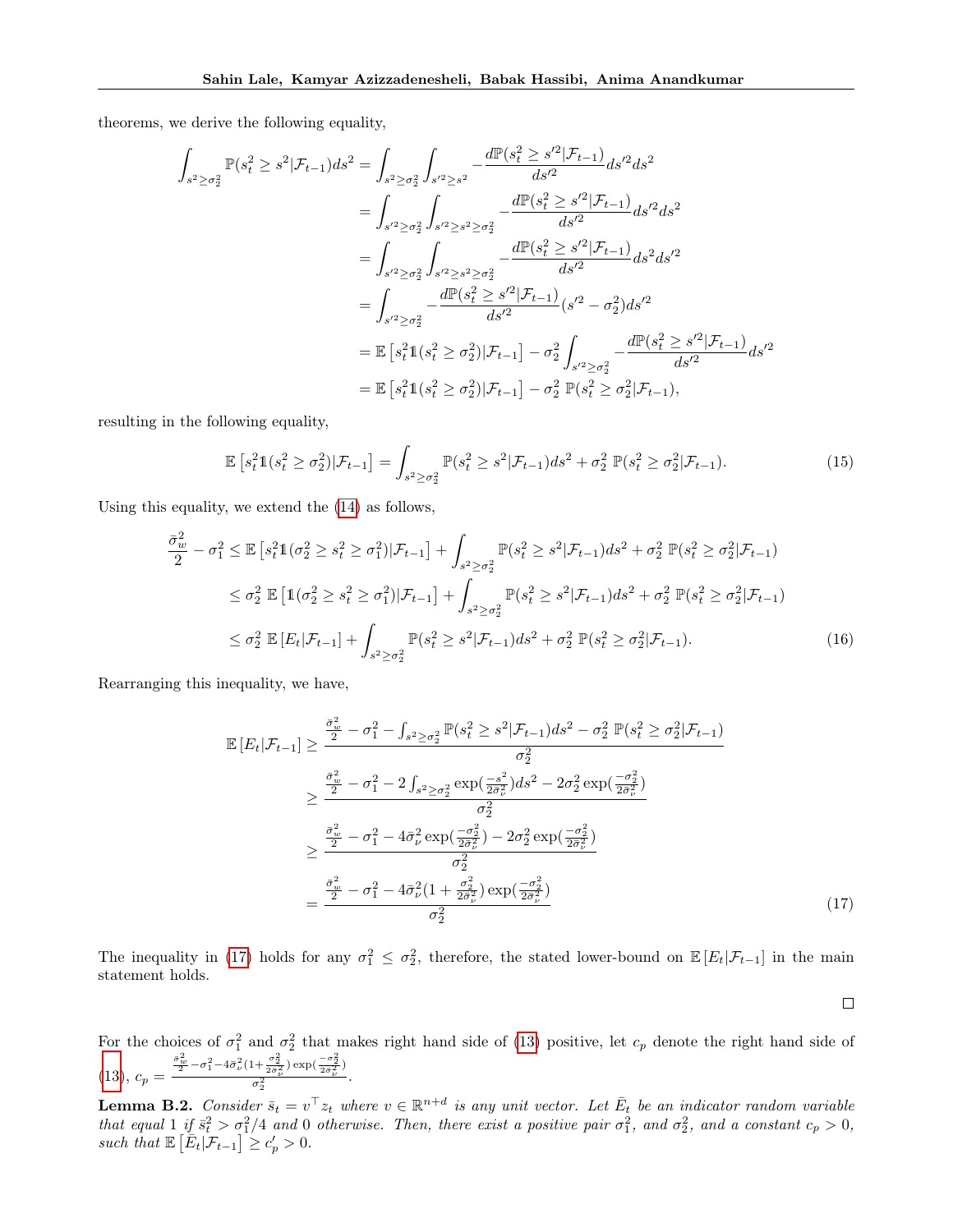*Proof.* Using the Lemma [B.1,](#page-13-6) we know that for  $s_t = v^\top \xi_t$ , we have  $|s_t| \geq \sigma_1$  with a non-zero probability  $c_p$ . On the other hand, we have that,

$$
\bar{s}_t = v^\top z_t = v^\top \xi_t + v^\top \mathbb{E} [z_t | \mathcal{F}_{t-1}] = s_t + v^\top \mathbb{E} [z_t | \mathcal{F}_{t-1}]
$$

Therefore, we have,  $|\bar{s}_t| = |s_t + v^\top \mathbb{E} [z_t | \mathcal{F}_{t-1}]|$ . Using this equality, if  $|v^\top \mathbb{E} [z_t | \mathcal{F}_{t-1}] | \leq \sigma_1/2$ , since  $|s_t| \geq \sigma_1$ with probability  $c_p$ , we have  $|\bar{s}_t| \geq \sigma_1/2$  with probability  $c_p$ .

In the following, we consider the case where  $|v^\top \mathbb{E} [z_t | \mathcal{F}_{t-1}]| \geq \sigma_1/2$ . For a constant  $\sigma_3$ , using a similar derivation as in  $(15)$  and  $(16)$ , we have

$$
\mathbb{E}\left[s_t^2|\mathcal{F}_{t-1}\right] = \mathbb{E}\left[s_t^2\mathbb{1}(\sigma_3 < s_t < 0)|\mathcal{F}_{t-1}\right] + \mathbb{E}\left[s_t^2\mathbb{1}(\sigma_3 > s_t > 0)|\mathcal{F}_{t-1}\right] + \mathbb{E}\left[s_t^2\mathbb{1}(s_t^2 \geq \sigma_3^2)|\mathcal{F}_{t-1}\right]
$$
\n
$$
= \mathbb{E}\left[s_t^2\mathbb{1}(\sigma_3 < s_t < 0)|\mathcal{F}_{t-1}\right] + \mathbb{E}\left[s_t^2\mathbb{1}(\sigma_3 > s_t > 0)|\mathcal{F}_{t-1}\right] + 4\bar{\sigma}_\nu^2(1 + \frac{\sigma_2^2}{2\bar{\sigma}_\nu^2})\exp(\frac{-\sigma_2^2}{2\bar{\sigma}_\nu^2})
$$

Using the lower bound in the variance results in,

$$
\frac{\bar{\sigma}_w^2}{2} \leq \mathbb{E}\left[s_t^2 \mathbb{1}(\sigma_3 < s_t < 0) | \mathcal{F}_{t-1}\right] + \mathbb{E}\left[s_t^2 \mathbb{1}(\sigma_3 > s_t > 0) | \mathcal{F}_{t-1}\right] + 4\bar{\sigma}_\nu^2 (1 + \frac{\sigma_3^2}{2\bar{\sigma}_\nu^2}) \exp(\frac{-\sigma_3^2}{2\bar{\sigma}_\nu^2})
$$

Therefore,

$$
\frac{\bar{\sigma}_{w}^{2}}{2} - 4\bar{\sigma}_{\nu}^{2}(1 + \frac{\sigma_{3}^{2}}{2\bar{\sigma}_{\nu}^{2}}) \exp\left(\frac{-\sigma_{3}^{2}}{2\bar{\sigma}_{\nu}^{2}}\right) \leq \mathbb{E}\left[s_{t}^{2}\mathbb{1}(\sigma_{3} < s_{t} < 0)|\mathcal{F}_{t-1}\right] + \mathbb{E}\left[s_{t}^{2}\mathbb{1}(\sigma_{3} > s_{t} > 0)|\mathcal{F}_{t-1}\right]
$$
\n
$$
= \sigma_{3}^{2}\left(\mathbb{E}\left[\frac{s_{t}^{2}}{\sigma_{3}^{2}}\mathbb{1}(-\sigma_{3} < s_{t} < 0)|\mathcal{F}_{t-1}\right] + \mathbb{E}\left[\frac{s_{t}^{2}}{\sigma_{3}^{2}}\mathbb{1}(\sigma_{3} > s_{t} > 0)|\mathcal{F}_{t-1}\right]\right)
$$
\n
$$
\leq \sigma_{3}^{2}\left(\mathbb{E}\left[\frac{|s_{t}|}{\sigma_{3}}\mathbb{1}(-\sigma_{3} < s_{t} < 0)|\mathcal{F}_{t-1}\right] + \mathbb{E}\left[\frac{s_{t}}{\sigma_{3}}\mathbb{1}(\sigma_{3} > s_{t} > 0)|\mathcal{F}_{t-1}\right]\right)
$$
\n(18)

Note the for a large enough  $\sigma_3$ , the second term on the left hand side vanishes. Since we have  $\mathbb{E}[s_t|\mathcal{F}_{t-1}] = 0$ , we write the following, to further analyze the right hand side of [\(18\)](#page-15-0),

<span id="page-15-0"></span>
$$
\mathbb{E}[s_t|\mathcal{F}_{t-1}] = \mathbb{E}[s_t \mathbb{1}(s_t < 0)|\mathcal{F}_{t-1}] + \mathbb{E}[s_t \mathbb{1}(s_t > 0)|\mathcal{F}_{t-1}] = 0
$$
  
\n
$$
\rightarrow \mathbb{E}[s_t | \mathbb{1}(s_t < 0)|\mathcal{F}_{t-1}] = \mathbb{E}[s_t \mathbb{1}(s_t > 0)|\mathcal{F}_{t-1}]
$$

Note that, since  $s_t$  is sub-Gaussian variable, and has bounded away from zero variance, we have  $\mathbb{E} [1(s_t < 0)|\mathcal{F}_{t-1}] + \mathbb{E} [1(s_t > 0)|\mathcal{F}_{t-1}]$  is bounded away from zero. We write this equality as follows:

$$
\mathbb{E} [ |s_t| 1(-\sigma_3 < s_t < 0) | \mathcal{F}_{t-1}] + \mathbb{E} [ |s_t| 1(s_t \leq -\sigma_3) | \mathcal{F}_{t-1}] \n= \mathbb{E} [s_t 1(\sigma_3 > s_t > 0) | \mathcal{F}_{t-1}] + \mathbb{E} [s_t 1(s_t \geq \sigma_3) | \mathcal{F}_{t-1}]
$$

With rearranging this equality, and upper bounding the first term on the left hand side, we have

$$
\mathbb{E}\left[|s_t|\mathbb{1}(-\sigma_3 < s_t < 0)|\mathcal{F}_{t-1}\right] \le \mathbb{E}\left[s_t\mathbb{1}(\sigma_3 > s_t > 0)|\mathcal{F}_{t-1}\right] + \mathbb{E}\left[s_t\mathbb{1}(s_t \ge \sigma_3)|\mathcal{F}_{t-1}\right] \\
 \le \mathbb{E}\left[s_t\mathbb{1}(\sigma_3 > s_t > 0)|\mathcal{F}_{t-1}\right] + \bar{\sigma}_\nu^2 \exp(\frac{-\sigma_3^2}{2\bar{\sigma}_\nu^2})\n \tag{19}
$$

similarly we have

<span id="page-15-1"></span>
$$
\mathbb{E}\left[s_t \mathbb{1}(\sigma_3 > s_t > 0)|\mathcal{F}_{t-1}\right] \le \mathbb{E}\left[|s_t| \mathbb{1}(-\sigma_3 < s_t < 0)|\mathcal{F}_{t-1}\right] + \bar{\sigma}_\nu^2 \exp(\frac{-\sigma_3^2}{2\bar{\sigma}_\nu^2})\tag{20}
$$

Using the inequality [\(19\)](#page-15-1) on the right hand side of [\(18\)](#page-15-0), we have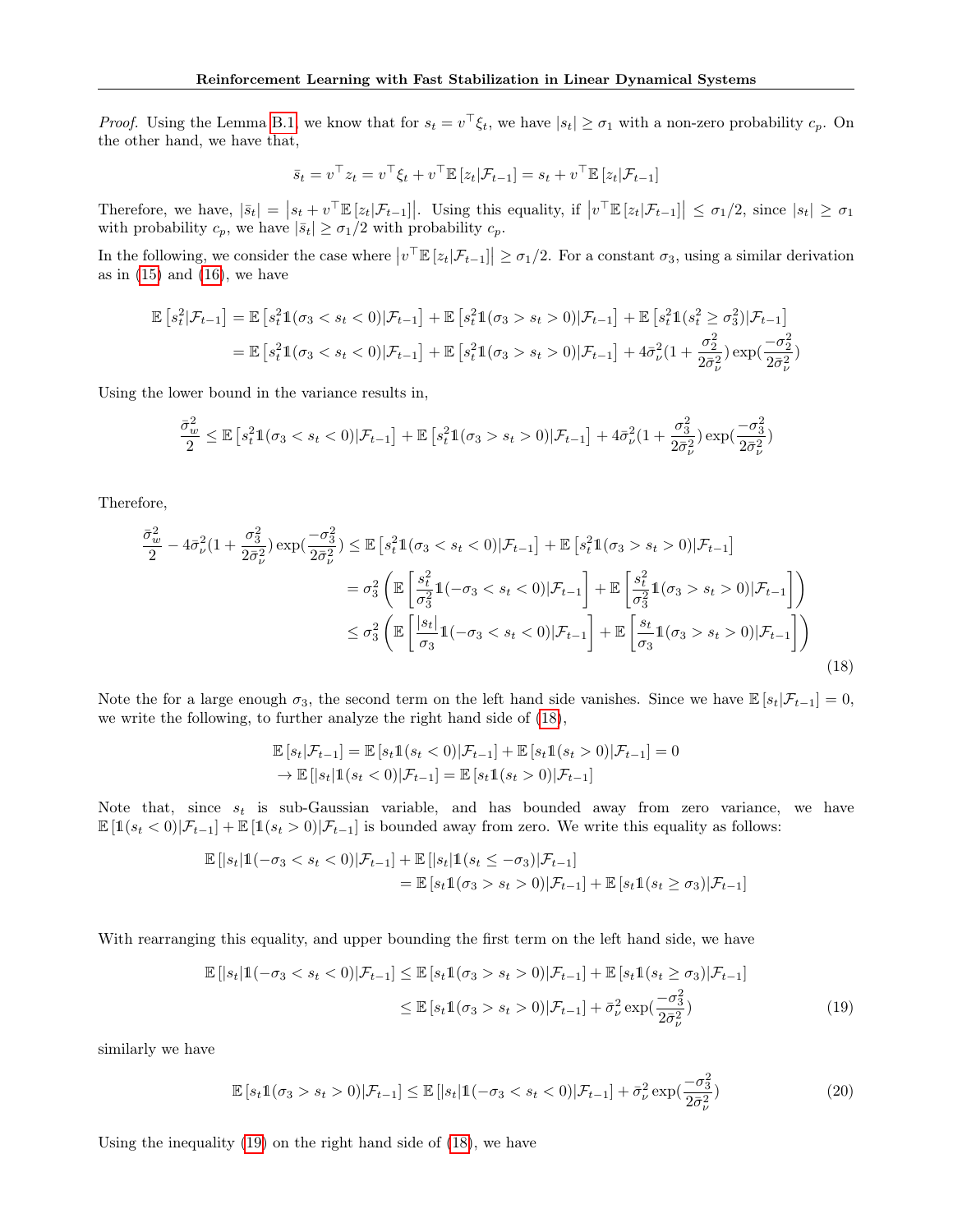$$
\frac{\frac{\bar{\sigma}_w^2}{2} - 4\bar{\sigma}_\nu^2 (1 + \frac{\sigma_3^2}{2\bar{\sigma}_\nu^2}) \exp\left(\frac{-\sigma_3^2}{2\bar{\sigma}_\nu^2}\right)}{\sigma_3^2} \leq \mathbb{E}\left[\frac{|s_t|}{\sigma_3} \mathbb{1}(-\sigma_3 < s_t < 0)|\mathcal{F}_{t-1}\right] + \mathbb{E}\left[\frac{s_t}{\sigma_3} \mathbb{1}(\sigma_3 > s_t > 0)|\mathcal{F}_{t-1}\right]
$$
\n
$$
\leq 2\mathbb{E}\left[\frac{s_t}{\sigma_3} \mathbb{1}(\sigma_3 > s_t > 0)|\mathcal{F}_{t-1}\right] + \bar{\sigma}_\nu^2 \exp\left(\frac{-\sigma_3^2}{2\bar{\sigma}_\nu^2}\right)
$$
\n
$$
\leq 2\mathbb{E}\left[\mathbb{1}(\sigma_3 > s_t > 0)|\mathcal{F}_{t-1}\right] + \bar{\sigma}_\nu^2 \exp\left(\frac{-\sigma_3^2}{2\bar{\sigma}_\nu^2}\right)
$$
\n
$$
\leq 2\mathbb{E}\left[\mathbb{1}(s_t > 0)|\mathcal{F}_{t-1}\right] + \bar{\sigma}_\nu^2 \exp\left(\frac{-\sigma_3^2}{2\bar{\sigma}_\nu^2}\right)
$$

Similarly, using [\(19\)](#page-15-1) on the right hand side of [\(18\)](#page-15-0) we have

$$
\frac{\frac{\bar{\sigma}_w^2}{2} - 4\bar{\sigma}_\nu^2 (1 + \frac{\sigma_3^2}{2\bar{\sigma}_\nu^2}) \exp\left(\frac{-\sigma_3^2}{2\bar{\sigma}_\nu^2}\right)}{\sigma_3^2} \leq \mathbb{E}\left[\frac{|s_t|}{\sigma_3} \mathbb{1}(-\sigma_3 < s_t < 0)|\mathcal{F}_{t-1}\right] + \mathbb{E}\left[\frac{s_t}{\sigma_3} \mathbb{1}(\sigma_3 > s_t > 0)|\mathcal{F}_{t-1}\right]
$$
\n
$$
\leq 2\mathbb{E}\left[\mathbb{1}(s_t < 0)|\mathcal{F}_{t-1}\right] + \bar{\sigma}_\nu^2 \exp\left(\frac{-\sigma_3^2}{2\bar{\sigma}_\nu^2}\right)
$$

Therefore, it results in the two following lower bounds,

$$
\mathbb{E}\left[\mathbb{1}(s_t < 0)|\mathcal{F}_{t-1}\right] \ge \frac{\frac{\bar{\sigma}_w^2}{2} - 4\bar{\sigma}_\nu^2 (1 + \frac{\sigma_3^2}{2\bar{\sigma}_\nu^2}) \exp\left(\frac{-\sigma_3^2}{2\bar{\sigma}_\nu^2}\right)}{2\sigma_3^2} - 0.5\bar{\sigma}_\nu^2 \exp\left(\frac{-\sigma_3^2}{2\bar{\sigma}_\nu^2}\right)
$$

$$
\mathbb{E}\left[\mathbb{1}(s_t > 0)|\mathcal{F}_{t-1}\right] \ge \frac{\frac{\bar{\sigma}_w^2}{2} - 4\bar{\sigma}_\nu^2 (1 + \frac{\sigma_3^2}{2\bar{\sigma}_\nu^2}) \exp\left(\frac{-\sigma_3^2}{2\bar{\sigma}_\nu^2}\right)}{2\sigma_3^2} - 0.5\bar{\sigma}_\nu^2 \exp\left(\frac{-\sigma_3^2}{2\bar{\sigma}_\nu^2}\right) \tag{21}
$$

Choosing  $\sigma_3$  sufficiently large results in the right hand sides in inequalities [\(21\)](#page-16-1) to be positive and bounded away form zero. Let  $c_p'' > 0$  denote the right hand sides in the [\(21\)](#page-16-1). We use this fact to analyze  $\bar{s}_t$  when  $|v^\top \mathbb{E} [z_t | \mathcal{F}_{t-1}]| \geq \sigma_1/2.$ 

When  $v^{\top} \mathbb{E} [z_t | \mathcal{F}_{t-1}] \geq \sigma_1/2$ , since probability  $c_p''$ ,  $s_t$  is positive, therefore,  $|\bar{s}_t| \geq \sigma_1/2$  with probability  $c_p''$ . When  $v^{\top} \mathbb{E} [z_t | \mathcal{F}_{t-1}] \leq -\sigma_1/2$ , since probability  $c_p''$ ,  $s_t$  is negative, therefore,  $|\bar{s}_t| \geq \sigma_1/2$  with probability  $c_p''$ .

Therefore, overall, with probability  $c'_p := \min\{c_p, c''_p\}$ , we have that  $|\bar{s}_t| \ge \sigma_1/2$ , resulting in the statement of the lemma.

<span id="page-16-1"></span> $\Box$ 

<span id="page-16-0"></span>Lemma B.3 (Precise version of Lemma [4.1,](#page-5-1) Persistence of Excitation During the Extra Exploration). If the duration of the adaptive control with improved exploration  $T_w \geq \frac{6n}{c_p'} \log(12/\delta)$ , then with probability at least  $1-\delta$ , StabL has

$$
\lambda_{\min}(V_{T_w}) \ge \sigma_\star^2 T_w,
$$

$$
for \sigma_{\star}^2 = \frac{c_p' \sigma_1^2}{16}.
$$

*Proof.* Let  $U_t = \bar{E}_t - \mathbb{E}_t [\bar{E}_t | \mathcal{F}_{t-1}]$ . Then  $U_t$  is a martingale difference sequence with  $|U_t| \leq 1$ . Applying Azuma's inequality, we have that with probability at least  $1 - \delta$ 

$$
\sum_{t=1}^{T_w} U_t \ge -\sqrt{2T_w \log \frac{1}{\delta}}
$$

Using the Lemma [B.2,](#page-14-3) we have

$$
\sum_{t}^{T_w} \bar{E}_t \ge \sum_{t}^{T_w} \mathbb{E}_t \left[ \bar{E}_t | \mathcal{F}_{t-n} \right] - \sqrt{2T_w \log \frac{1}{\delta}}
$$

$$
\ge c_p' T_w - \sqrt{2T_w \log \frac{1}{\delta}}
$$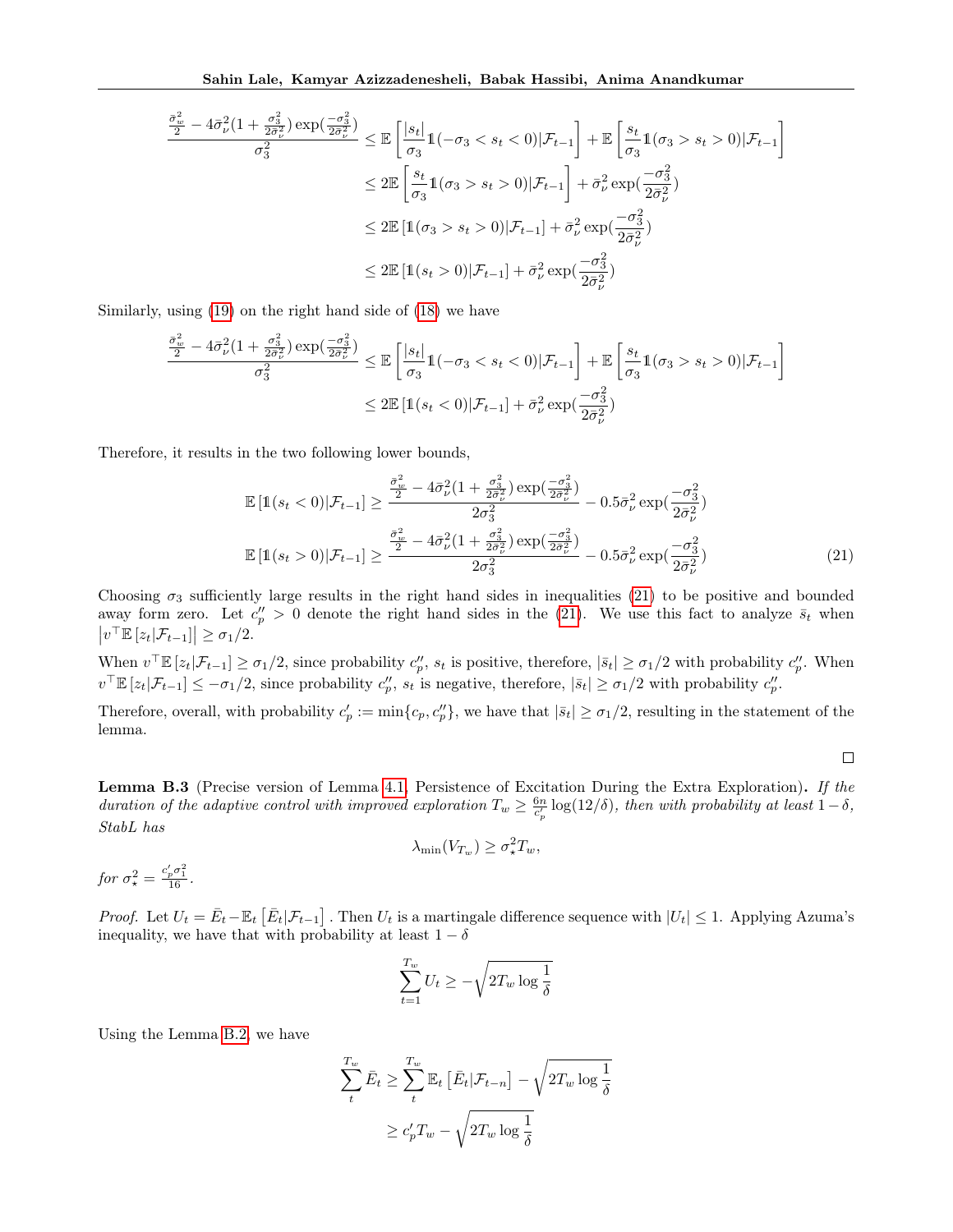where for  $T_w \ge 8 \log(1/\delta)/c_p^2$ , we have  $\sum_t^{T_w} \bar{E}_t \ge \frac{c_p'}{2} T_w$ . Now, for any unit vector v, define  $\bar{s}_t = v^\top z_t$ , therefore from the definition of  $\overline{E}_t$  we have,

$$
v^\top V_{T_w} v = \sum_t^{T_w} \bar{s}_t^2 \ge \bar{E}_t \sigma_1^2/4 \ge \frac{c_p' \sigma_1^2}{8} T_w
$$

This inequality hold for a given v. In the following we show a similar inequality for all v together. Similar to the Theorem 20 in [\(Cohen et al., 2019\)](#page-9-14), consider a 1/4-net of  $\mathbb{S}^{n+d-1}$ ,  $\mathcal{N}(1/4)$  and set  $M_{T_w} := \{V_{T_w}^{-1/2}$  $T_w^{-1/2}v/\|V_{T_w}^{-1/2}\|$  $T_w^{-1/2}v\|:$  $v \in \mathcal{N}(1/4)$ . These two sets have at most  $12^{n+d-1}$  members. Using union bound over members of this set, when  $T_w \geq \frac{20}{c_p^2}((n+d) + \log(1/\delta))$ , we have that  $v^{\top}V_{T_w}v \geq \frac{c_p'\sigma_1^2}{8}T_w$  for all  $v \in M_{T_w}$  with a probability at least  $1-\delta$ . Using the definition of members in  $M_{T_w}$ , for each  $v \in \mathcal{N}(1/4)$ , we have  $v^\top V_{T_w}^{-1} v \leq \frac{8}{T_w c_p' \sigma_1^2}$ . Let  $v_n$  denote the eigenvector of the largest eigenvalue of  $V_{T_w}^{-1}$ , and a vector  $v' \in \mathcal{N}(1/4)$  such that  $||v_n - v'|| \leq 1/4$ . Then we have

$$
||V_{T_w}^{-1}|| = v_n^{\top} V_{T_w}^{-1} v_n = v'^{\top} V_{T_w}^{-1} v' + (v_n - v')^{\top} V_{T_w}^{-1} (z_n + v')
$$
  

$$
\leq \frac{8}{T_w c_p' \sigma_1^2} + ||v_n - v'|| ||V_{T_w}^{-1}|| ||z_n + v'|| \leq \frac{8}{T_w c_p' \sigma_1^2} + ||V_{T_w}^{-1}||/2
$$

Rearranging, we get that  $||V_{T_w}^{-1}|| \le \frac{16}{T_w c'_p \sigma_1^2}$ . Therefore, the advertised bound holds for  $T_w \ge \frac{20}{c'^2_p}((n+d)+\log(1/\delta))$ with probability at least  $1 - \delta$ .  $\Box$ 

## <span id="page-17-0"></span>C SYSTEM IDENTIFICATION & CONFIDENCE SET CONSTRUCTION

To have completeness, for the proof of Lemma [4.1](#page-5-2) we first provide the proof for confidence set construction borrowed from [Abbasi-Yadkori and Szepesvári](#page-9-1) [\(2011\)](#page-9-1), since Lemma [4.1](#page-5-2) builds upon this confidence set construction. First let

$$
\kappa_e = \left(\frac{\sigma_w}{\sigma_\star} \sqrt{n(n+d)\log\left(1 + \frac{cT(1+\kappa^2)(n+d)^{2(n+d)}}{\lambda(n+d)}\right) + 2n\log\frac{1}{\delta}} + \sqrt{\lambda}S\right)
$$
(22)

*Proof.* Define  $\Theta_*^{\top} = [A, B]$  and  $z_t = [x_t^{\top} u_t^{\top}]^{\top}$ . The system in [\(1\)](#page-2-0) can be characterized equivalently as

$$
x_{t+1} = \Theta_*^\top z_t + w_t
$$

Given a single input-output trajectory  $\{x_t, u_t\}_{t=1}^T$ , one can rewrite the input-output relationship as,

$$
X_T = Z_T \Theta_* + W_T \tag{23}
$$

for

$$
X_T = \begin{bmatrix} x_1^\top \\ x_2^\top \\ \vdots \\ x_T^{\top} \\ x_T^{\top} \end{bmatrix} \in \mathbb{R}^{T \times n} \quad Z_T = \begin{bmatrix} z_1^\top \\ z_2^\top \\ \vdots \\ z_T^{\top} \\ z_T^{\top} \end{bmatrix} \in \mathbb{R}^{T \times (n+d)} \quad W_T = \begin{bmatrix} w_1^\top \\ w_2^\top \\ \vdots \\ w_T^{\top} \\ w_T^{\top} \end{bmatrix} \in \mathbb{R}^{T \times n}. \tag{24}
$$

Then, we estimate  $\Theta_*$  by solving the following least square problem,

$$
\hat{\Theta}_T = \arg \min_X ||X_T - Z_T X||_F^2 + \lambda ||X||_F^2
$$
  
=  $(Z_T^\top Z_T + \lambda I)^{-1} Z_T^\top X_T$   
=  $(Z_T^\top Z_T + \lambda I)^{-1} Z_T^\top W_T + (Z_T^\top Z_T + \lambda I)^{-1} Z_T^\top Z_T \Theta_* + \lambda (Z_T^\top Z_T + \lambda I)^{-1} \Theta_* - \lambda (Z_T^\top Z_T + \lambda I)^{-1} \Theta_*$   
=  $(Z_T^\top Z_T + \lambda I)^{-1} Z_T^\top W_T + \Theta_* - \lambda (Z_T^\top Z_T + \lambda I)^{-1} \Theta_*$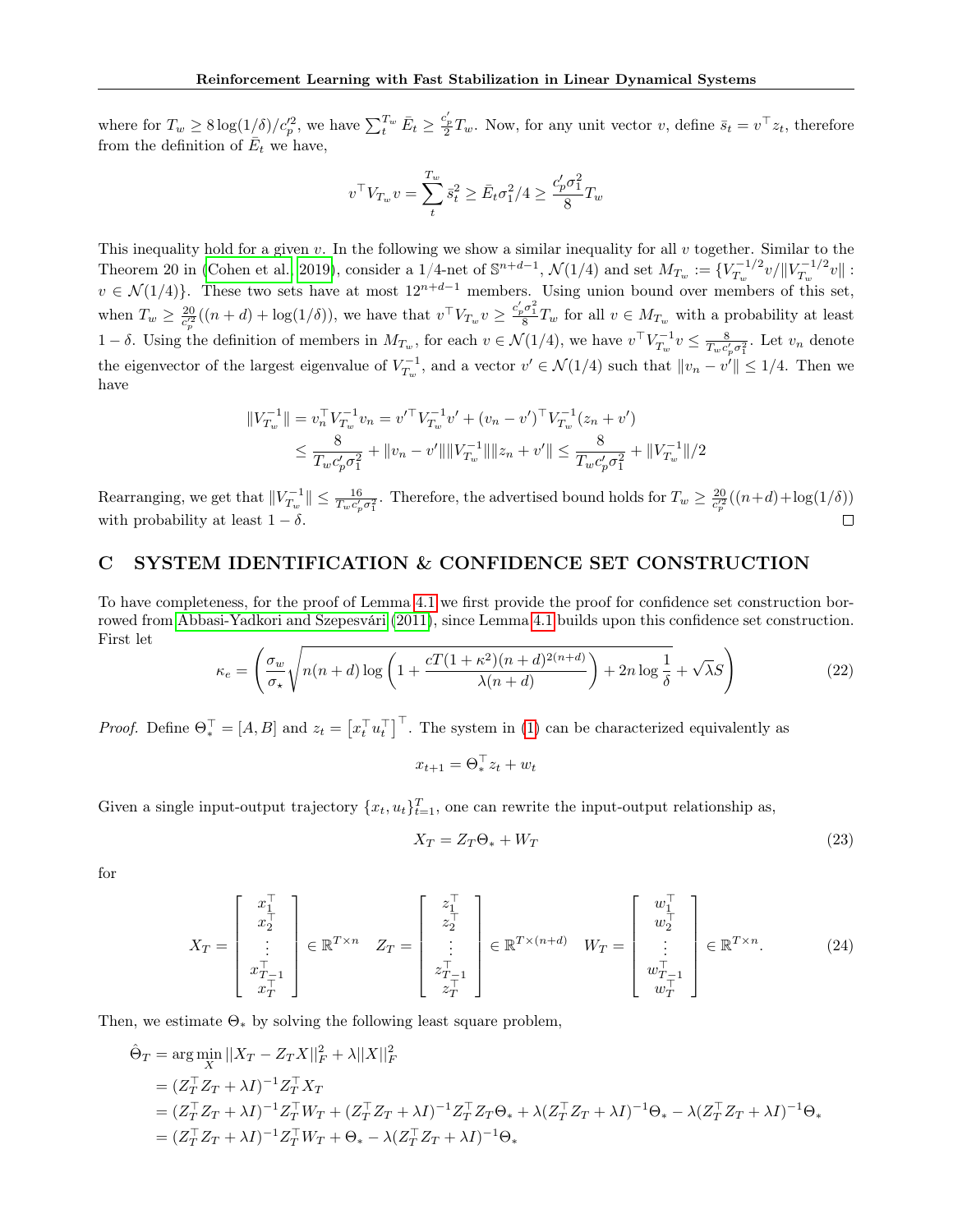The confidence set is obtained using the expression for  $\hat{\Theta}_T$  and subgaussianity of the  $w_t$ ,

$$
|\operatorname{Tr}((\hat{\Theta}_{T} - \Theta_{*})^{\top}X)| = |\operatorname{Tr}(W_{T}^{\top}Z_{T}(Z_{T}^{\top}Z_{T} + \lambda I)^{-1}X) - \lambda \operatorname{Tr}(\Theta_{*}^{\top}(Z_{T}^{\top}Z_{T} + \lambda I)^{-1}X)|
$$
  
\n
$$
\leq |\operatorname{Tr}(W_{T}^{\top}Z_{T}(Z_{T}^{\top}Z_{T} + \lambda I)^{-1}X)| + \lambda |\operatorname{Tr}(\Theta_{*}^{\top}(Z_{T}^{\top}Z_{T} + \lambda I)^{-1}X)|
$$
  
\n
$$
\leq \sqrt{\operatorname{Tr}(X^{\top}(Z_{T}^{\top}Z_{T} + \lambda I)^{-1}X) \operatorname{Tr}(W_{T}^{\top}Z_{T}(Z_{T}^{\top}Z_{T} + \lambda I)^{-1}Z_{T}^{\top}W_{T})}
$$
  
\n
$$
+ \lambda \sqrt{\operatorname{Tr}(X^{\top}(Z_{T}^{\top}Z_{T} + \lambda I)^{-1}X) \operatorname{Tr}(\Theta_{*}^{\top}(Z_{T}^{\top}Z_{T} + \lambda I)^{-1}\Theta_{*})},
$$
  
\n
$$
= \sqrt{\operatorname{Tr}(X^{\top}(Z_{T}^{\top}Z_{T} + \lambda I)^{-1}X)} \left[ \sqrt{\operatorname{Tr}(W_{T}^{\top}Z_{T}(Z_{T}^{\top}Z_{T} + \lambda I)^{-1}Z_{T}^{\top}W_{T})} + \lambda \sqrt{\operatorname{Tr}(\Theta_{*}^{\top}(Z_{T}^{\top}Z_{T} + \lambda I)^{-1}\Theta_{*})} \right]
$$
(25)

where [\(25\)](#page-18-0) follows from  $|\text{Tr}(A^{\top}BC)| \leq \sqrt{\text{Tr}(A^{\top}BA)\text{Tr}(C^{\top}BC)}$  for square positive definite B due to Cauchy Schwarz (weighted inner-product). For  $X = (Z_T^\top Z_T + \lambda I)(\hat{\Theta}_T - \Theta_*)$ , we get

$$
\sqrt{\mathrm{Tr}((\hat{\Theta}_{T}-\Theta_{*})^{\top}(Z_{T}^{\top}Z_{T}+\lambda I)(\hat{\Theta}_{T}-\Theta_{*}))} \leq \sqrt{\mathrm{Tr}(W_{T}^{\top}Z_{T}(Z_{T}^{\top}Z_{T}+\lambda I)^{-1}Z_{T}^{\top}W_{T})}+\sqrt{\lambda}\sqrt{\mathrm{Tr}(\Theta_{*}^{\top}\Theta_{*})}
$$

Let  $\mathcal{S}_T = Z_T^\top W_T \in \mathbb{R}^{(n+d)\times n}$  and  $s_i$  denote the columns of it. Also, let  $V_T = (Z_T^\top Z_T + \lambda I)$ . Thus,

<span id="page-18-0"></span>
$$
\text{Tr}(W_T^\top Z_T (Z_T^\top Z_T + \lambda I)^{-1} Z_T^\top W_T) = \text{Tr}(\mathcal{S}_T^\top V_T^{-1} \mathcal{S}_T) = \sum_{i=1}^n s_i^\top V_T^{-1} s_i = \sum_{i=1}^n \|s_i\|_{V_T^{-1}}^2. \tag{26}
$$

Notice that  $s_i = \sum_{j=1}^T w_{j,i} z_j$  where  $w_{j,i}$  is the *i*'th element of  $w_j$ . From Assumption [2.1,](#page-2-3) we have that  $w_{j,i}$  is  $\sigma_w$ -subgaussian, thus we can use Theorem [H.1](#page-29-2) to show that,

$$
\text{Tr}(W_T^\top Z_T (Z_T^\top Z_T + \lambda I)^{-1} Z_T^\top W_T) \le 2n\sigma_w^2 \log \left( \frac{\det \left( V_T \right)^{1/2} \det(\lambda I)^{-1/2}}{\delta} \right). \tag{27}
$$

with probability  $1 - \delta$ . From Assumption [2.2,](#page-3-1) we also have that  $\sqrt{\text{Tr}(\Theta_*^{\top} \Theta_*)} \leq S$ . Combining these gives the self-normalized confidence set or the model estimate:

$$
\operatorname{Tr}((\hat{\Theta}_T - \Theta_*)^\top V_T(\hat{\Theta}_T - \Theta_*)) \le \left(\sigma_w \sqrt{2n \log \left(\frac{\det \left(V_T\right)^{1/2} \det(\lambda I)^{-1/2}}{\delta}\right)} + \sqrt{\lambda} S\right)^2. \tag{28}
$$

Notice that we have  $\text{Tr}((\hat{\Theta}_T - \Theta_*)^{\top} V_T(\hat{\Theta}_T - \Theta_*)) \geq \lambda_{\min}(V_T) ||\hat{\Theta}_T - \Theta_*||_F^2$ . Therefore,

$$
\|\hat{\Theta}_T - \Theta_*\|_2 \le \frac{1}{\sqrt{\lambda_{\min}(V_T)}} \left( \sigma_w \sqrt{2n \log \left( \frac{\det \left( V_T \right)^{1/2} \det (\lambda I)^{-1/2}}{\delta} \right)} + \sqrt{\lambda} S \right) \tag{29}
$$

To complete the proof, we need a lower bound on  $\lambda_{\min}(V_{T_w})$ . Using Lemma [4.1,](#page-5-1) we obtain the following with probability at least  $1 - 2\delta$ :

$$
\|\hat{\Theta}_{T_w} - \Theta_*\|_2 \le \frac{\beta_t(\delta)}{\sigma_* \sqrt{T_w}}.
$$

From Lemma [4.3,](#page-5-5) for  $t \leq T_w$ , we have that  $||z_t|| \leq c(n+d)^{n+d}$  with probability at least  $1-2\delta$ , for some constant c. Combining this with Lemma [H.1,](#page-29-3)

$$
\|\hat{\Theta}_{T_w} - \Theta_*\|_2 \le \frac{\kappa_e}{\sqrt{T_w}}.\tag{30}
$$

 $\Box$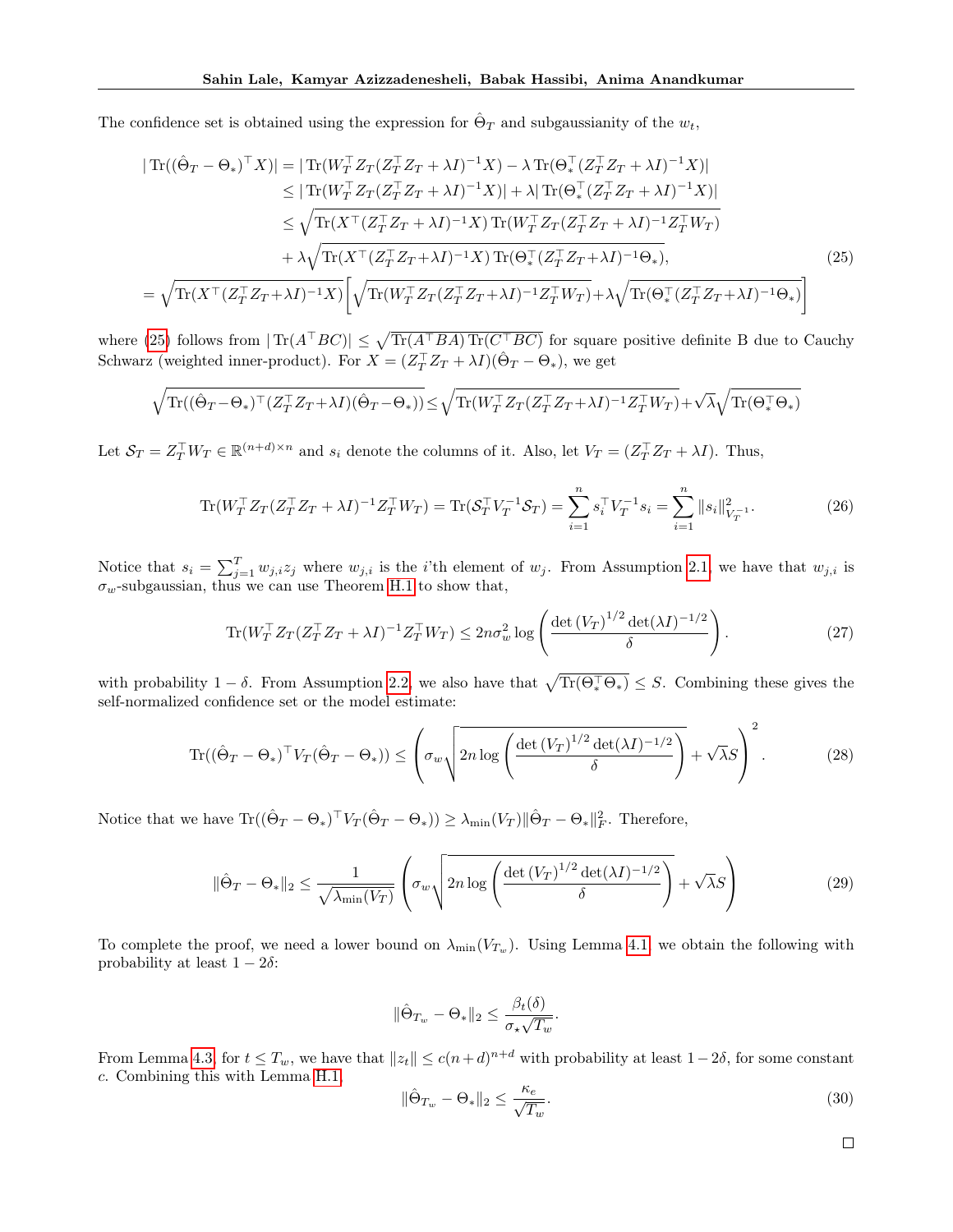# <span id="page-19-0"></span>D BOUNDEDNESS OF STATES

In this section, we will provide the proof of Lemma [4.3,](#page-5-5) *i.e.* bounds on states for the adaptive control with improved exploration and stabilizing adaptive control phases. First define the following.

Let

<span id="page-19-1"></span>
$$
T_w = \frac{\kappa_e^2}{\min\{\bar{\sigma}_w^2 n D / C_0, \epsilon^2\}}\tag{31}
$$

such that for  $T > T_w$ , we have  $\|\hat{\Theta}_T - \Theta_*\|_2 \le \min\{\sqrt{\bar{\sigma}_w^2 n D/C_0}, \epsilon\}$  with probability at least  $1 - 2\delta$ . Notice that due to Lemma [4.2](#page-5-0) and as shown in the following, these guarantee the stability of the closed-loop dynamics for deploying optimistic controller for the remaining part of StabL.

Choose an error probability,  $\delta > 0$ . Consider the following events, in the probability space  $\Omega$ :

• The event that the confidence sets hold for  $s = 0, \ldots, T$ ,

$$
\mathcal{E}_t = \{ \omega \in \Omega : \forall s \le T, \quad \Theta_* \in \mathcal{C}_s(\delta) \}
$$

• The event that the state vector stays "small" for  $s = 0, \ldots, T_w$ ,

$$
\mathcal{F}_t^{[s]} = \{ \omega \in \Omega : \forall s \le T_w, \quad ||x_s|| \le \bar{\alpha}_t \}
$$

where

$$
\bar{\alpha}_t = \frac{18\kappa^3}{\gamma(8\kappa - 1)} \bar{\eta}^{n+d} \left[ G Z_t^{\frac{n+d}{n+d+1}} \beta_t(\delta)^{\frac{1}{2(n+d+1)}} + (\|B_*\| \sigma_\nu + \sigma_w) \sqrt{2n \log \frac{nt}{\delta}} \right],
$$

for

$$
\bar{\eta} \ge \sup_{\Theta \in \mathcal{S}} \|A_* + B_* K(\Theta)\|, \qquad Z_T = \max_{1 \le t \le T} \|z_t\|
$$
  

$$
G = 2 \left( \frac{2S(n+d)^{n+d+1/2}}{\sqrt{U}} \right)^{1/(n+d+1)}, \quad U = \frac{U_0}{H}, \quad U_0 = \frac{1}{16^{n+d-2} \max\left(1, S^{2(n+d-2)}\right)}
$$

and  $H$  is any number satisfying

$$
H > \max\left(16, \frac{4S^2M^2}{(n+d)U_0}\right), \text{ where } M = \sup_{Y \ge 1} \frac{\left(\sigma_w \sqrt{n(n+d)\log\left(\frac{1+TY/\lambda}{\delta}\right)} + \lambda^{1/2}S\right)}{Y}.
$$

Notice that  $\mathcal{E}_1 \supseteq \mathcal{E}_2 \supseteq \ldots \supseteq \mathcal{E}_T$  and  $\mathcal{F}_1^{[s]} \supseteq \mathcal{F}_2^{[s]} \supseteq \ldots \supseteq \mathcal{F}_{T_s}^{[s]}$ . This means considering the probability of last event is sufficient in lower bounding all event happening simultaneously. In [Abbasi-Yadkori and Szepesvári](#page-9-1) [\(2011\)](#page-9-1), an argument regarding projection onto subspaces is constructed to show that the norm of the state is well-controlled except  $n + d$  times at most in any horizon T. The set of time steps that is not well-controlled are denoted as  $\mathcal{T}_t$ . The given lemma shows how well controlled  $\|(\Theta_* - \hat{\Theta}_t)^{\top} z_t\|$  is besides  $\mathcal{T}_t$ .

<span id="page-19-2"></span>**Lemma D.1** [\(Abbasi-Yadkori and Szepesvári](#page-9-1) [\(2011\)](#page-9-1)). We have that for any  $0 \le t \le T$ ,

$$
\max_{s\leq t, s\notin T_t} \left\| (\Theta_* - \hat{\Theta}_s)^\top z_s \right\| \leq G Z_t^{\frac{n+d}{n+d+1}} \beta_t(\delta/4)^{\frac{1}{2(n+d+1)}}.
$$

Notice that Lemma [D.1](#page-19-2) does not depend on controllability or the stabilizability of the system. Thus, we will use Lemma [D.1](#page-19-2) for  $t \leq T_w$  for the adaptive control with improved exploration phase of StabL. Then we consider the effect of stabilizing controllers for the remaining time steps.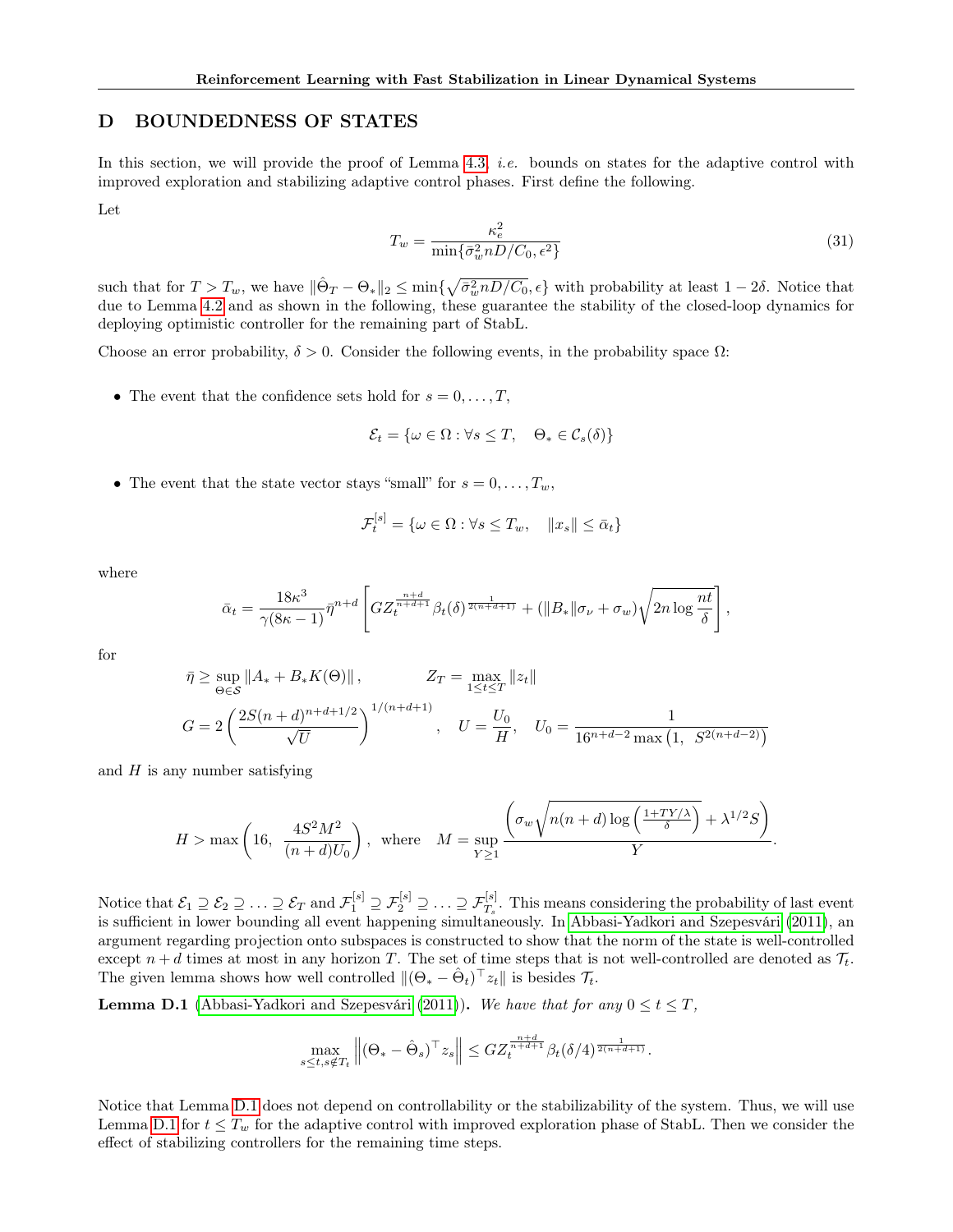#### D.1 State Bound for the Adaptive Control with Improved Exploration Phase

One can write the state update as

$$
x_{t+1} = \Gamma_t x_t + r_t
$$

where

$$
\Gamma_t = \begin{cases} \n\tilde{A}_{t-1} + \tilde{B}_{t-1} K(\tilde{\Theta}_{t-1}) & t \notin \mathcal{T}_T \\
A_* + B_* K(\tilde{\Theta}_{t-1}) & t \in \mathcal{T}_T\n\end{cases} \quad \text{and} \quad r_t = \begin{cases} \n(\Theta_* - \tilde{\Theta}_{t-1})^\top z_t + B_* \nu_t + w_t & t \notin \mathcal{T}_T \\
B_* \nu_t + w_t & t \in \mathcal{T}_T\n\end{cases} \tag{32}
$$

Thus, using the fact that  $x_0 = 0$ , we can obtain the following roll out for  $x_t$ ,

$$
x_{t} = \Gamma_{t-1}x_{t-1} + r_{t-1} = \Gamma_{t-1}(\Gamma_{t-2}x_{t-2} + r_{t-2}) + r_{t}
$$
  
\n
$$
= \Gamma_{t-1}\Gamma_{t-2}\Gamma_{t-3}x_{t-3} + \Gamma_{t-1}\Gamma_{t-2}r_{t-2} + \Gamma_{t-1}r_{t-1} + r_{t}
$$
  
\n
$$
= \Gamma_{t-1}\Gamma_{t-2}... \Gamma_{t-(t-1)}r_{1} + \cdots + \Gamma_{t-1}\Gamma_{t-2}r_{t-2} + \Gamma_{t-1}r_{t-1} + r_{t}
$$
  
\n
$$
= \sum_{k=1}^{t} \left(\prod_{s=k}^{t-1} \Gamma_{s}\right)r_{k}
$$
\n(33)

Recall that the controller is optimistically designed from set of parameters are  $(\kappa, \gamma)$ -strongly stabilizable by their optimal controllers. Therefore, we have

$$
1 - \gamma \ge \max_{t \le T} \rho \left( \tilde{A}_t + \tilde{B}_t K(\tilde{\Theta}_t) \right). \tag{34}
$$

Therefore, multiplication of closed-loop system matrices,  $\tilde{A}_t + \tilde{B}_t K(\tilde{\Theta}_t)$ , is not guaranteed to be contractive. In [Abbasi-Yadkori and Szepesvári](#page-9-1) [\(2011\)](#page-9-1), the authors assume these matrices are contractive under controllability assumption. In order to bound the state similarly, we need to satisfy that the epochs that we use a particular optimistic controller is long enough that the state doesn't scale too badly during the exploration and produces bounded state. Thus, by choosing  $H_0 = 2\gamma^{-1} \log(2\kappa\sqrt{2})$  and adopting Lemma 39 of [Cassel et al.](#page-9-27) [\(2020\)](#page-9-27), we have that

$$
||x_t|| \le \frac{18\kappa^3 \bar{\eta}^{n+d}}{\gamma(8\kappa - 1)} \left( \max_{1 \le k \le t} ||r_k|| \right) \tag{35}
$$

Furthermore, we have that  $||r_k|| \le ||(\Theta_* - \tilde{\Theta}_{k-1})^\top z_k|| + ||B_* \nu_k + w_k||$  when  $k \notin \mathcal{T}_T$ , and  $||r_k|| = ||B_* \nu_k + w_k||$ , otherwise. Hence,

$$
\max_{k \le t} \|r_k\| \le \max_{k \le t, k \notin \mathcal{T}_t} \left\| (\Theta_* - \tilde{\Theta}_{k-1})^\top z_k \right\| + \max_{k \le t} \|B_* \nu_k + w_k\|
$$

The first term is bounded by the Lemma [D.1.](#page-19-2) The second term involves summation of independent  $||B_*||\sigma_\nu$ and  $\sigma_w$  subgaussian vectors. Using Lemma [H.2](#page-29-4) with a union bound argument, for all  $k \le t$ ,  $||B_* \nu_k + w_k|| \le$  $(||B_*||\sigma_{\nu} + \sigma_w)\sqrt{2n\log{\frac{nt}{\delta}}}$  with probability at least  $1-\delta$ . Therefore, on the event of  $\mathcal{E}$ ,

$$
||x_t|| \le \frac{18\kappa^3 \bar{\eta}^{n+d}}{\gamma(8\kappa - 1)} \left[ G Z_t^{\frac{n+d}{n+d+1}} \beta_t(\delta)^{\frac{1}{2(n+d+1)}} + (||B_*||\sigma_\nu + \sigma_w) \sqrt{2n \log \frac{nt}{\delta}} \right]
$$
(36)

for  $t \leq T_w$ . Using union bound, we can deduce that  $\mathcal{E}_T \cap \mathcal{F}_{T_s}^{[s]}$  holds with probability at least  $1-2\delta$ . Notice that this bound depends on  $Z_t$  and  $\beta_t(\delta)$  which in turn depends on  $x_t$ . Using Lemma 5 of [Abbasi-Yadkori and](#page-9-1) [Szepesvári](#page-9-1) [\(2011\)](#page-9-1), one can obtain the following bound

$$
||x_t|| \le c'(n+d)^{n+d}.\tag{37}
$$

for some large enough constant c'. The adaptive control with improved exploration phase of StabL has this exponentially dimension dependent state bound for all  $t \leq T_w$ . In the following section, we show that during the stabilizing adaptive control phase, the bound on state has a polynomial dependency on the dimensions.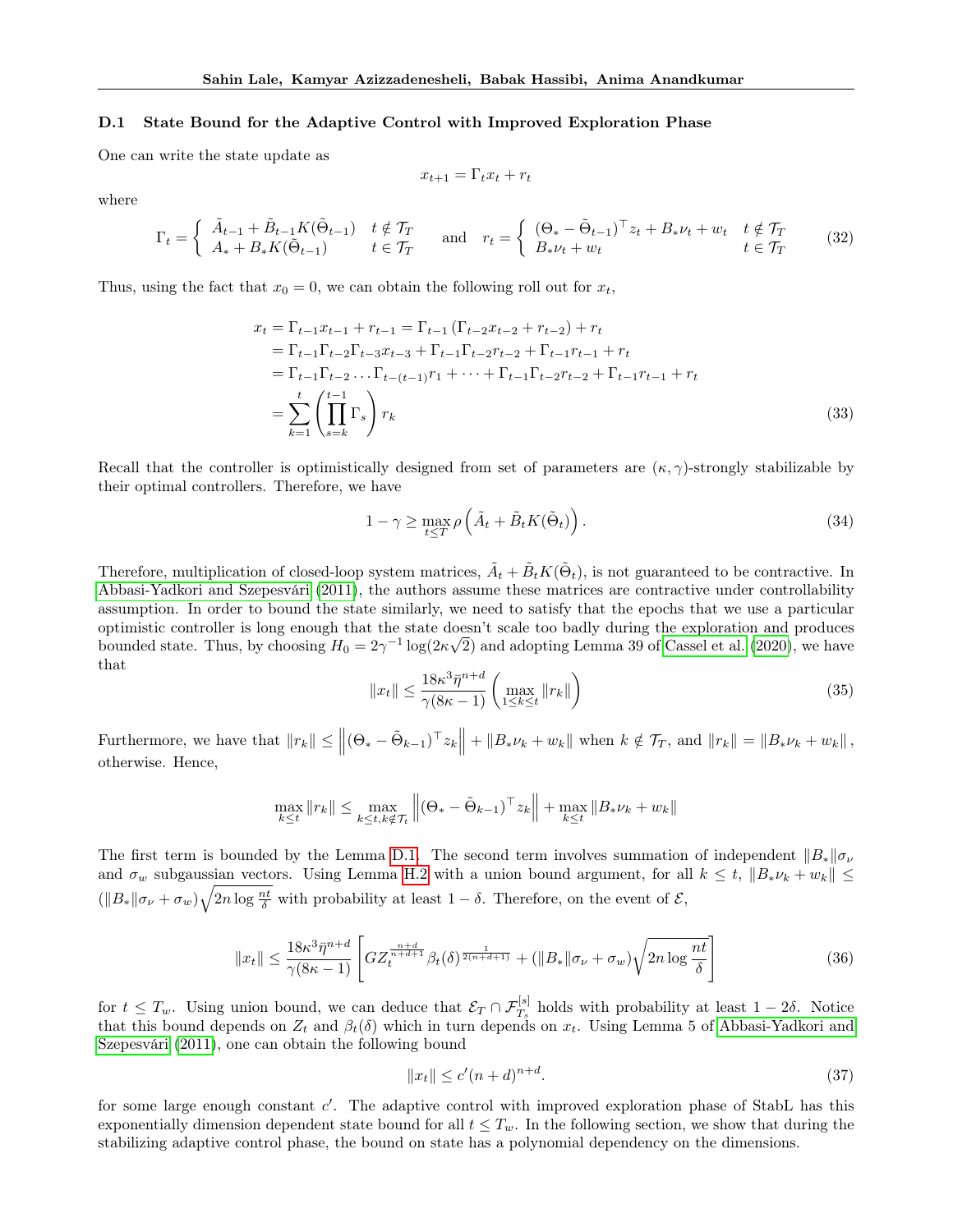#### D.2 State Bound in Stabilizing Adaptive Control phase

In the stabilizing adaptive control phase, StabL stops using the additive isotropic exploration component  $\nu_t$ , the state follows the dynamics of

<span id="page-21-1"></span>
$$
x_{t+1} = (A_* + B_* K(\tilde{\Theta}_{t-1})) x_t + w_t \tag{38}
$$

Denote  $\mathbf{M_t} = A_* + B_* K(\tilde{\Theta}_{t-1})$  as the closed loop dynamics of the system. From the choice of  $T_w$  for the stabilizable systems, we have that  $M_t$  is  $(\kappa \sqrt{2}, \gamma/2)$ -strongly stable. Thus, we have  $\rho(M_t) \leq 1 - \gamma/2$  for all  $t > T_s$  and  $||H_t|| ||H_t^{-1}|| \leq \kappa \sqrt{2}$  for  $H_t > 0$ , such that  $||L_t|| \leq 1 - \gamma/2$  for  $\mathbf{M_t} = H_t L_t H_t^{-1}$ . Then for  $T > t > T_w$ , if the same policy, M is applied starting from state  $x_{T_w}$ , we have

$$
||x_t|| = \left\| \prod_{i=T_w+1}^t \mathbf{M} x_{T_w} + \sum_{i=T_w+1}^t \left( \prod_{s=i}^{t-1} \mathbf{M} \right) w_i \right\|
$$
\n(39)

$$
\leq \kappa \sqrt{2} (1 - \gamma/2)^{t - T_w} \|x_{T_w}\| + \max_{T_w < i \leq T} \|w_i\| \left( \sum_{i = T_w + 1}^t \kappa \sqrt{2} (1 - \gamma/2)^{t - i + 1} \right) \tag{40}
$$

$$
\leq \kappa\sqrt{2}(1-\gamma/2)^{t-T_w} \|x_{T_w}\| + \frac{2\kappa\sigma_w\sqrt{2}}{\gamma}\sqrt{2n\log(n(t-T_w)/\delta)}\tag{41}
$$

Note that  $H_0 = 2\gamma^{-1} \log(2\kappa)$ 2). This gives that  $\kappa$  $\sqrt{2}(1-\gamma/2)^{H_0} \leq 1/2$ . Therefore, at the end of each controller period the effect of previous state is halved. Using this fact, at the *i*th policy change after  $T_w$ , we get

$$
||x_{t_i}|| \le 2^{-i} ||x_{T_w}|| + \sum_{j=0}^{i-1} 2^{-j} \frac{2\kappa \sigma_w \sqrt{2}}{\gamma} \sqrt{2n \log(n(t - T_w)/\delta)}
$$
  

$$
\le 2^{-i} ||x_{T_w}|| + \frac{4\kappa \sigma_w \sqrt{2}}{\gamma} \sqrt{2n \log(n(t - T_w)/\delta)}
$$

For all  $i > (n + d) \log(n + d) - \log(\frac{2\kappa \sigma_w \sqrt{2}}{\gamma} \sqrt{2n \log(n(t - T_w)/\delta)})$ , at policy change i, we get

$$
||x_{t_i}|| \le \frac{6\kappa\sigma_w\sqrt{2}}{\gamma} \sqrt{2n\log(n(t-T_w)/\delta)}.
$$

Moreover, due to stability of the synthesized controller, the worst possible controller update scheme is to update the controller every  $H_0$  time-steps, *i.e.*, invoking the condition of  $t - \tau > H_0$  in the update rule. Notice that this update rule considers the worst effect of similarity transformation on the growth of the state, since otherwise applying the same controller for longer periods would have further reduction on the state due to the contraction that the stabilizing controller brings. Thus, from [\(41\)](#page-21-1) we have that

$$
||x_t|| \le \frac{(12\kappa^2 + 2\kappa\sqrt{2})\sigma_w}{\gamma} \sqrt{2n \log(n(t - T_w)/\delta)},
$$
\n(42)

for all  $t > T_r := T_w + T_{base}$  where  $T_{base} = ((n+d) \log(n+d)) H_0$ .

# <span id="page-21-0"></span>E REGRET DECOMPOSITION

The regret decomposition leverages the OFU principle. Since during the adaptive control with improved exploration period StabL applies independent isotropic perturbations through the controller but still designs the optimistic controller, one can consider the external perturbation as a component of the underlying system. With this way, we consider the regret obtained by using the improved exploration separately.

First noted that based on the definition of OFU principle, StabL solves  $J(\tilde{\Theta}_t) \leq \inf_{\Theta \in \mathcal{C}_t(\delta) \cap \mathcal{S}} J(\Theta) + 1/\sqrt{\frac{1}{\sigma^2}}$ √ t to find the optimistic parameter. This search is done over only  $C_t(\delta)$  in the stabilizing adaptive control phase. Denote the system evolution noise at time t as  $\zeta_t$ . For  $t \leq T_w$ , system evolution noise can be considered as  $\zeta_t = B_* \nu_t + w_t$ and for  $t > T_w$ ,  $\zeta_t = w_t$ . Denote the optimal average cost of system  $\Theta$  under  $\zeta_t$  as  $J_*(\Theta, \zeta_t)$ . The regret of the StabL can be decomposed as

<span id="page-21-2"></span>
$$
\sum_{t=0}^{T} x_t^\top Q x_t + u_t^\top R u_t + 2v_t^\top R u_t + v_t^\top R v_t - J_*(\Theta_*, w_t)
$$
\n(43)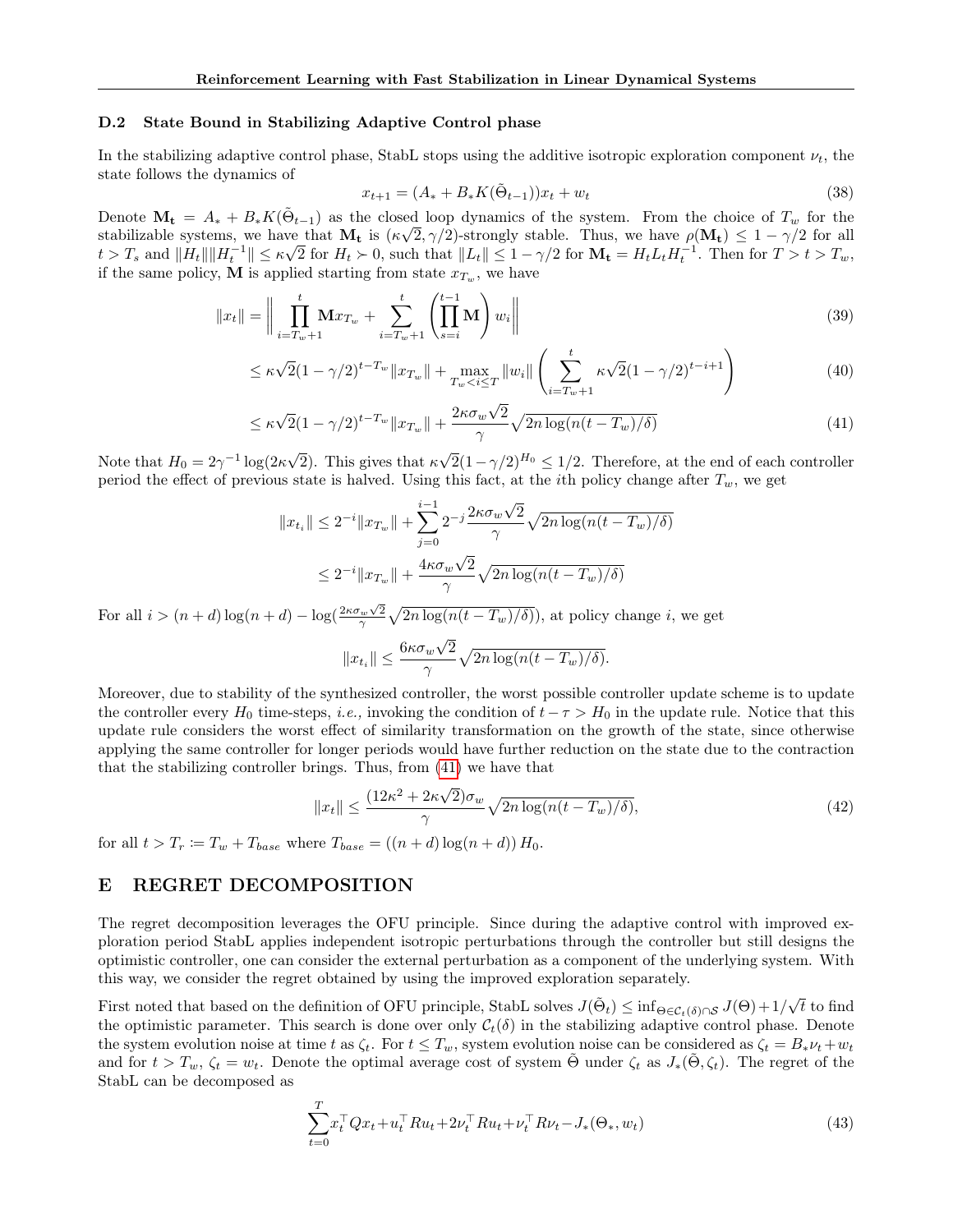where  $u_t$  is the optimal controller input for the optimistic system  $\tilde{\Theta}_{t-1}$ ,  $\nu_t$  is the noise injected and  $x_t$  is the state of the system  $\tilde{\Theta}_{t-1}$  with the system evolution noise of  $\zeta_t$ . From Bellman optimality equation for LQR, [\(Bertsekas, 1995\)](#page-9-0), we can write the following for the optimistic system,  $\tilde{\Theta}_{t-1}$ ,

$$
J_{*}(\tilde{\Theta}_{t-1}, \zeta_{t}) + x_{t}^{\top} \tilde{P}_{t-1} x_{t} = x_{t}^{\top} Q x_{t} + u_{t}^{\top} R u_{t}
$$
  
+  $\mathbb{E}[(\tilde{A}_{t-1} x_{t} + \tilde{B}_{t-1} u_{t} + \zeta_{t})^{\top} \tilde{P}_{t-1} (\tilde{A}_{t-1} x_{t} + \tilde{B}_{t-1} u_{t} + \zeta_{t}) | \mathcal{F}_{t-1}],$ 

where  $\tilde{P}_{t-1}$  is the solution of DARE for  $\tilde{\Theta}_{t-1}$ . Following the decomposition used in without additional exploration [\(Abbasi-Yadkori and Szepesvári, 2011\)](#page-9-1), we get,

$$
J_{*}(\tilde{\Theta}_{t-1}, \zeta_{t}) + x_{t}^{\top} \tilde{P}_{t-1} x_{t} - (x_{t}^{\top} Q x_{t} + u_{t}^{\top} R u_{t})
$$
  
=  $(\tilde{A}_{t-1} x_{t} + \tilde{B}_{t-1} u_{t})^{\top} \tilde{P}_{t-1} (\tilde{A}_{t-1} x_{t} + \tilde{B}_{t-1} u_{t})$   
+  $\mathbb{E} [x_{t+1}^{\top} \tilde{P}_{t-1} x_{t+1} | \mathcal{F}_{t-1}] - (A_{*} x_{t} + B_{*} u_{t})^{\top} \tilde{P}_{t-1} (A_{*} x_{t} + B_{*} u_{t})$ 

where we use the fact that  $x_{t+1} = A_* x_t + B_* u_t + \zeta_t$ , the martingale property of the noise and the conditioning on the filtration  $\mathcal{F}_{t-1}$ . Hence, summing up over time, we get

$$
\sum_{t=0}^{T} (x_t^\top Q x_t + u_t^\top R u_t) = \sum_{t=0}^{T} J_*(\tilde{\Theta}_{t-1}, \zeta_t) + R_1^{\zeta} - R_2^{\zeta} - R_3^{\zeta}
$$

for

<span id="page-22-2"></span><span id="page-22-1"></span>
$$
R_1^{\zeta} = \sum_{t=0}^T \left\{ x_t^{\top} \tilde{P}_{t-1} x_t - \mathbb{E} \left[ x_{t+1}^{\top} \tilde{P}_t x_{t+1} | \mathcal{F}_{t-1} \right] \right\}
$$
(44)

$$
R_2^{\zeta} = \sum_{t=0}^{T} \mathbb{E} \left[ x_{t+1}^{\top} \left( \tilde{P}_{t-1} - \tilde{P}_t \right) x_{t+1} | \mathcal{F}_{t-1} \right]
$$
(45)

<span id="page-22-3"></span>
$$
R_3^{\zeta} = \sum_{t=0}^{T} \bar{x}_{t+1,\tilde{\Theta}_{t-1}}^{\top} \tilde{P}_{t-1} \bar{x}_{t+1,\tilde{\Theta}_{t-1}} - \bar{x}_{t+1,\Theta_*}^{\top} \tilde{P}_{t-1} \bar{x}_{t+1,\Theta_*}
$$
(46)

where  $\bar{x}_{t+1, \tilde{\Theta}_{t-1}} = \tilde{A}_{t-1} x_t + \tilde{B}_{t-1} u_t$  and  $\bar{x}_{t+1, \Theta_*} = A_* x_t + B_* u_t$ .

Therefore, when we jointly have that  $\Theta_* \in C_t(\delta)$  for all time steps t and the state is bounded as shown in Lemma [4.3,](#page-5-5)

$$
\sum_{t=0}^{T} (x_t^\top Q x_t + u_t^\top R u_t) = \sum_{t=0}^{T_w} \sigma_{\nu}^2 \operatorname{Tr}(\tilde{P}_{t-1} B_* B_*^\top) + \sum_{t=0}^{T} \bar{\sigma}_w^2 \operatorname{Tr}(\tilde{P}_{t-1}) + R_1^{\zeta} - R_2^{\zeta} - R_3^{\zeta}
$$

where the equality follows from the fact that,  $J_{\ast}(\tilde{\Theta}_{t-1}, \zeta_t) = \text{Tr}(\tilde{P}_{t-1}W)$  where  $W = \mathbb{E}[\zeta_t \zeta_t^\top | \mathcal{F}_{t-1}]$  for a corresponding filtration  $\mathcal{F}_t$ . The optimistic choice of  $\tilde{\Theta}_t$  provides that

$$
\bar{\sigma}_w^2 \operatorname{Tr}(\tilde{P}_{t-1}) = J_*(\tilde{\Theta}_{t-1}, w_t) \le J_*(\Theta_*, w_t) + 1/\sqrt{t} = \bar{\sigma}_w^2 \operatorname{Tr}(P_*) + 1/\sqrt{t}.
$$

Combining this with [\(43\)](#page-21-2) and Assumption [2.2,](#page-3-1) we obtain the following expression for the regret of StabL:

$$
R(T) \le \sigma_{\nu}^2 T_w D ||B_*||_F^2 + R_1^{\zeta} - R_2^{\zeta} - R_3^{\zeta} + \sum_{t=0}^{T_w} 2\nu_t^{\top} R u_t + \nu_t^{\top} R \nu_t.
$$
\n(47)

# <span id="page-22-0"></span>F REGRET ANALYSIS

In this section, we provide the bounds on each term in the regret decomposition separately. We show that the regret suffered from the improved exploration is tolerable in the upcoming stages via the guaranteed stabilizing controller, yielding polynomial dimension dependency in regret.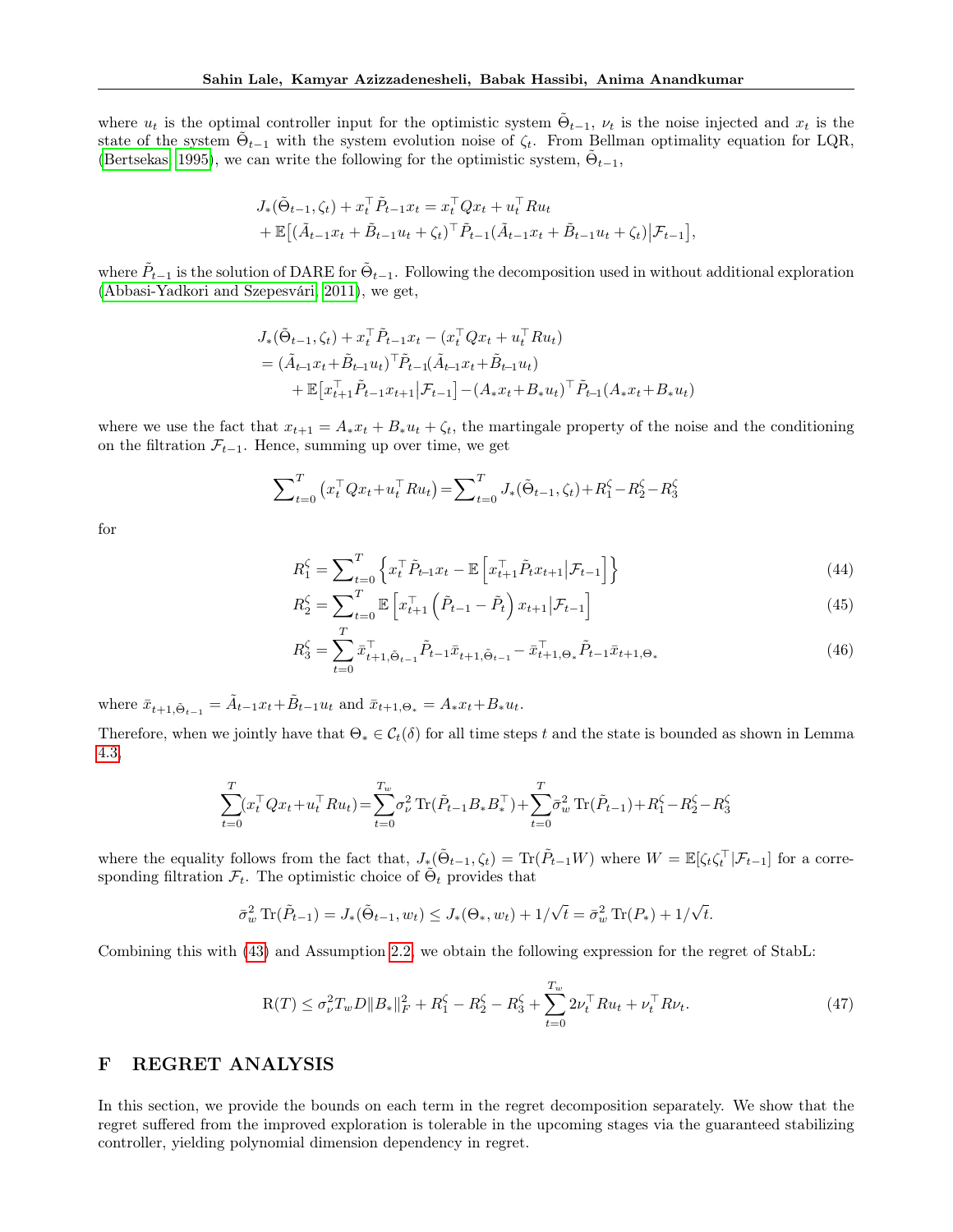# F.1 Direct Effect of Improved Exploration, Bounding  $\sum_{t=0}^{T_w} \left(2\nu_t^\top R u_t + \nu_t^\top R \nu_t\right)$  in the event of  $\mathcal{E}_T \cap \mathcal{F}_{T_w}^{[s]}$

The following gives an upper bound on the regret attained due to isotropic perturbations in the adaptive control with improved exploration phase of StabL.

<span id="page-23-2"></span>**Lemma F.1** (Direct Effect of Improved Exploration on Regret). If  $\mathcal{E}_T \cap \mathcal{F}_{T_w}^{[s]}$  holds then with probability at least  $1 - \delta$ ,

$$
\sum_{t=0}^{T_w} \left( 2\nu_t^\top R u_t + \nu_t^\top R \nu_t \right) \le d\sigma_\nu \sqrt{B_\delta} + d \|R\| \sigma_\nu^2 \left( T_w + \sqrt{T_w} \log \frac{4dT_w}{\delta} \sqrt{\log \frac{4}{\delta}} \right) \tag{48}
$$

where

$$
B_{\delta} = 8\left(1 + T_w\kappa^2 \|R\|^2(n+d)^{2(n+d)}\right) \log\left(\frac{4d}{\delta}\left(1 + T_w\kappa^2 \|R\|^2(n+d)^{2(n+d)}\right)^{1/2}\right).
$$

*Proof.* Let  $q_t^{\top} = u_t^{\top} R$ . The first term can be written as

<span id="page-23-0"></span>
$$
2\sum_{t=0}^{T_w} \sum_{i=1}^d q_{t,i} \nu_{t,i} = 2\sum_{i=1}^d \sum_{t=0}^{T_w} q_{t,i} \nu_{t,i}
$$

Let  $M_{t,i} = \sum_{k=0}^{t} q_{k,i} \nu_{k,i}$ . By Theorem [H.1](#page-29-2) on some event  $G_{\delta,i}$  that holds with probability at least  $1 - \delta/(2d)$ , for any  $t \geq 0$ ,

$$
M_{t,i}^{2} \le 2\sigma_{\nu}^{2} \left( 1 + \sum_{k=0}^{t} q_{k,i}^{2} \right) \log \left( \frac{2d}{\delta} \left( 1 + \sum_{k=0}^{t} q_{k,i}^{2} \right)^{1/2} \right)
$$

On  $\mathcal{E}_T \cap \mathcal{F}_{T_w}^{[s]}$  or  $\mathcal{E}_T \cap \mathcal{F}_{T_c}^{[c]}$ ,  $||q_k|| \leq \kappa ||R|| (n+d)^{n+d}$ , thus  $q_{k,i} \leq \kappa ||R|| (n+d)^{n+d}$ . Using union bound we get, for probability at least  $1 - \frac{\delta}{2}$ ,

$$
\sum_{t=0}^{T_w} 2\nu_t^\top R u_t \le
$$
\n
$$
d\sqrt{8\sigma_\nu^2 \left(1 + T_w \kappa^2 \|R\|^2 (n+d)^{2(n+d)}\right) \log\left(\frac{4d}{\delta} \left(1 + T_w \kappa^2 \|R\|^2 (n+d)^{2(n+d)}\right)^{1/2}\right)}
$$
\n
$$
(49)
$$

Let  $W = \sigma_{\nu} \sqrt{2d \log \frac{4dT_w}{\delta}}$ . Define  $\Psi_t = \nu_t^{\top} R \nu_t - \mathbb{E} \left[ \nu_t^{\top} R \nu_t | \mathcal{F}_{t-1} \right]$  and its truncated version  $\tilde{\Psi}_t = \Psi_t \mathbb{I}_{\{\Psi_t \leq 2DW^2\}}$ .

$$
\Pr\bigg(\sum_{t=1}^{T_w} \Psi_t > 2\|R\|W^2\sqrt{2T_w\log\frac{4}{\delta}}\bigg) \le
$$
\n
$$
\Pr\bigg(\max_{1 \le t \le T_w} \Psi_t > 2\|R\|W^2\bigg) + \Pr\bigg(\sum_{t=1}^{T_w} \tilde{\Psi}_t > 2\|R\|W^2\sqrt{2T_w\log\frac{4}{\delta}}\bigg)
$$

Using Lemma [H.2](#page-29-4) with union bound and Theorem [H.2,](#page-29-5) summation of terms on the right hand side is bounded by  $\delta/2$ . Thus, with probability at least  $1 - \delta/2$ ,

<span id="page-23-1"></span>
$$
\sum_{t=0}^{T_w} \nu_t^{\top} R \nu_t \le d T_w \sigma_\nu^2 \|R\| + 2 \|R\| W^2 \sqrt{2 T_w \log \frac{4}{\delta}}.
$$
\n(50)

Combining [\(49\)](#page-23-0) and [\(50\)](#page-23-1) gives the statement of lemma for the regret of external exploration noise.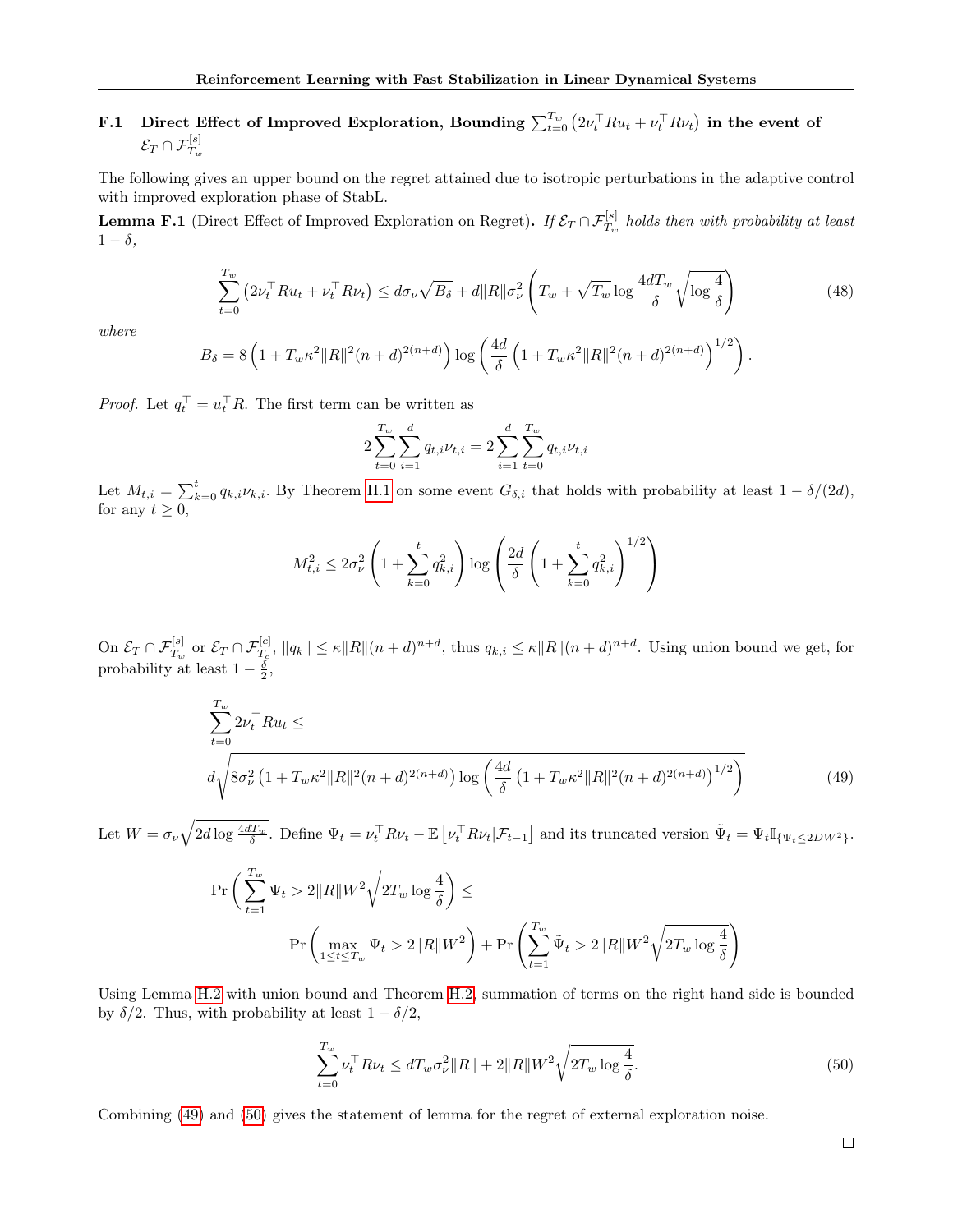$\mathbf{F.2} \quad \textbf{Bounding} \, \, R_1^\zeta \, \, \textbf{in the event of} \, \, \mathcal{E}_T \cap \mathcal{F}_{T_w}^{[s]} \, \, \textbf{or} \, \, \mathcal{E}_T \cap \mathcal{F}_{T_c}^{[c]}$ 

In this section, we state the bound on  $R_1^{\zeta}$  given in [\(44\)](#page-22-1). We first provide high probability bound on the system noise.

**Lemma F.2** (Bounding sub-Gaussian vector). With probability  $1 - \frac{\delta}{8}$ ,  $\|\zeta_k\| \leq (\sigma_w + \|B_*\| \sigma_\nu) \sqrt{2n \log \frac{8nT}{\delta}}$  for  $k \leq T_w$  and  $\|\zeta_k\| \leq \sigma_w \sqrt{2n \log \frac{8nT}{\delta}}$  for  $T_w < k \leq T$ .

*Proof.* From the subgaussianity assumption, we have that for any index  $1 \leq i \leq n$  and any time k,  $|w_{k,i}| \leq$  $\sigma_w\sqrt{2\log{\frac{8}{\delta}}}$  and  $|(B_*\nu_k)_i| < ||B_*||\sigma_\nu\sqrt{2\log{\frac{8}{\delta}}}$  with probability  $1-\frac{\delta}{8}$ . Using the union bound, we get the statement of lemma.  $\Box$ 

Using this we state the bound on  $R_1^{\zeta}$  for stabilizable systems.

<span id="page-24-0"></span>**Lemma F.3** (Bounding  $R_1^{\zeta}$  for StabL). Let  $R_1^{\zeta}$  be as defined by [\(44\)](#page-22-1). Under the event of  $\mathcal{E}_T \cap \mathcal{F}_{T_w}^{[s]}$ , with probability at least  $1 - \delta/2$ , using StabL for  $t > T_r$ , we have

$$
R_1 \le k_{s,1}(n+d)^{n+d}(\sigma_w + ||B_*||\sigma_\nu)n\sqrt{T_r}\log((n+d)T_r/\delta) + \frac{k_{s,2}(12\kappa^2 + 2\kappa\sqrt{2})}{\gamma}\sigma_w^2n\sqrt{n}\sqrt{T-T_w}\log(n(t-T_w)/\delta) + k_{s,3}n\sigma_w^2\sqrt{T-T_w}\log(nT/\delta) + k_{s,4}n(\sigma_w + ||B_*||\sigma_\nu)^2\sqrt{T_w}\log(nT/\delta),
$$

for some problem dependent coefficients  $k_{s,1}, k_{s,2}, k_{s,3}, k_{s,4}$ .

*Proof.* Assume that the event  $\mathcal{E}_T \cap \mathcal{F}_{T_w}^{[s]}$  holds. Let  $f_t = A_* x_t + B_* u_t$ . One can decompose  $R_1$  as

$$
R_1 = x_0^\top P(\tilde{\Theta}_0)x_0 - x_{T+1}^\top P(\tilde{\Theta}_{T+1})x_{T+1} + \sum_{t=1}^T x_t^\top P(\tilde{\Theta}_t)x_t - \mathbb{E}\left[x_t^\top P(\tilde{\Theta}_t)x_t\big|\mathcal{F}_{t-2}\right]
$$

Since  $P(\tilde{\Theta}_0)$  is positive semidefinite and  $x_0 = 0$ , the first two terms are bounded above by zero. The second term is decomposed as follows

$$
\sum_{t=1}^T x_t^\top P(\tilde{\Theta}_t) x_t - \mathbb{E} \left[ x_t^\top P(\tilde{\Theta}_t) x_t \big| \mathcal{F}_{t-2} \right] = \sum_{t=1}^T f_{t-1}^\top P(\tilde{\Theta}_t) \zeta_{t-1} + \sum_{t=1}^T \left( \zeta_{t-1}^\top P(\tilde{\Theta}_t) \zeta_{t-1} - \mathbb{E} \left[ \zeta_{t-1}^\top P(\tilde{\Theta}_t) \zeta_{t-1} \big| \mathcal{F}_{t-2} \right] \right)
$$

Let  $R_{1,1} = \sum_{t=1}^{T} f_{t-1}^{\top} P(\tilde{\Theta}_t) \zeta_{t-1}$  and  $R_{1,2} = \sum_{t=1}^{T} \left( \zeta_{t-1}^{\top} P(\tilde{\Theta}_t) \zeta_{t-1} - \mathbb{E} \left[ \zeta_{t-1}^{\top} \tilde{P}_t \zeta_{t-1} | \mathcal{F}_{t-2} \right] \right)$ . Let  $v_{t-1}^{\top} =$  $f_{t-1}^{\top}P(\tilde{\Theta}_t)$ .  $R_{1,1}$  can be written as

$$
R_{1,1} = \sum_{t=1}^{T} \sum_{i=1}^{n} v_{t-1,i} \zeta_{t-1,i} = \sum_{i=1}^{n} \sum_{t=1}^{T} v_{t-1,i} \zeta_{t-1,i}.
$$

Let  $M_{t,i} = \sum_{k=1}^t v_{k-1,i} \zeta_{k-1,i}$ . By Theorem [H.1](#page-29-2) on some event  $G_{\delta,i}$  that holds with probability at least  $1-\delta/(4n)$ , for any  $t \geq 0$ ,

$$
M_{t,i}^2 \le 2(\sigma_w^2 + ||B_*||^2 \sigma_v^2) \left( 1 + \sum_{k=1}^{T_r} v_{k-1,i}^2 \right) \log \left( \frac{4n}{\delta} \left( 1 + \sum_{k=1}^{T_r} v_{k-1,i}^2 \right)^{1/2} \right)
$$
  
+  $2\sigma_w^2 \left( 1 + \sum_{k=T_r+1}^t v_{k-1,i}^2 \right) \log \left( \frac{4n}{\delta} \left( 1 + \sum_{k=T_r+1}^t v_{k-1,i}^2 \right)^{1/2} \right)$  for  $t > T_r$ .

Notice that StabL stops additional isotropic perturbation after  $t = T_w$ , and the state starts decaying until  $t = T_r$ . For simplicity of presentation we treat the time between  $T_w$  and  $T_r$  as exploration sacrificing the tightness of the result. On  $\mathcal{E}_T \cap \mathcal{F}_{T_w}^{[s]}$ ,  $||v_k|| \leq DS(n+d)^{n+d} \sqrt{m}$  $1 + \kappa^2$  for  $k \leq T_r$  and  $||v_k|| \leq$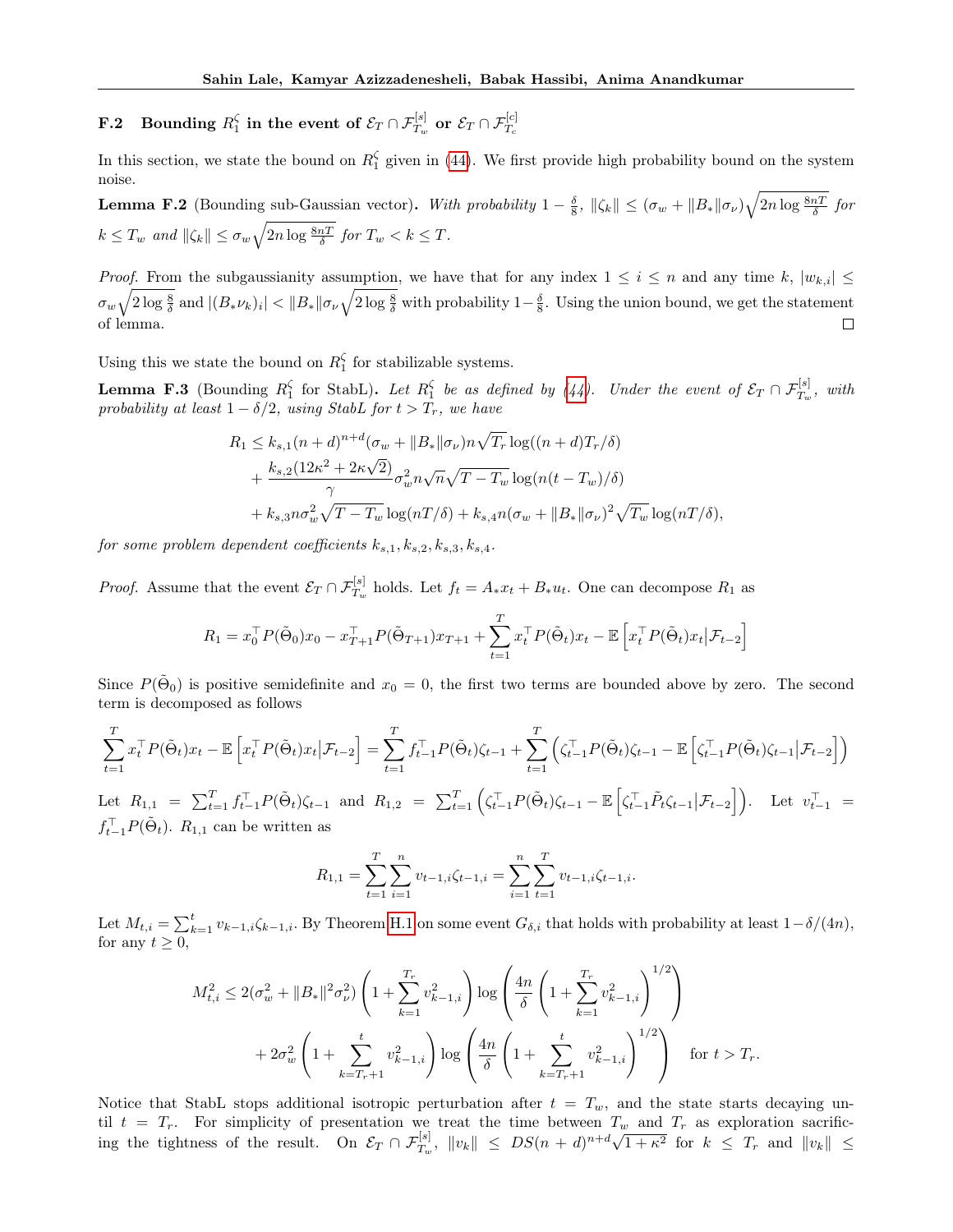$(12\kappa^2+2\kappa\sqrt{2})DS\sigma_w\sqrt{1+\kappa^2}$  $\frac{p_{\beta D S \sigma_w \sqrt{1+\kappa^2}}}{\gamma} \sqrt{2n \log(n(t-T_w)/\delta)}$  for  $k > T_r$ . Thus,  $v_{k,i} \leq DS(n+d)^{n+d} \sqrt{1+\kappa^2}$  $\overline{1+\kappa^2}$  and  $v_{k,i} \leq$  $(12\kappa^2+2\kappa\sqrt{2})DS\sigma_w\sqrt{1+\kappa^2}$  $\frac{pDS\sigma_w\sqrt{1+\kappa^2}}{\gamma}\sqrt{2n\log(n(t-T_w)/\delta)}$  respectively for  $k \leq T_r$  and  $k > T_r$ . Using union bound we get, for probability at least  $1 - \frac{\delta}{4}$ , for  $t > T_r$ ,

$$
R_{1,1} \leq n\sqrt{2(\sigma_w^2 + ||B_*||^2 \sigma_\nu^2) \left(1 + T_r D^2 S^2 (n+d)^{2(n+d)} (1+\kappa^2)\right)} \times \sqrt{\log\left(\frac{4n}{\delta} \left(1 + T_r D^2 S^2 (n+d)^{2(n+d)} (1+\kappa^2)\right)^{1/2}\right)} + n\sqrt{2\sigma_w^2 \left(1 + \frac{2(t-T_r)(12\kappa^2 + 2\kappa\sqrt{2})^2 D^2 S^2 n \sigma_w^2 (1+\kappa^2)}{\gamma^2} \log(n(T-T_w)/\delta)\right)} \times \sqrt{\log\left(\frac{4n}{\delta} \left(1 + \frac{2(t-T_r)(12\kappa^2 + 2\kappa\sqrt{2})^2 D^2 S^2 n \sigma_w^2 (1+\kappa^2)}{\gamma^2} \log(n(T-T_w)/\delta)\right)\right)}.
$$

Let  $\mathcal{W}_{exp} = (\sigma_w + ||B_*||\sigma_\nu)\sqrt{2n\log\frac{8nT}{\delta}}$  and  $\mathcal{W}_{noexp} = \sigma_w\sqrt{2n\log\frac{8nT}{\delta}}$ . Define  $\Psi_t = \zeta_{t-1}^\top P(\tilde{\Theta}_t)\zeta_{t-1}$  $\mathbb{E}\left[\zeta_{t-1}^{\top}P(\tilde{\Theta}_t)\zeta_{t-1}|\mathcal{F}_{t-2}\right]$  and its truncated version  $\tilde{\Psi}_t = \Psi_t \mathbb{I}_{\{\Psi_t \le 2DW_{exp}^2\}}$  for  $t \le T_w$  and  $\tilde{\Psi}_t = \Psi_t \mathbb{I}_{\{\Psi_t \le 2DW_{noexp}^2\}}$ for  $t > T_w$ . Notice that  $R_{1,2} = \sum_{t=1}^{T} \Psi_t$ .

$$
\Pr\left(\sum_{t=1}^{T_w} \Psi_t > 2DW_{exp}^2 \sqrt{2T_w \log \frac{8}{\delta}}\right) + \Pr\left(\sum_{t=T_w+1}^{T} \Psi_t > 2DW_{noexp}^2 \sqrt{2(T-T_w) \log \frac{8}{\delta}}\right)
$$
\n
$$
\leq \Pr\left(\max_{1 \leq t \leq T_w} \Psi_t > 2DW_{exp}^2\right) + \Pr\left(\max_{T_w+1 \leq t \leq T} \Psi_t > 2DW_{noexp}^2\right)
$$
\n
$$
+ \Pr\left(\sum_{t=1}^{T_w} \tilde{\Psi}_t > 2DW_{exp}^2 \sqrt{2T_w \log \frac{8}{\delta}}\right) + \Pr\left(\sum_{t=T_w+1}^{T} \tilde{\Psi}_t > 2DW_{noexp}^2 \sqrt{2(T-T_w) \log \frac{8}{\delta}}\right)
$$

By Lemma [H.2](#page-29-4) with union bound and Theorem [H.2,](#page-29-5) summation of terms on the right hand side is bounded by  $\delta/4$ . Thus, with probability at least  $1 - \delta/4$ , for  $t > T_w$ ,

$$
R_{1,2} \le 4nD\sigma_w^2 \sqrt{2(t-T_w)\log\frac{8}{\delta}}\log\frac{8n}{\delta} + 4nD(\sigma_w + ||B_*||\sigma_\nu)^2 \sqrt{2T_w\log\frac{8}{\delta}}\log\frac{8n}{\delta}.
$$

Combining  $R_{1,1}$  and  $R_{1,2}$  gives the statement.

where  $X_s$ 

 $\mathbf{F.3} \quad \textbf{Bounding} \; |R^\zeta_2| \; \textbf{on the event of} \; \mathcal{E}_T \cap \mathcal{F}^{[s]}_{T_w}$ 

In this section, we will bound  $|R_2^{\zeta}|$  given in [\(45\)](#page-22-2). We first provide a bound on the maximum number of policy changes.

<span id="page-25-0"></span>**Lemma F.4** (Number of Policy Changes for StabL). On the event of  $\mathcal{E}_T \cap \mathcal{F}_{T_w}^{[c]}$ , StabL changes the policy at most

$$
\min\left\{T/H_0, (n+d)\log_2\left(1+\frac{\lambda+T_r(n+d)^{2(n+d)}(1+\kappa^2)+(T-T_r)(1+\kappa^2)X_s^2}{\lambda}\right)\right\},\tag{51}
$$
\n
$$
=\frac{(12\kappa^2+2\kappa\sqrt{2})\sigma_w}{\gamma}\sqrt{2n\log(n(T-T_w)/\delta)}.
$$

*Proof.* Changing policy K times up to time  $T_w$  requires  $\det(V_T) \geq \lambda^{n+d} 2^{K}$ . We also have that

$$
\lambda_{\max}(V_T) \le \lambda + \sum_{t=0}^T \|z_t\|^2 \le \lambda + T_r(n+d)^{2(n+d)}(1+\kappa^2) + (T-T_r)(1+\kappa^2)X_s^2
$$

Thus,  $\lambda^{n+d} 2^K \le (\lambda + T_r(n+d)^{2(n+d)}(1+\kappa^2) + (T-T_r)(1+\kappa^2)X_s^2)^{n+d}$ . Solving for K gives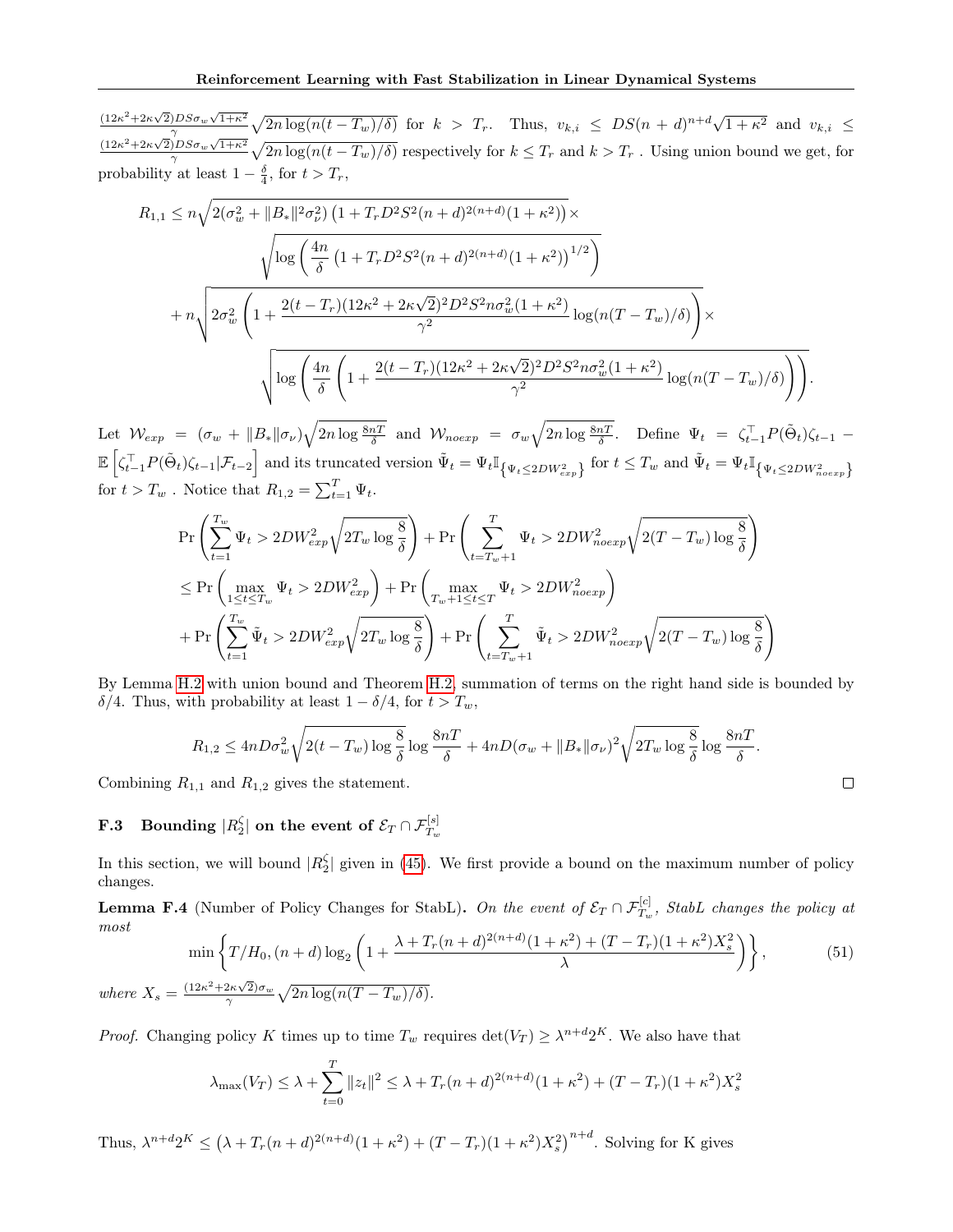$$
K \le (n+d) \log_2 \left( 1 + \frac{T_r(n+d)^{2(n+d)}(1+\kappa^2) + (T-T_r)(1+\kappa^2)X_s^2}{\lambda} \right).
$$

Moreover, the number of policy changes is also controlled by the lower bound  $H_0$  on the duration of each controller. This policy update method would give at most  $T/H_0$  policy changes. Since for the policy update of StabL requires both conditions to be met, the upper bound on the number of policy changes is minimum of these.  $\Box$ 

Notice that besides the policy change instances, all the terms in  $R_2^{\zeta}$  are 0. Therefore, we have the following results for stabilizable systems.

<span id="page-26-1"></span>**Lemma F.5** (Bounding  $R_2^{\zeta}$  for StabL). Let  $R_2^{\zeta}$  be as defined by [\(45\)](#page-22-2). Under the event of  $\mathcal{E}_T \cap \mathcal{F}_{T_w}^{[s]}$ , using StabL, we have

$$
|R_2^{\zeta}| \le 2D(n+d)^{2(n+d)+1} \log_2\left(1 + \frac{T_r(n+d)^{2(n+d)}(1+\kappa^2)}{\lambda}\right) + 2DX_s^2(n+d)\log_2\left(1 + \frac{T_r(n+d)^{2(n+d)}(1+\kappa^2) + (T-T_r)(1+\kappa^2)X_s^2}{\lambda}\right)
$$

where  $X_s = \frac{(12\kappa^2 + 2\kappa\sqrt{2})\sigma_w}{\gamma} \sqrt{2n \log(n(T - T_w)/\delta)}$ 

*Proof.* On the event  $\mathcal{E}_T \cap \mathcal{F}_{T_w}^{[s]}$ , we know the maximum number of policy changes up to  $T_r$  and T using Lemma [F.4.](#page-25-0) Using the fact that  $||x_t|| \leq (n+d)^{n+d}$  for  $t \leq T_r$  and  $||x_t|| \leq \frac{(12\kappa^2 + 2\kappa\sqrt{2})\sigma_w}{\gamma} \sqrt{2n \log(n(t-T_w)/\delta)}$ , we obtain the statement of the lemma.  $\Box$ 

# $\mathbf{F.4} \quad \mathbf{Bounding} \; |R_3^\zeta| \; \mathbf{on} \; \mathbf{the} \; \textbf{event} \; \mathbf{of} \; \mathcal{E}_T \cap \mathcal{F}^{[s]}_{T_w}$

Before bounding  $R_3^{\zeta}$ , first consider the following for stabilizable LQRs.

<span id="page-26-0"></span>**Lemma F.6.** On the event of  $\mathcal{E}_T \cap \mathcal{F}_{T_w}^{[s]}$ , using StabL in a stabilizable LQR, the following holds,

$$
\sum_{t=0}^{T} ||(\Theta_{*} - \tilde{\Theta}_{t})^{\top} z_{t}||^{2} \leq \frac{8(1 + \kappa^{2})\beta_{T}^{2}(\delta)}{\lambda} \times
$$
\n
$$
\left( (n+d)^{2(n+d)} \max\left\{ 2, \left( 1 + \frac{(1 + \kappa^{2})(n+d)^{2(n+d)}}{\lambda} \right)^{H_{0}} \right\} \log \frac{\det(V_{T_{r}})}{\det(\lambda I)} + X_{s}^{2} \max\left\{ 2, \left( 1 + \frac{(1 + \kappa^{2})X_{s}^{2}}{\lambda} \right)^{H_{0}} \right\} \log \frac{\det(V_{T})}{\det(V_{T_{r}})}
$$

where  $X_s = \frac{(12\kappa^2 + 2\kappa\sqrt{2})\sigma_w}{\gamma} \sqrt{2n \log(n(t - T_w)/\delta)}.$ 

*Proof.* Let  $s_t = (\Theta_* - \tilde{\Theta}_t)^{\top} z_t$  and  $\tau \leq t$  be the time step that the last policy change happened. We have the following using triangle inequality,

$$
||s_t|| \le ||(\Theta_* - \hat{\Theta}_t)^\top z_t|| + ||(\hat{\Theta}_t - \tilde{\Theta}_t)^\top z_t||.
$$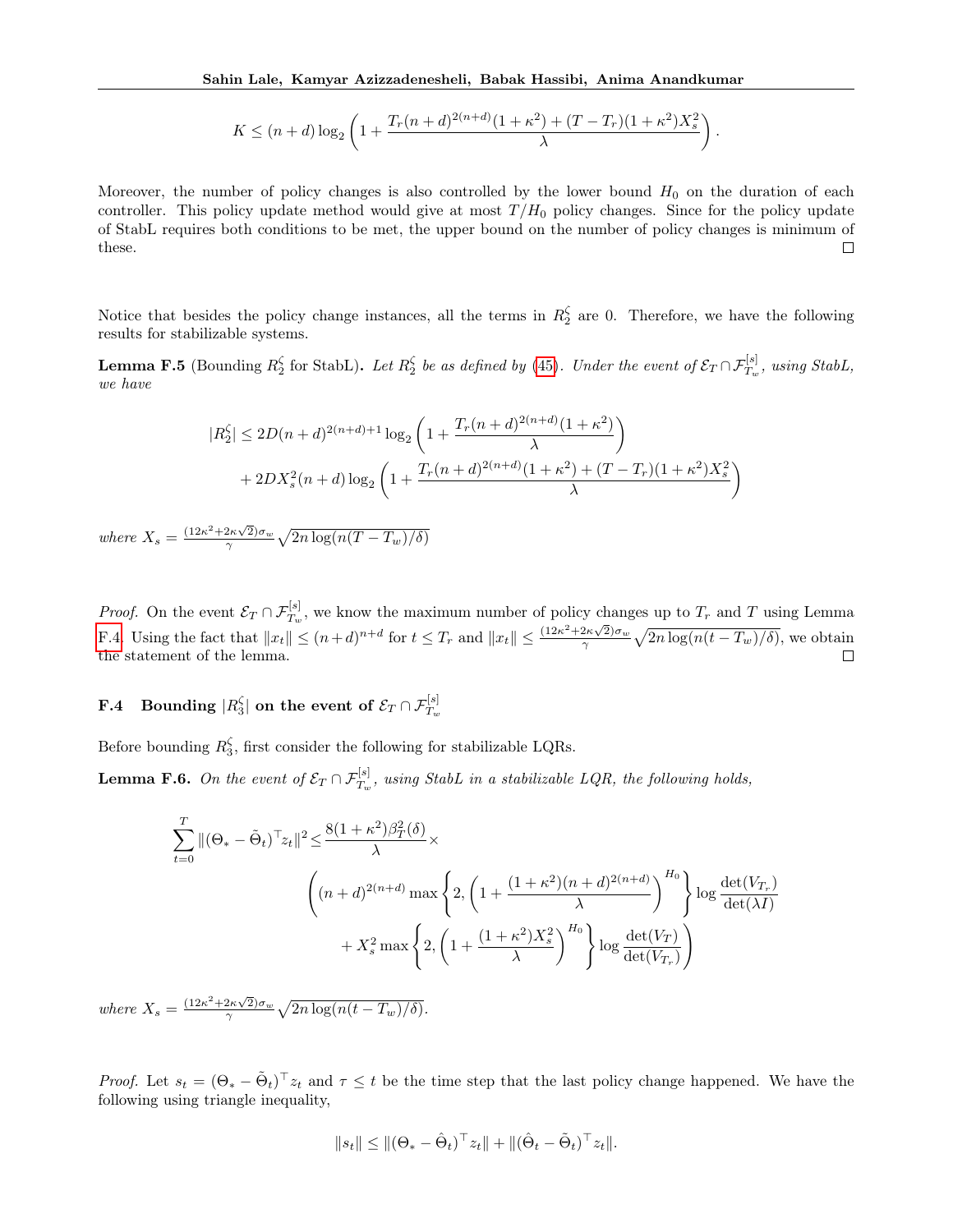For all  $\Theta \in \mathcal{C}_{\tau}(\delta)$ , for  $\tau \leq T_r$ , we have

$$
\|(\Theta - \hat{\Theta}_t)^{\top} z_t\| \le \|V_t^{1/2}(\Theta - \hat{\Theta}_t)\| \|z_t\|_{V_t^{-1}} \tag{52}
$$

$$
\leq \|V_{\tau}^{1/2}(\Theta - \hat{\Theta}_t)\| \sqrt{\frac{\det(V_t)}{\det(V_{\tau})}} \|z_t\|_{V_t^{-1}} \tag{53}
$$

$$
\leq \max\left\{\sqrt{2}, \sqrt{\left(1 + \frac{(1+\kappa^2)(n+d)^{2(n+d)}}{\lambda}\right)^{H_0}}\right\} \|V_{\tau}^{1/2}(\Theta - \hat{\Theta}_t)\| \|z_t\|_{V_{t}^{-1}} \tag{54}
$$

$$
\leq \max \left\{ \sqrt{2}, \sqrt{\left( 1 + \frac{(1 + \kappa^2)(n + d)^{2(n + d)}}{\lambda} \right)^{H_0}} \right\} \beta_{\tau}(\delta) \| z_t \|_{V_t^{-1}}.
$$
\n(55)

 $\Box$ 

Similarly, for for all  $\Theta \in \mathcal{C}_{\tau}(\delta)$ , for  $\tau > T_r$ , we have

$$
\|(\Theta - \hat{\Theta}_t)^\top z_t\| \leq \max\left\{\sqrt{2}, \sqrt{\left(1 + \frac{(1 + \kappa^2)X_s^2}{\lambda}\right)^{H_0}}\right\} \beta_{\tau}(\delta) \|z_t\|_{V_t^{-1}}
$$

Using these results, we obtain,

$$
\sum_{t=0}^{T} ||(\Theta_{*} - \tilde{\Theta}_{t})^{\top} z_{t}||^{2}
$$
\n
$$
\leq 8 \max \left\{ 2, \left( 1 + \frac{(1 + \kappa^{2})(n + d)^{2(n + d)}}{\lambda} \right)^{H_{0}} \right\} \frac{\beta_{T}^{2}(\delta)(1 + \kappa^{2})(n + d)^{2(n + d)}}{\lambda} \log \left( \frac{\det(V_{T_{r}})}{\det(\lambda I)} \right)
$$
\n
$$
+ 8 \max \left\{ 2, \left( 1 + \frac{(1 + \kappa^{2})X_{s}^{2}}{\lambda} \right)^{H_{0}} \right\} \frac{\beta_{T}^{2}(\delta)(1 + \kappa^{2})X_{s}^{2}}{\lambda} \log \left( \frac{\det(V_{T})}{\det(V_{T_{r}})} \right)
$$

where we use Lemma [H.1.](#page-29-3)

Using Lemma [F.6,](#page-26-0) we bound  $R_3^{\zeta}$  as follows.

<span id="page-27-0"></span>**Lemma F.7** (Bounding  $R_3^{\zeta}$  for StabL). Let  $R_3^{\zeta}$  be as defined by [\(46\)](#page-22-3). Under the event of  $\mathcal{E}_T \cap \mathcal{F}_{T_w}^{[s]}$ , using StabL with the choice of  $\lambda = (1 + \kappa^2)X_s^2$ , we have

$$
|R_3^\zeta| = \tilde{\mathcal{O}}\left((n+d)^{(H_0+2)(n+d)+2}\sqrt{n}\sqrt{T_r} + (n+d)n\sqrt{T-T_r}\right)
$$

*Proof.* Let  $Y_1 = \frac{8(1+\kappa^2)\beta_T^2(\delta)}{\lambda}(n + d)^{2(n+d)} \max\left\{2, \left(1 + \frac{(1+\kappa^2)(n+d)^{2(n+d)}}{\lambda}\right)\right\}$  $\frac{(n+d)^{2(n+d)}}{\lambda}$   $\left\{\log \frac{\det(V_{T_r})}{\det(\lambda I)}\right\}$  $\frac{\det(V_{T_r})}{\det(\lambda I)}$  and  $Y_2$  =  $\frac{8(1+\kappa^2)\beta_T^2(\delta)}{\lambda}X_s^2\max\left\{2,\left(1+\frac{(1+\kappa^2)X_s^2}{\lambda}\right)^{H_0}\right\}\log\frac{\det(V_T)}{\det(V_{T_r})}$  for  $X_s=\frac{(12\kappa^2+2\kappa\sqrt{2})\sigma_w}{\gamma}\sqrt{2n\log(n(t-T_w)/\delta)}$ . The following uses triangle inequality and Cauchy Schwarz inequality and again triangle inequality to give: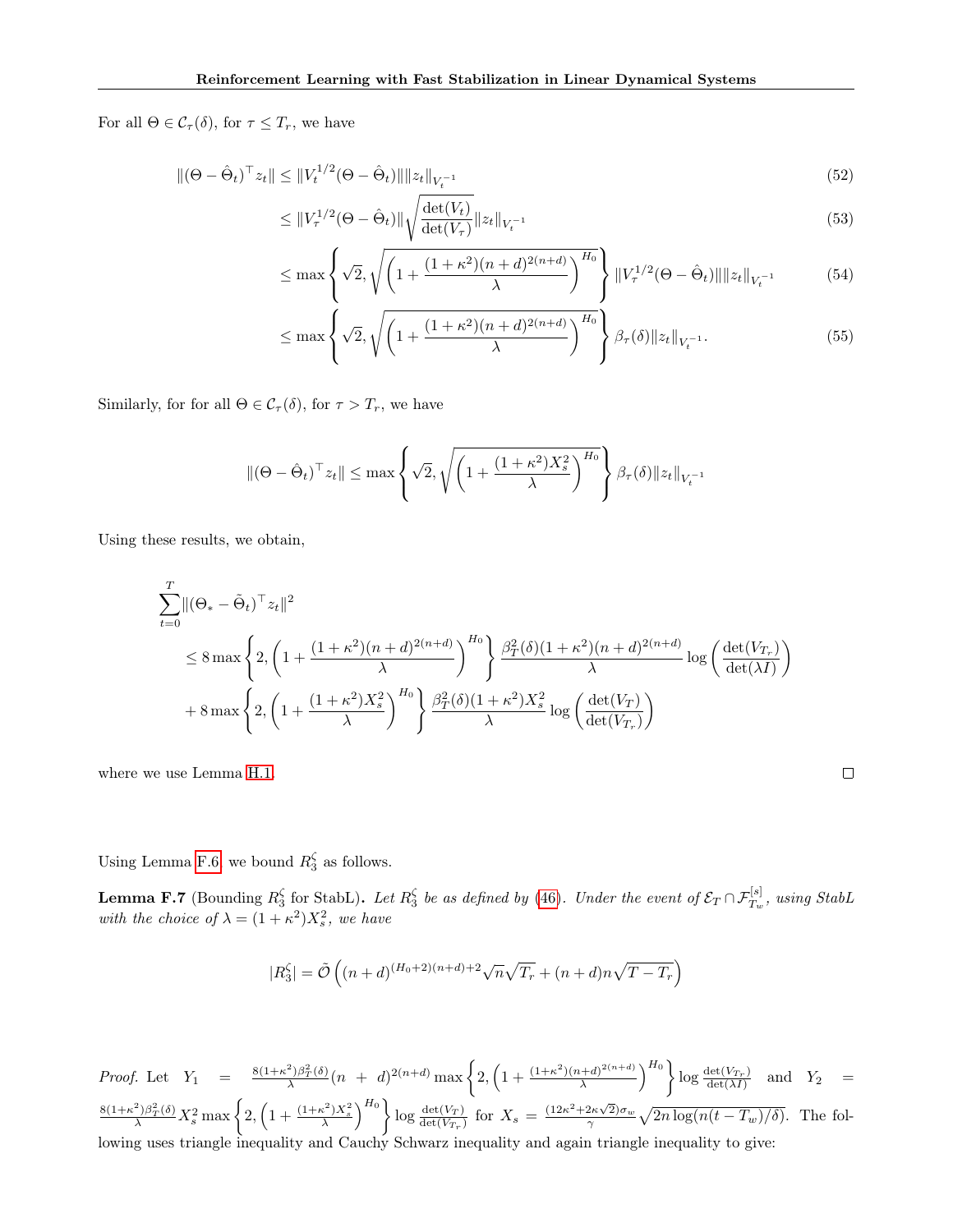$$
\begin{split} \left| R_3^{\zeta} \right| &\leq \sum_{t=0}^{T} \left| \left\| P(\hat{\Theta}_t)^{1/2} \hat{\Theta}_t^{\top} z_t \right\|^2 - \left\| P(\hat{\Theta}_t)^{1/2} \Theta_*^{\top} z_t \right\|^2 \right| \\ & = \sum_{t=0}^{T_r} \left| \left\| P(\hat{\Theta}_t)^{1/2} \hat{\Theta}_t^{\top} z_t \right\|^2 - \left\| P(\hat{\Theta}_t)^{1/2} \Theta_*^{\top} z_t \right\|^2 \right| + \sum_{t=T_r}^{T} \left| \left\| P(\hat{\Theta}_t)^{1/2} \hat{\Theta}_t^{\top} z_t \right\|^2 - \left\| P(\hat{\Theta}_t)^{1/2} \Theta_*^{\top} z_t \right\|^2 \right| \\ & \leq \left( \sum_{t=0}^{T_r} \left( \left\| P(\hat{\Theta}_t)^{1/2} \hat{\Theta}_t^{\top} z_t \right\| - \left\| P(\hat{\Theta}_t)^{1/2} \Theta_*^{\top} z_t \right\| \right)^2 \right)^{1/2} \left( \sum_{t=0}^{T_r} \left( \left\| P(\hat{\Theta}_t)^{1/2} \hat{\Theta}_t^{\top} z_t \right\| + \left\| P(\hat{\Theta}_t)^{1/2} \Theta_*^{\top} z_t \right\| \right)^2 \right)^{1/2} \\ & + \left( \sum_{t=T_r}^{T_r} \left( \left\| P(\hat{\Theta}_t)^{1/2} \hat{\Theta}_t^{\top} z_t \right\| - \left\| P(\hat{\Theta}_t)^{1/2} \Theta_*^{\top} z_t \right\| \right)^2 \right)^{1/2} \left( \sum_{t=T_r}^{T} \left( \left\| P(\hat{\Theta}_t)^{1/2} \hat{\Theta}_t^{\top} z_t \right\| + \left\| P(\hat{\Theta}_t)^{1/2} \Theta_*^{\top} z_t \right\| \right)^2 \right)^{1/2} \\ & \leq \left( \sum_{t=0}^{T_r} \left\| P(\hat{\Theta}_t)^{1/2} \left( \hat{\Theta}_t - \Theta_* \right)^{\top} z_t \right\|^2 \right)^{1/2} \left( \sum_{t=T_r}^{T} \left( \left\| P(\hat{\Theta}_t)^{1/2} \hat{\Theta
$$

Examining the first term, it has the dimension dependency of  $(n+d)^{(n+d)H_0} \times \sqrt{n(n+d)} \times (n+d)^{2(n+d)} \times \sqrt{n(n+d)}$  $n + d$ where  $\sqrt{n(n+d)}$  is due to  $\beta_T(\delta)$ . For the second term, with the choice of  $\lambda = (1 + \kappa^2)X_s^2$ , the exponential dependency on the dimension with  $H_0$  can be converted to a scalar multiplier, *i.e.*,  $\left(1 + \frac{(1+\kappa^2)X_s^2}{\lambda}\right)^{H_0/2}$ √  $\overline{2}^{H_0}$ and  $(1 + \kappa^2)X_s^2/\sqrt{\lambda} = \sqrt{(1 + \kappa^2)}$ √  $\sqrt{ }$  $X<sub>s</sub>$ . Therefore, for the second term, we have the dimension dependency of  $\frac{n(n+d)}{n(n+d)} \times \sqrt{n} \times$  $^{\prime}$  ,  $n + d$  which gives the advertised bound.

 $\Box$ 

### F.5 Combining Terms for Final Regret Upper Bound

Proof of Theorem [4.2:](#page-5-6) Recall that

$$
REGRET(T) \leq \sigma_{\nu}^{2} T_{w} D ||B_{*}||_{F}^{2} + \sum_{t=0}^{T_{w}} (2\nu_{t}^{\top} R u_{t} + \nu_{t}^{\top} R \nu_{t}) + R_{1}^{\zeta} - R_{2}^{\zeta} - R_{3}^{\zeta}.
$$

Combining Lemma [F.1](#page-23-2) for  $\sum_{t=0}^{T_w} (2\nu_t^\top R u_t + \nu_t^\top R \nu_t)$ , Lemma [F.3](#page-24-0) for  $R_1^{\zeta}$ , Lemma [F.5](#page-26-1) for  $|R_2^{\zeta}|$  and Lemma [F.7](#page-27-0) for  $|R_3^{\zeta}|$ , we get the advertised regret bound.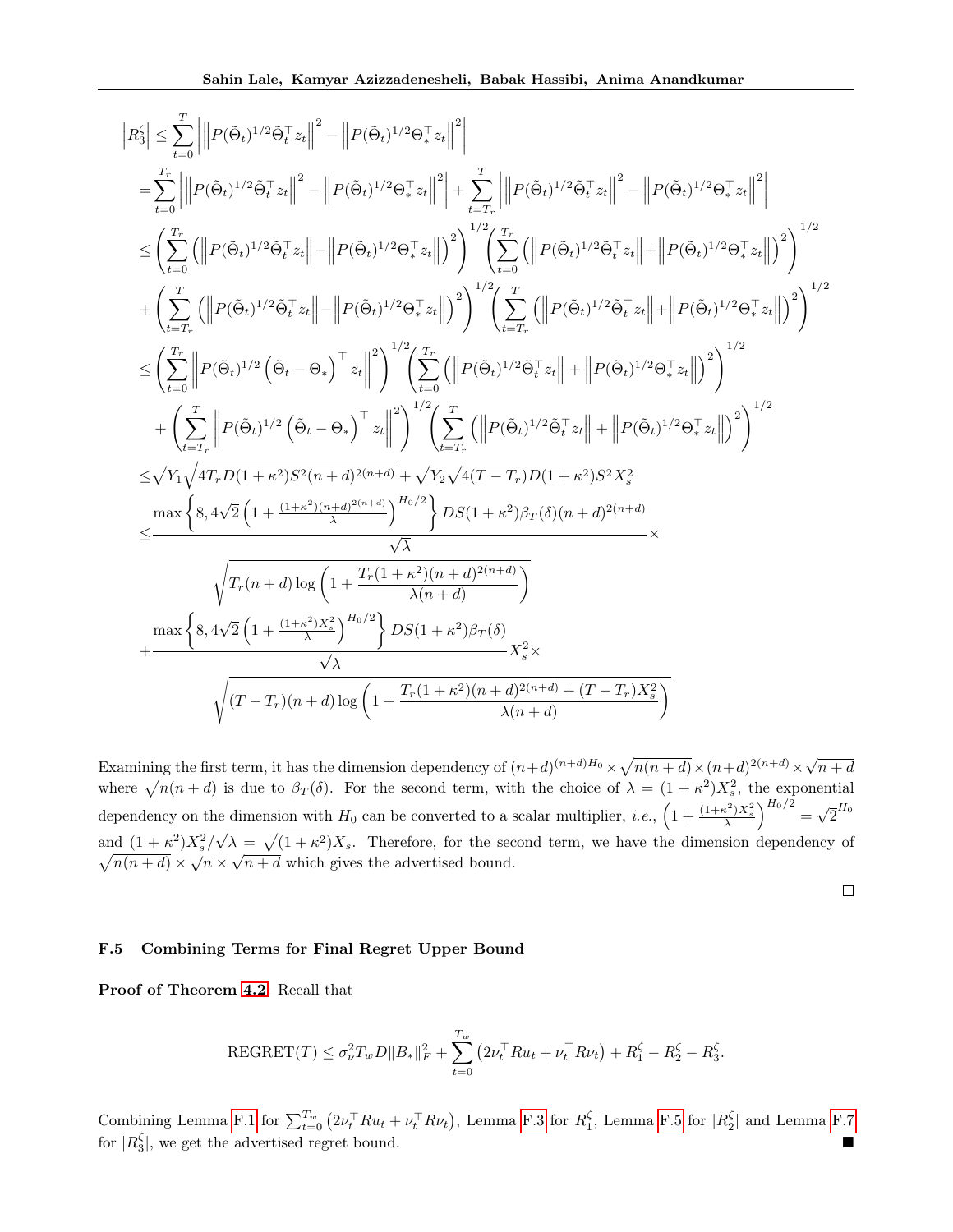# <span id="page-29-0"></span>G CONTROLLABILITY ASSUMPTION IN ABBASI-YADKORI AND SZEPESVARI (2011)

In [Abbasi-Yadkori and Szepesvári](#page-9-1) [\(2011\)](#page-9-1), the authors derive their results for the following setting:

<span id="page-29-6"></span>**Assumption G.1** (Controllable Linear Dynamical System). The unknown parameter  $\Theta_*$  is a member of a set  $\mathcal{S}_c$  such that

$$
\mathcal{S}_c \subseteq \left\{\Theta' = [A', B'] \in \mathbb{R}^{n \times (n+d)} \mid \Theta' \text{ is controllable, } \|A' + B'K(\Theta')\| \leq \Upsilon < 1, \ \|\Theta'\|_F \leq S\right\}
$$

Following the controllability and the boundedness of  $S_c$ , we have finite numbers D and  $\kappa \geq 1$  s.t.,  $\sup\{\|P(\Theta')\| \mid \Theta' \in \mathcal{S}_c\} \leq D \text{ and } \sup\{\|K(\Theta')\| \mid \Theta' \in \mathcal{S}_c\} \leq \kappa.$ 

Our results are strict generalizations of these since stabilizable systems subsume controllable systems and all closed-loop contractible systems considered with Assumption [G.1](#page-29-6) is a subset of general stable closed-loop systems considered in this work. For the setting in Assumption [G.1,](#page-29-6) we can bound the state following similar steps to stabilizable case but since the closed-loop system is contractible we do not need minimum length on epoch of an optimistic controller since the state would always shrink. Adopting the proofs provided in this work to Assumption [G.1,](#page-29-6) one can obtain the similar polynomial dimension dependency via additional exploration of StabL. This shows that with additional exploration the result of [Abbasi-Yadkori and Szepesvári](#page-9-1) [\(2011\)](#page-9-1) could be directly improved.

## <span id="page-29-1"></span>H TECHNICAL THEOREMS AND LEMMAS

<span id="page-29-2"></span>**Theorem H.1** (Self-normalized bound for vector-valued martingales [\(Abbasi-Yadkori et al., 2011\)](#page-10-0)). Let  $(\mathcal{F}_t; k \geq 0)$ (a) be a filtration,  $(m_k; k \geq 0)$  be an  $\mathbb{R}^d$ -valued stochastic process adapted to  $(\mathcal{F}_k)$ ,  $(\eta_k; k \geq 1)$  be a real-valued martingale difference process adapted to  $(\mathcal{F}_k)$ . Assume that  $\eta_k$  is conditionally sub-Gaussian with constant R. Consider the martingale

$$
S_t = \sum_{k=1}^t \eta_k m_{k-1}
$$

and the matrix-valued processes

$$
V_t = \sum_{k=1}^t m_{k-1} m_{k-1}^\top, \quad \overline{V}_t = V + V_t, \quad t \ge 0
$$

Then for any  $0 < \delta < 1$ , with probability  $1 - \delta$ 

$$
\forall t \ge 0, \quad ||S_t||_{V_t^{-1}}^2 \le 2R^2 \log \left( \frac{\det \left( \overline{V}_t \right)^{1/2} \det(V)^{-1/2}}{\delta} \right)
$$

<span id="page-29-5"></span>**Theorem H.2** (Azuma's inequality). Assume that  $(X_s; s \geq 0)$  is a supermartingale and  $|X_s - X_{s-1}| \leq c_s$  almost surely. Then for all  $t > 0$  and all  $\epsilon > 0$ ,

$$
P(|X_t - X_0| \ge \epsilon) \le 2 \exp\left(\frac{-\epsilon^2}{2\sum_{s=1}^t c_s^2}\right)
$$

<span id="page-29-3"></span>Lemma H.1 (Bound on Logarithm of the Determinant of Sample Covariance Matrix [\(Abbasi-Yadkori et al.,](#page-10-0) [2011\)](#page-10-0)). The following holds for any  $t \geq 1$ :

$$
\sum_{k=0}^{t-1} \left( \|z_k\|_{V_k^{-1}}^2 \wedge 1 \right) \le 2 \log \frac{\det (V_t)}{\det (\lambda I)}
$$

Further, when the covariates satisfy  $||z_t|| \leq c_m$ ,  $t \geq 0$  with some  $c_m > 0$  w.p. 1 then

$$
\log \frac{\det\left(V_{t}\right)}{\det(\lambda I)} \leq (n+d) \log \left( \frac{\lambda(n+d)+tc_{m}^{2}}{\lambda(n+d)}\right)
$$

<span id="page-29-4"></span>**Lemma H.2** (Norm of Subgaussian vector). Let  $v \in \mathbb{R}^d$  be a entry-wise R-subgaussian random variable. Then with probability  $1 - \delta$ ,  $||v|| \leq R\sqrt{2d \log(d/\delta)}$ .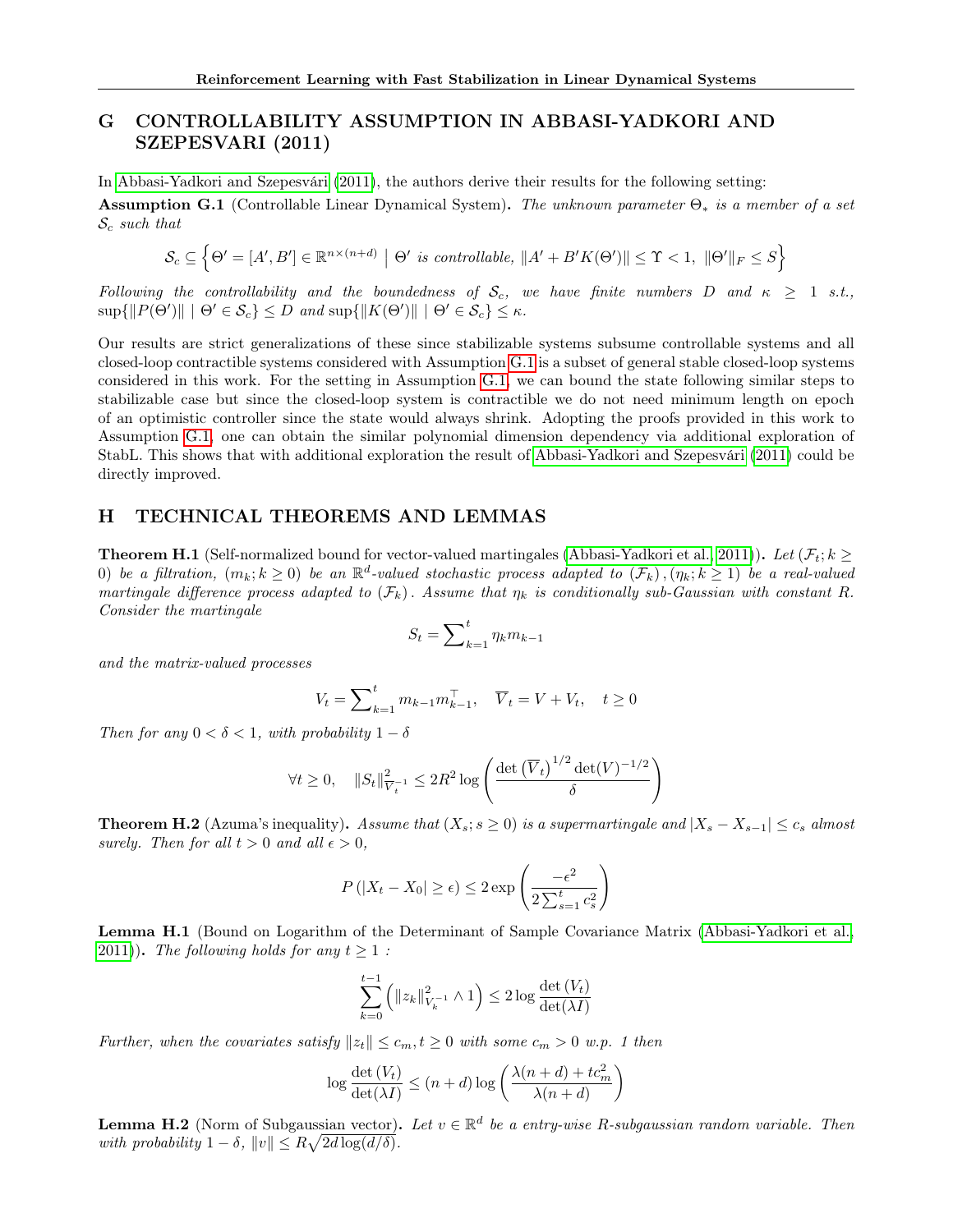# <span id="page-30-0"></span>I IMPLEMENTATION DETAILS OF EXPERIMENTS AND ADDITIONAL RESULTS

In this section, we provide the simulation setups, with the parameter settings for each algorithm and the details of the adaptive control tasks. The implementations and further system considerations are available at [https://github.com/SahinLale/StabL.](https://github.com/SahinLale/StabL) In the experiments, we use four adaptive control tasks:

- (1) A marginally unstable Laplacian system [\(Dean et al., 2018\)](#page-9-8)
- (2) The longitudinal flight control of Boeing 747 with linearized dynamics [\(Ishihara et al., 1992\)](#page-9-16)
- (3) Unmanned aerial vehicle (UAV) that operates in a 2-D plane [\(Zhao et al., 2021\)](#page-9-17)
- (4) A stabilizable but not controllable linear dynamical system.

For each setting we deploy 4 different algorithms:

- (i) Our algorithm StabL,
- (ii) OFULQ of [Abbasi-Yadkori and Szepesvári](#page-9-1) [\(2011\)](#page-9-1),
- (iii) Certainty equivalent controller (CEC) with fixed isotropic perturbations,

(iv) CEC with decaying isotropic perturbations.

For each algorithm there are different varying parameters. For each adaptive control task, we tune each parameter in terms of regret performance and present the performance of the best performing parameter choices since the regret analysis for each algorithm considers the worst case scenario. In each setting, we will specify these parameters choices for each algorithm. We use the actual errors  $\|\hat{\Theta}_t - \Theta_*\|_2$  rather than bounds or bootstrap estimates for each algorithm, since we observe that the overall effect is negligible as mentioned in [Dean et al.](#page-9-8) [\(2018\)](#page-9-8). The following gives the implementation details of each algorithm.

(i) StabL We have  $\sigma_{\nu}$ ,  $H_0$  and  $T_w$  as the varying parameters. In the implementation of optimistic parameter search we deploy projected gradient descent (PGD), which works efficiently for the small dimensional problems. The implementation follows Section G.1 of [\(Dean et al., 2018\)](#page-9-8). Note that this approach, hence the optimistic parameter choice, can be computationally challenging for higher dimensional systems. We pick the regularizer  $\lambda = 0.05$  for all adaptive control tasks.

(ii) OFULQ We deploy a slight modification on the implementation of OFULQ given by [\(Abbasi-Yadkori and](#page-9-1) [Szepesvári, 2011\)](#page-9-1). Similar to StabL, we add an additional minimum policy duration constraint to the general switching constraints of OFULQ, *i.e.*, the standard determinant doubling of  $V_t$ . This prevents too frequent changes in the beginning of the algorithm and dramatically improves the regret performance. This minimum duration  $H_0^{OFU}$  is the only varying parameter for OFULQ. For the optimistic parameter search we also implement PGD. We pick the regularizer  $\lambda = 0.001$  for all adaptive control tasks.

(iii) CEC w/t fixed perturbations This algorithm is the standard baseline in control theory. In the implementation, the optimal infinite-horizon LQR controller for the estimated system is deployed and fixed isotropic perturbations  $\mathcal{N}(0, \sigma_{\rm exp}^2 I)$  are injected throughout the implementation. The isotropic perturbations are injected since it is well-known that certainty equivalent controllers can result with drastically incorrect parameter estimates [\(Lai et al., 1982;](#page-10-1) [Becker et al., 1985;](#page-10-2) [Kumar, 1990\)](#page-10-3) due to lack of exploration. The policy changes happen in epochs with linear scaling, *i.e.*, each epoch i is of  $iH_{ep}$  length. This growth is observed to be preferable over the standard exponentially increasing epoch lengths adopted in theoretical analyses of the worst case regret guarantees. Thus, the varying parameters for CEC w/t fixed perturbations are  $\sigma_{exp}$  and  $H_{ep}$ . We pick the regularizer  $\lambda = 0.5$  for all adaptive control tasks.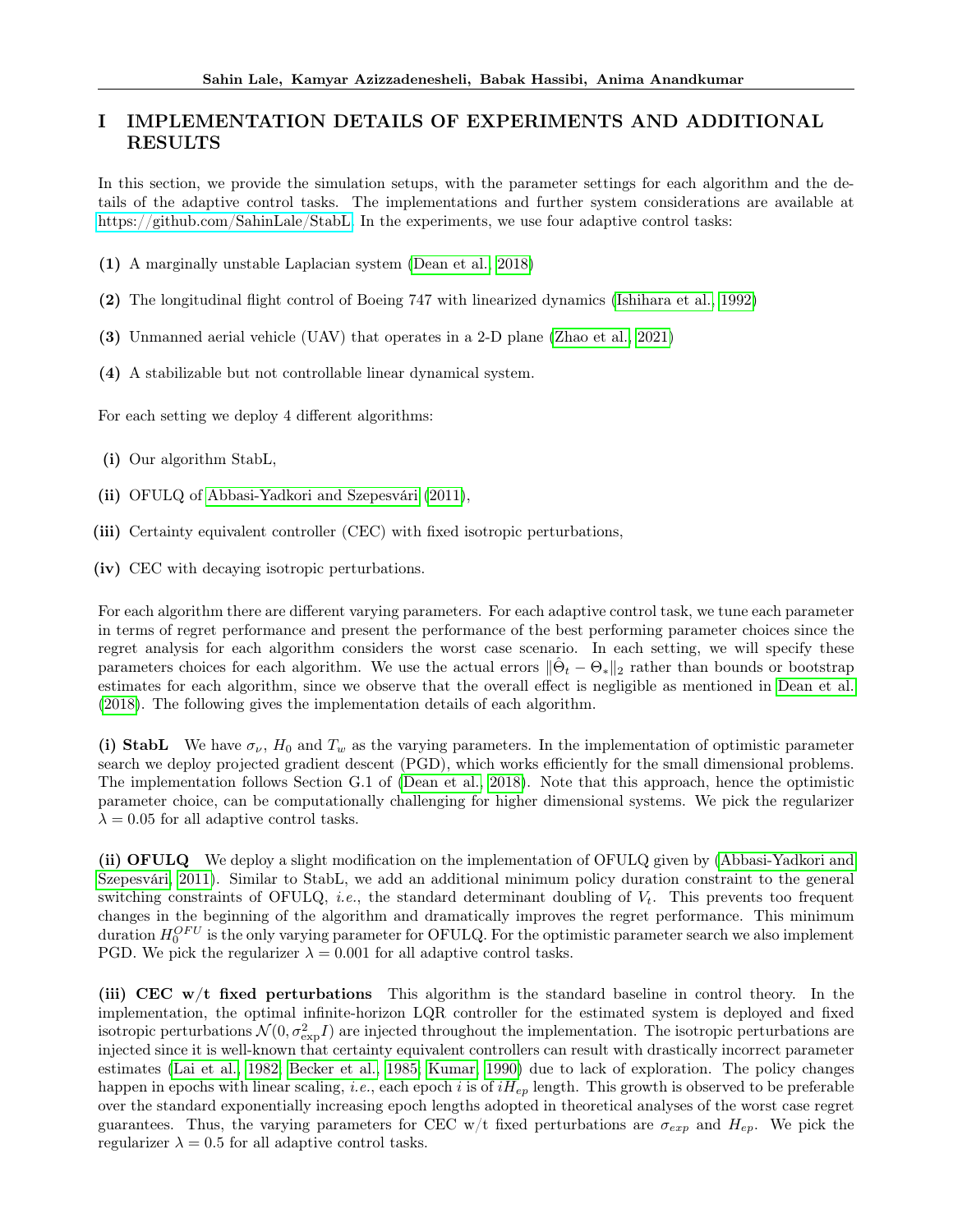(iv) CEC w/t decaying perturbations The implementation of this algorithm is similar to (iii). The difference is that the injected perturbations have decaying variance over epochs. We adopt the decay of  $1/\sqrt{i}$ for each epoch *i*, *i.e.*  $\sigma_{i,exp} = \sigma_{exp}^{dec}/\sqrt{i}$  for some initial  $\sigma_{exp}^{dec}$  such that isotropic perturbations are injected in each epoch. Based on the extensive experimental study, we deduced that this decay performs better than the decay of  $i^{-1/3}$  as given in [Dean et al.](#page-9-8) [\(2018\)](#page-9-8) or  $2^{-i/2}$  as given in [Simchowitz and Foster](#page-9-6) [\(2020\)](#page-9-6). The varying parameters for this algorithm are  $\sigma_{exp}^{dec}$  and  $H_{ep}^{dec}$  in which the latter defines the first epoch length in the linear scaling of epochs. We pick the regularizer  $\lambda = 0.05$  for all adaptive control tasks.

In each experiment, the system starts from  $x_0 = 0$  to reduce variance over runs. For each setting, we run 200 independent runs with the duration of 200 time steps. Note that we do not compare StabL with the adaptive control algorithms provided in [\(Simchowitz and Foster, 2020;](#page-9-6) [Simchowitz et al., 2020;](#page-9-25) [Dean et al., 2018;](#page-9-8) [Cohen](#page-9-14) [et al., 2019;](#page-9-14) [Faradonbeh et al., 2018b,](#page-9-18) [2020\)](#page-9-19) which all require a given initial stabilizing policy or stable open-loop dynamics and [\(Abeille and Lazaric, 2017\)](#page-9-7) which is tailored for scalar systems. Moreover, [Chen and Hazan](#page-9-3) [\(2020\)](#page-9-3) deals with adversarial LQR setting and uses "significantly" large inputs to identify the model dynamics which causes orders of magnitude worse regret.

### <span id="page-31-0"></span>I.1 Marginally Unstable Laplacian System

The LQR problem is given as

$$
A_* = \begin{bmatrix} 1.01 & 0.01 & 0 \\ 0.01 & 1.01 & 0.01 \\ 0 & 0.01 & 1.01 \end{bmatrix}, B_* = I_{3 \times 3}, Q = 10I, R = I, w \sim \mathcal{N}(0, I). \tag{56}
$$

This system dynamics have been studied in [\(Dean et al., 2018,](#page-9-8) [2019;](#page-9-20) [Abbasi-Yadkori et al., 2018;](#page-10-4) [Tu and Recht,](#page-10-5) [2018\)](#page-10-5) and it corresponds a Laplacian system with weakly connected adjacent nodes. Notice that the inputs have less cost weight than the states. This skewed cost combined with the unstable dynamics severely hinders the design of effective strategies for OFU-based methods.

**Algorithmic Setups:** For StabL, we set  $H_0 = 15$ ,  $T_w = 35$  and  $\sigma_\nu = 1.5$ . For CEC with decaying perturbation, we set  $H_{ep}^{dec} = 20$ , and  $\sigma_{exp}^{dec} = 2$ . For CEC with fixed perturbation, we set  $\sigma_{exp} = 1.3$  and  $H_{ep} = 15$ . For OFULQ, we set  $H_0^{\tilde{O}FU}=6$ .

Regret After 200 Time Steps: In Table [6,](#page-31-1) we provide the regret performance of the algorithms after 200 time steps of adaptive control in the Laplacian system. As expected the regret performance of OFULQ suffers the most regret due to unstable dynamics and skewed cost, which makes it difficult to design effective policies for the OFU-based algorithms. Even though StabL uses OFU principle, it overcomes the difficulty to design effective policies via the improved exploration in the early stages and achieves the best regret performance.

| Table 6: Regret After 200 Time Steps in Marginally Unstable Laplacian System |  |
|------------------------------------------------------------------------------|--|
|                                                                              |  |

<span id="page-31-1"></span>

| Algorithm       | Average Regret Best 95\% |                      |                      | Best 90\% Best 75\% Best 50\%                            |                      |
|-----------------|--------------------------|----------------------|----------------------|----------------------------------------------------------|----------------------|
| StabL.          | $1.55\times10^4$         | $1.42 \times 10^{4}$ |                      | $1.32 \times 10^4$ $1.12 \times 10^4$ $8.89 \times 10^3$ |                      |
| OFULO           | $6.17 \times 10^{10}$    | $4.57 \times 10^{7}$ | $4.01 \times 10^{6}$ | $3.49 \times 10^{5}$                                     | $4.70 \times 10^{4}$ |
| CEC $w/t$ Fixed | $3.72 \times 10^{10}$    | $2.23 \times 10^{5}$ | $2.14 \times 10^{4}$ | $1.95 \times 10^{4}$                                     | $1.73 \times 10^{4}$ |
| $CEC$ w/t Decay | $4.63 \times 10^{4}$     | $4.27 \times 10^{4}$ | $4.03 \times 10^{4}$ | $3.51 \times 10^{4}$                                     | $2.84 \times 10^{4}$ |

Figure [3](#page-32-1) gives the regret comparison between StabL and CEC with decaying isotropic perturbations which performs the second best in the given Laplacian system. Note that we did not include OFULQ and CEC  $w/t$ fixed perturbations in the figure since they perform orders of magnitude worse that StabL and CEC w/t decaying perturbations.

Maximum State Norm: In Table [7,](#page-32-2) we display the stabilization capabilities of the algorithms by providing the averages of the maximum  $\ell_2$  norms of the states in 200 independent runs. We also include the worst case state magnitudes which demonstrates how controlled the states are during the entire adaptive control task. The results show that StabL maintains the smallest magnitude of the state and thus, the most stable dynamics. We also verify that after the first policy change which happens after 15 time steps, the spectral radius of the closed-loop system formed via StabL is always stable, *i.e.*  $\rho(A_* + B_*K(\tilde{\Theta}_t)) < 1$  for  $t > 15$ .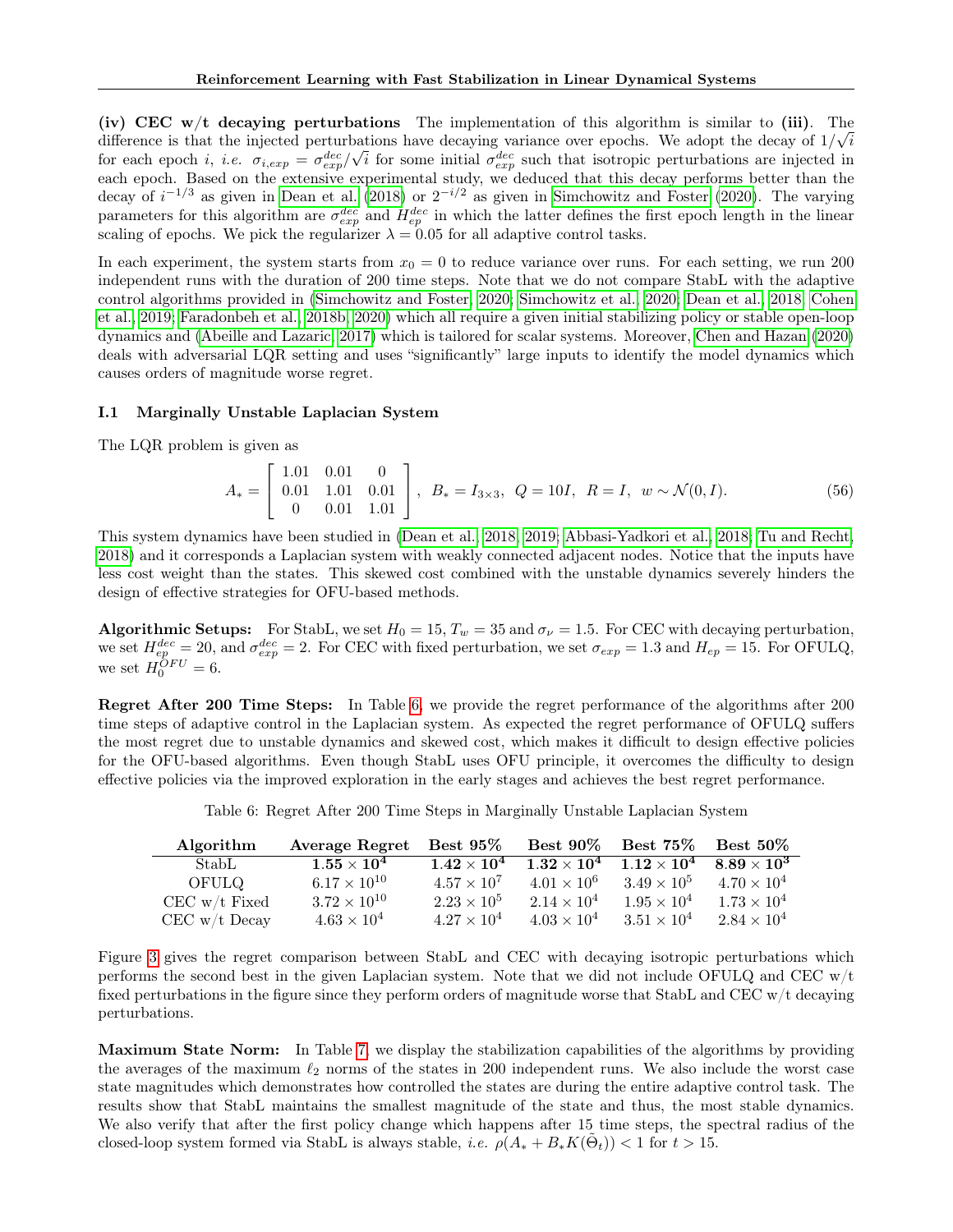<span id="page-32-1"></span>

<span id="page-32-2"></span>Figure 3: Regret of StabL vs CEC with decaying isotropic perturbations. The solid lines are the average regrets for 200 independent runs and the shaded regions are the half standard deviations.

Table 7: Maximum State Norm in Marginally Unstable Laplacian System

| Algorithm       | <b>Average</b> max $  x  _2$ | Worst $5\%$          | Worst 10\%           | Worst 25%            |
|-----------------|------------------------------|----------------------|----------------------|----------------------|
| StabL           | $1.35\times10^{1}$           | $2.24\times10^{1}$   | $2.15\times10^{1}$   | $1.95\times10^{1}$   |
| OFULO           | $9.59 \times 10^3$           | $1.83 \times 10^{5}$ | $9.04 \times 10^{4}$ | $3.81 \times 10^{4}$ |
| $CEC$ w/t Fixed | $3.33 \times 10^{3}$         | $6.64 \times 10^{4}$ | $3.32 \times 10^{4}$ | $1.33 \times 10^{4}$ |
| $CEC$ w/t Decay | $2.04 \times 10^{1}$         | $3.46 \times 10^{1}$ | $3.27 \times 10^{1}$ | $2.87 \times 10^{1}$ |

Persistence of Excitation via StabL: In order to further highlight the benefit of improved exploration strategy, we empirically study the smallest eigenvalue of the regularized design matrix  $V_t$  for StabL and OFULQ. The evolution of the  $\lambda_{\min}(V_t)$  is shown for both algorithms in Figure [4.](#page-33-0) From the figure, one can see that improved exploration strategy of StabL achieves linear scaling of  $\lambda_{\min}(V_t)$ , *i.e.*, persistence of excitation. Thus, it finds the stabilizing neighborhood after the first epoch. On the other hand, the control inputs of OFULQ fail to excite the system uniformly, thus it cannot quickly find a stabilizing policy. This results in unstable dynamics and significantly more regret on average (Table [6\)](#page-31-1).

### <span id="page-32-0"></span>I.2 Longitudinal Flight Control of Boeing 747

The LQR problem is given as

$$
A_* = \begin{bmatrix} 0.99 & 0.03 & -0.02 & -0.32 \\ 0.01 & 0.47 & 4.7 & 0 \\ 0.02 & -0.06 & 0.4 & 0 \\ 0.01 & -0.04 & 0.72 & 0.99 \end{bmatrix}, B_* = \begin{bmatrix} 0.01 & 0.99 \\ -3.44 & 1.66 \\ -0.83 & 0.44 \\ -0.47 & 0.25 \end{bmatrix}, Q = I, R = I, w \sim \mathcal{N}(0, I). \tag{57}
$$

This problem is the longitudinal flight control of Boeing 747 with linearized dynamics and introduced in [\(Ishihara](#page-9-16) [et al., 1992\)](#page-9-16). The given linear dynamical system corresponds to the dynamics for level flight of Boeing 747 at the altitude of 40000ft with the speed of 774ft/sec, for a discretization of 1 second. The first state element is the velocity of aircraft along body axis, the second is the velocity of aircraft perpendicular to body axis, the third is the angle between body axis and horizontal and the final element is the angular velocity of aircraft. The first input element is the elevator angle and the second one is the thrust. The process noise corresponds to the external wind conditions.

Notice that the dynamics are linearized around a certain point and it is important to guarantee that the linearization is valid. To this end, an RL policy should stabilize the system and keep the state small in order to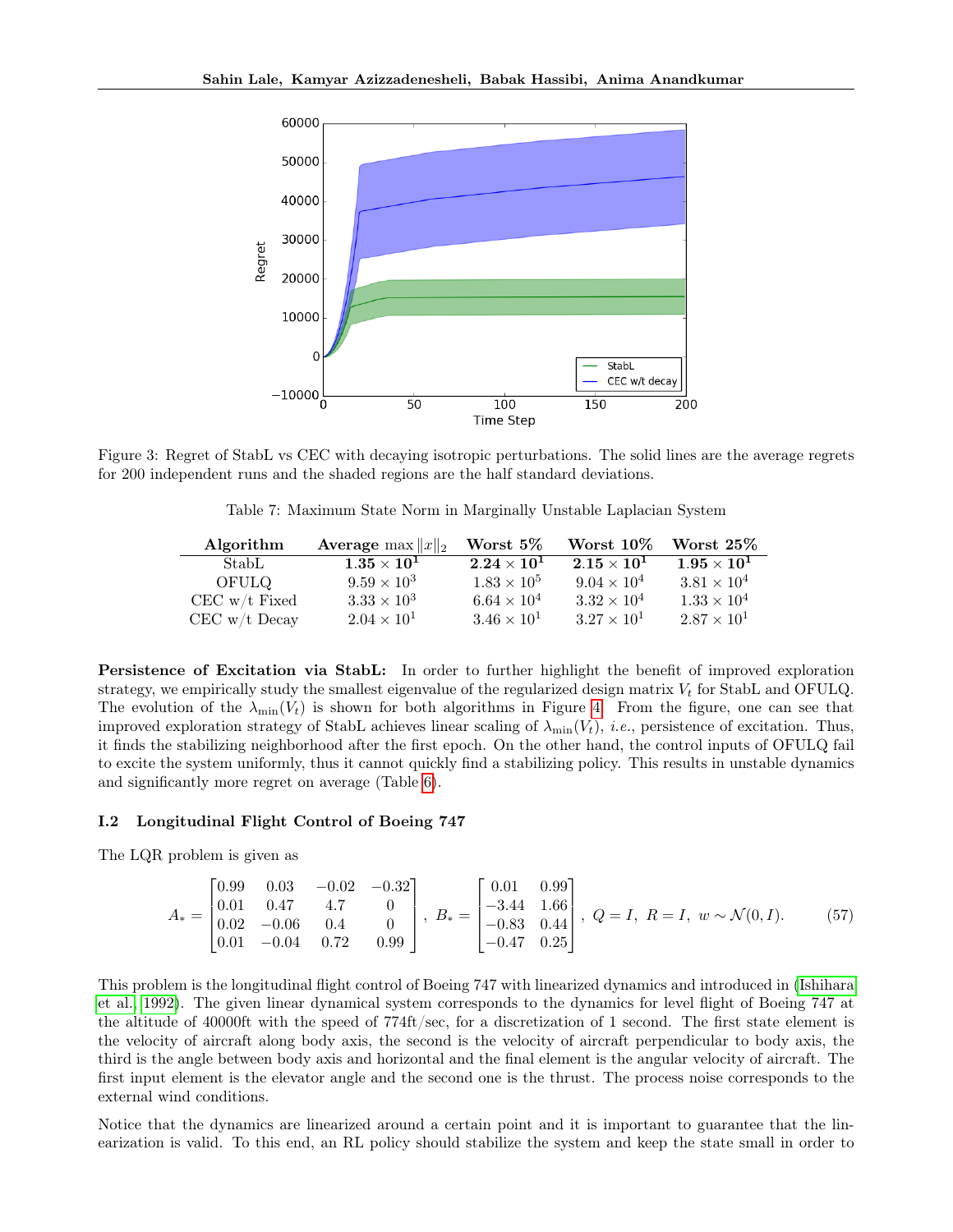<span id="page-33-0"></span>

Figure 4: Scaling of the smallest eigenvalue of the design matrix for StabL and OFULQ. The solid line denotes the mean and the shaded region denotes one standard deviation. The early improved exploration strategy helps StabL achieve linear scaling in  $\lambda_{\min}(V_t)$ , thus persistence of excitation. The only OFU-based controllers of OFULQ fail to achieve persistence of excitation.

not lead the system to the unmodeled nonlinear dynamics.

Algorithmic Setups: For StabL, we set  $H_0 = 10$ ,  $T_w = 35$  and  $\sigma_\nu = 2$ . For CEC with decaying perturbation, we set  $H_{ep}^{dec} = 30$ , and  $\sigma_{exp}^{dec} = 2$ . For CEC with fixed perturbation, we set  $\sigma_{exp} = 2.5$  and  $H_{ep} = 25$ . For OFULQ, we set  $H_0^{OFU} = 7$ .

Regret After 200 Time Steps: In Table [8,](#page-33-1) we give the regret performance of the algorithms after 200 time steps in Boeing 747 flight control. In terms of average regret, StabL attains half of the regret of CEC with decay and performs orders of magnitude better than OFULQ. Also, consider Figure [5.](#page-34-1) Notice that until the third policy update, OFULQ is still working towards further exploration and is not designing effective controllers to regulate the system dynamics. This is due to the higher dimensions of the Boeing 747 control system which prevents quick and effective exploration. This results in unstable system dynamics in the early stages and poorly scaling of the regret. On the other hand, the early improved exploration strategy helps StabL to maintain stable dynamics with the expense of an additional regret in the early stages compared to OFULQ. However, as it can be seen from Figure [5,](#page-34-1) this improved exploration strategy yields significantly lower regret in the later stages.

<span id="page-33-1"></span>

| Algorithm       | Average Regret       | Top $95\%$           | Top $90\%$           | Top $75\%$           | Top $50\%$           |
|-----------------|----------------------|----------------------|----------------------|----------------------|----------------------|
| StabL           | $1.34\times10^4$     | $1.05 \times 10^3$   | $9.60\times10^3$     | $7.58\times10^3$     | $5.28\times10^3$     |
| <b>OFULO</b>    | $1.47 \times 10^8$   | $4.19 \times 10^{6}$ | $9.89 \times 10^5$   | $5.60 \times 10^{4}$ | $8.91 \times 10^{3}$ |
| $CEC$ w/t Fixed | $4.79 \times 10^{4}$ | $4.62 \times 10^{4}$ | $4.51 \times 10^{4}$ | $4.25 \times 10^{4}$ | $3.88 \times 10^{4}$ |
| $CEC$ w/t Decay | $2.93 \times 10^{4}$ | $2.61 \times 10^{4}$ | $2.48 \times 10^{4}$ | $2.22 \times 10^{4}$ | $1.86 \times 10^4$   |

Maximum State Norm: Similar to Laplacian system, StabL controls the state well and provides the lowest average maximum norm.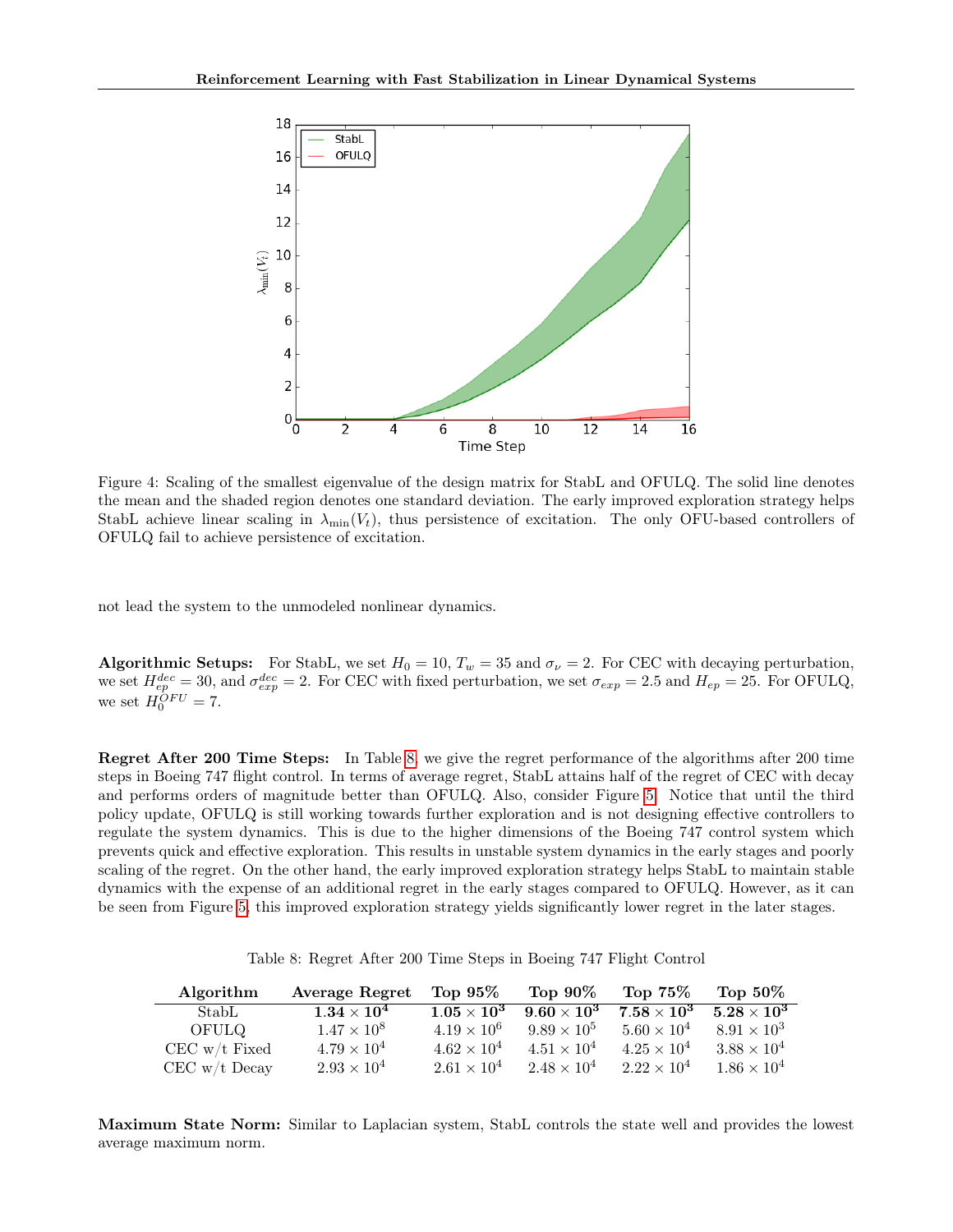<span id="page-34-1"></span>

Figure 5: Regret Comparison of all algorithms in Boeing 747 flight control. The solid lines are the average regrets for 200 independent runs and the shaded regions are the quarter standard deviations.

Table 9: Maximum State Norm in Boeing 747 Control

| Algorithm       | <b>Average</b> max $  x  _2$ | Worst $5\%$          | Worst 10\%           | Worst $25\%$         |
|-----------------|------------------------------|----------------------|----------------------|----------------------|
| StabL           | $3.38\times10^{1}$           | $8.02 \times 10^{1}$ | $7.01\times10^{1}$   | $5.23\times10^{1}$   |
| OFULQ           | $1.62 \times 10^{3}$         | $2.25 \times 10^{4}$ | $1.37 \times 10^4$   | $6.26 \times 10^{3}$ |
| $CEC$ w/t Fixed | $4.97 \times 10^{1}$         | $7.78 \times 10^{1}$ | $7.31 \times 10^{1}$ | $6.48 \times 10^{1}$ |
| $CEC$ w/t Decay | $4.60 \times 10^{1}$         | $7.96 \times 10^{1}$ | $7.25 \times 10^{1}$ | $6.31 \times 10^{1}$ |

#### <span id="page-34-0"></span>I.3 Unmanned Aerial Vehicle (UAV) in 2-D plane

The LQR problem is given as

$$
A_* = \begin{bmatrix} 1 & 0.5 & 0 & 0 \\ 0 & 1 & 0 & 0 \\ 0 & 0 & 1 & 0.5 \\ 0 & 0 & 0 & 1 \end{bmatrix}, B_* = \begin{bmatrix} 0.125 & 0 \\ 0.5 & 0 \\ 0 & 0.125 \\ 0 & 0.5 \end{bmatrix}, Q = diag(1, 0.1, 2, 0.2), R = I, w \sim \mathcal{N}(0, I)
$$
 (58)

This problem is the linearized model of a UAV which operates in a 2-D plane [\(Zhao et al., 2021\)](#page-9-17). Notice that it corresponds to the model of double integrator. The first and third state elements correspond to the position, whereas the second and fourth state elements are velocity components. The inputs are the acceleration. The process noise corresponds to the external wind conditions. Similar to Boeing 747, the dynamics are linearized and keeping the state vector small is critical in order to maintain the validity of the linearization.

Algorithmic Setups: For StabL, we set  $H_0 = 20$ ,  $T_w = 55$  and  $\sigma_{\nu} = 4$ . For CEC with decaying perturbation, we set  $H_{ep}^{dec} = 30$ , and  $\sigma_{exp}^{dec} = 3.5$ . For CEC with fixed perturbation, we set  $\sigma_{exp} = 3$  and  $H_{ep} = 35$ . For OFULQ, we set  $H_0^{OFU} = 7$ .

Regret After 200 Time Steps: In Table [10,](#page-35-1) we give the regret performance of the algorithms after 200 time steps in UAV control control task. Once more, StabL performs significantly better than other RL methods. The evolution of the average regret is also given in Figure [6.](#page-35-2) As suggested by the theory, by paying a linear regret cost for a short period of time in the early stages, StabL guarantees stabilizing the underlying system and achieves the best regret performance.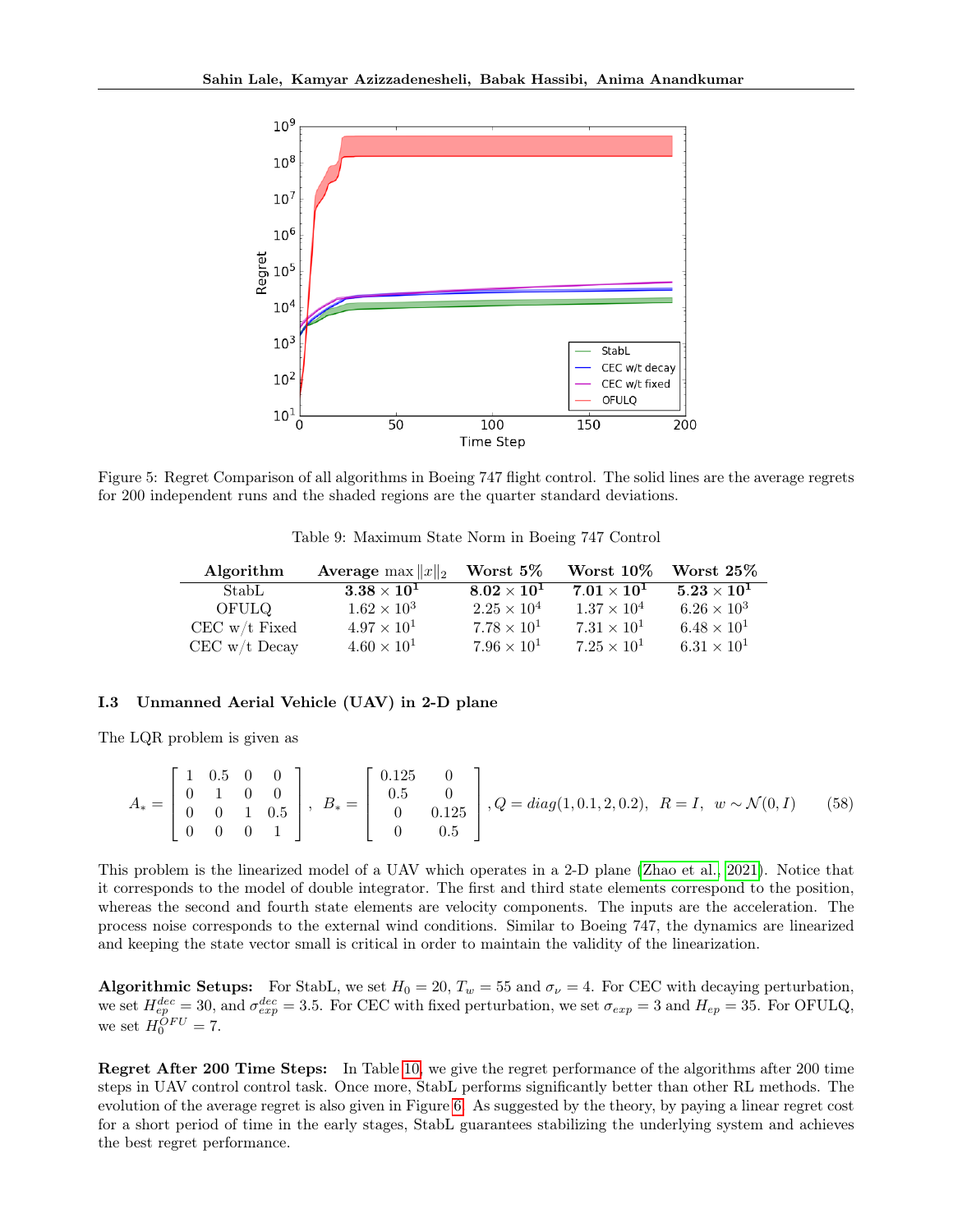<span id="page-35-1"></span>

| Algorithm       | Average Regret       | Top $95\%$           | Top $90\%$           | Top $75\%$           | Top $50\%$           |
|-----------------|----------------------|----------------------|----------------------|----------------------|----------------------|
| StabL           | $1.53\times10^5$     | $1.05\times10^5$     | $9.23\times10^4$     | $6.85\times10^4$     | $4.47 \times 10^{4}$ |
| OFULO           | $5.06 \times 10^{7}$ | $1.75 \times 10^{6}$ | $1.03 \times 10^{6}$ | $2.46 \times 10^{5}$ | $5.82 \times 10^{4}$ |
| $CEC$ w/t Fixed | $4.52 \times 10^{5}$ | $3.80 \times 10^{5}$ | $3.35 \times 10^{5}$ | $2.50 \times 10^{5}$ | $1.64 \times 10^{5}$ |
| $CEC$ w/t Decay | $3.24 \times 10^{5}$ | $2.70 \times 10^{5}$ | $2.37 \times 10^5$   | $1.75 \times 10^{5}$ | $1.03 \times 10^{5}$ |

Table 10: Regret After 200 Time Steps in UAV Control

## Maximum State Norm:

Table 11: Maximum State Norm in UAV Control

| Algorithm       | <b>Average</b> max $  x  _2$ | Worst $5\%$          | Worst $10\%$         | Worst $25\%$         |
|-----------------|------------------------------|----------------------|----------------------|----------------------|
| StabL           | $8.46\times10^{1}$           | $2.51\times10^{2}$   | $2.00\times10^{2}$   | $1.50\times10^{2}$   |
| OFULO           | $5.61 \times 10^{2}$         | $6.35 \times 10^{3}$ | $3.78 \times 10^{3}$ | $1.90 \times 10^{3}$ |
| $CEC$ w/t Fixed | $1.45 \times 10^{2}$         | $3.12 \times 10^{2}$ | $2.91 \times 10^{2}$ | $2.42 \times 10^{2}$ |
| $CEC$ w/t Decay | $1.26 \times 10^{2}$         | $2.71 \times 10^{2}$ | $2.48 \times 10^{2}$ | $2.12 \times 10^{2}$ |

<span id="page-35-2"></span>

Figure 6: Regret Comparison of all algorithms in UAV control task. The solid lines are the average regrets for 200 independent runs and the shaded regions are the quarter standard deviations.

### <span id="page-35-0"></span>I.4 Stabilizable but Not Controllable System

The LQR problem is given as

<span id="page-35-3"></span>
$$
A_* = \begin{bmatrix} -2 & 0 & 1.1 \\ 1.5 & 0.9 & 1.3 \\ 0 & 0 & 0.5 \end{bmatrix}, B_* = \begin{bmatrix} 1 & 0 \\ 0 & 1 \\ 0 & 0 \end{bmatrix}, Q = I, R = I, w \sim \mathcal{N}(0, I)
$$
(59)

This problem is particularly challenging in terms of system identification and controller design since the system is not controllable but stabilizable. As expected besides StabL which is tailored for the general stabilizable setting, other algorithms perform poorly. In fact, CEC with fixed noise significantly blows up due to significantly unstable dynamics for the controllable part of the system. Therefore, we only present the remaining three algorithms.

**Algorithmic Setups:** For StabL, we set  $H_0 = 8$ ,  $T_w = 20$  and  $\sigma_\nu = 2.5$ . For CEC with decaying perturbation, we set  $H_{ep}^{dec} = 30$ , and  $\sigma_{exp}^{dec} = 3$ . For OFULQ, we set  $H_0^{OFU} = 6$ .